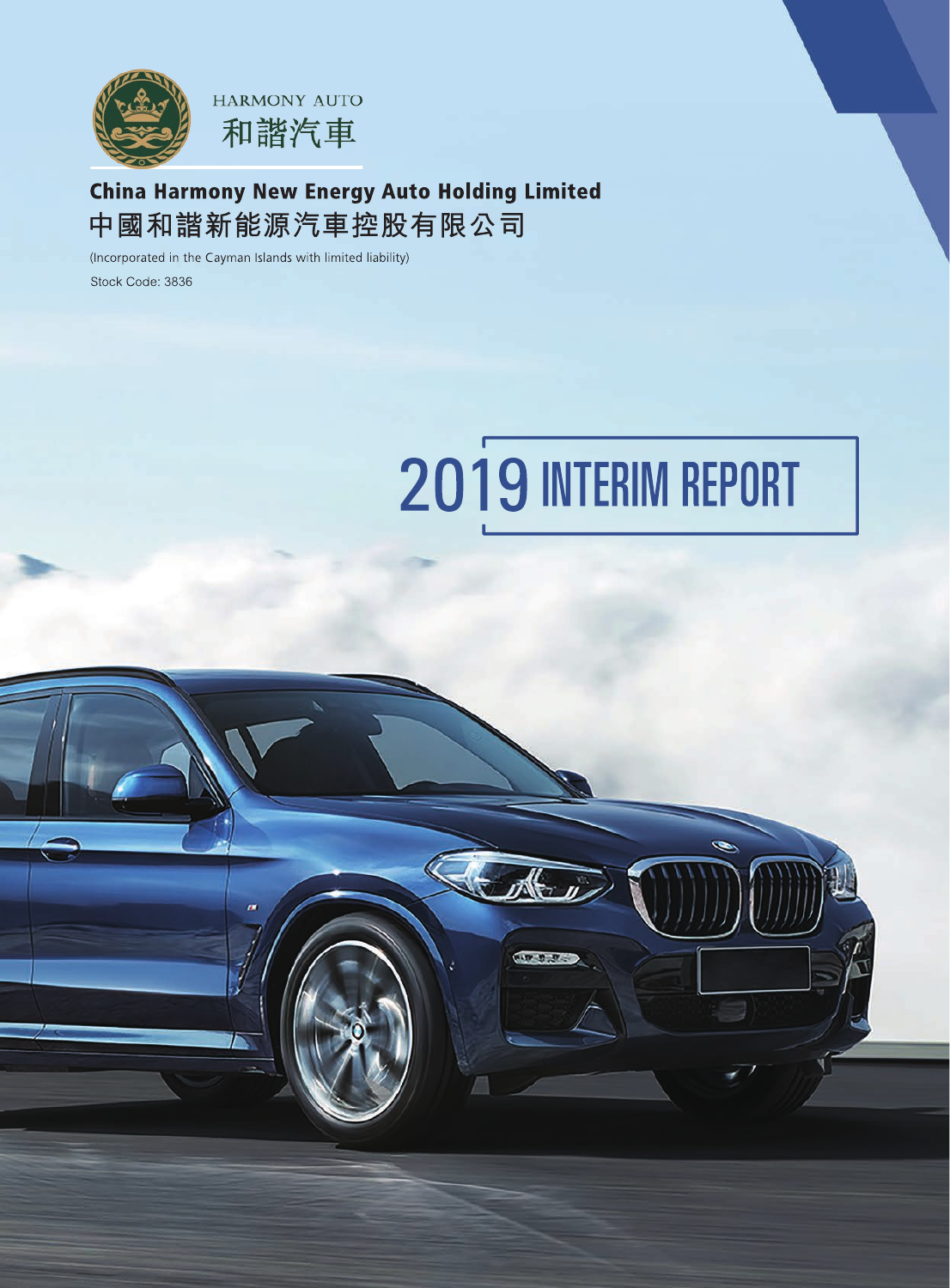# **Table of Contents**

| Management Discussion and Analysis4           |
|-----------------------------------------------|
| Corporate Governance and Other Information 13 |
| Unaudited Financial Statements 20             |

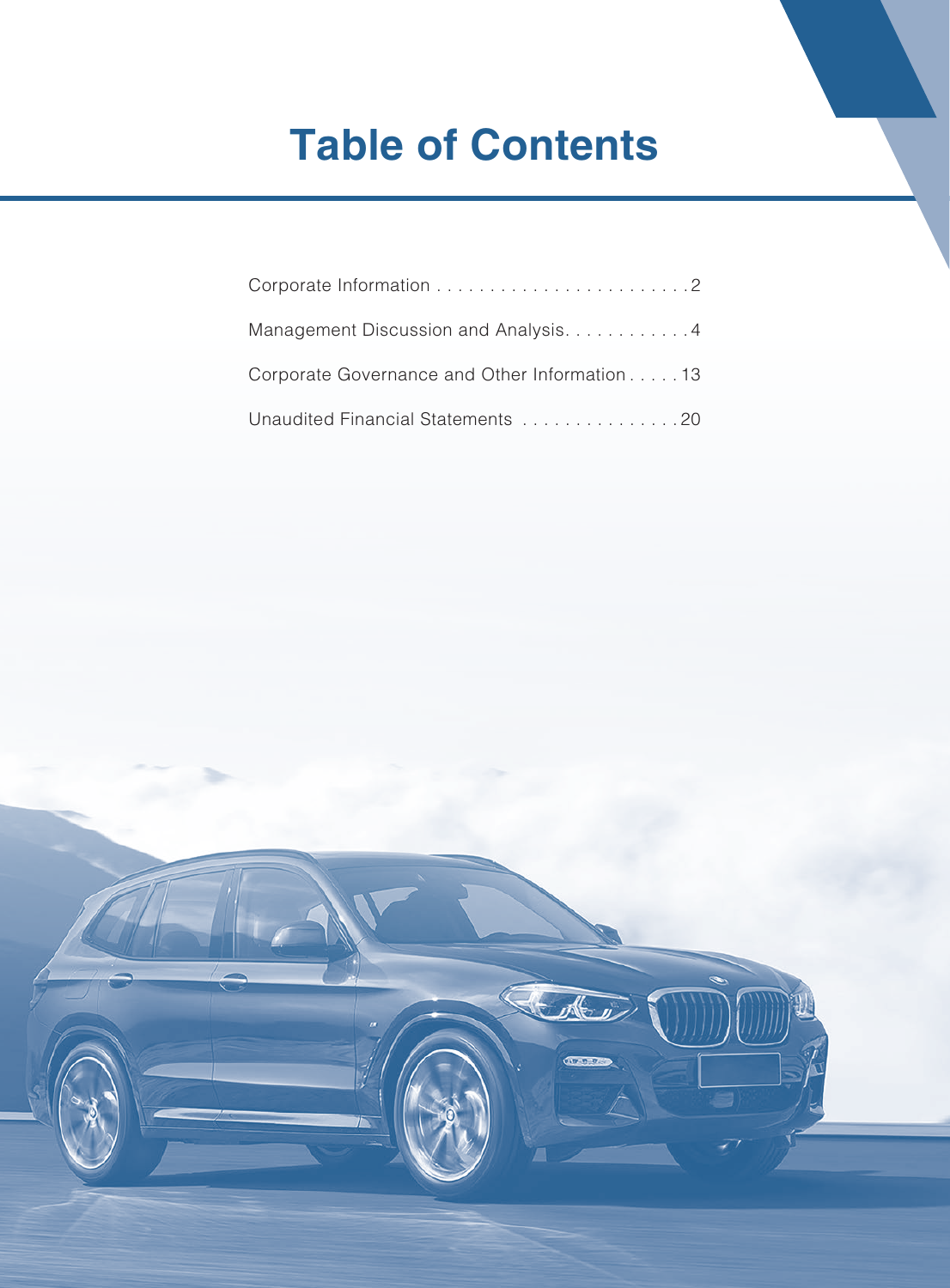# **Corporate Information**

#### **Board of Directors**

#### **Executive Directors**

Mr. FENG Changge (Chairman) Mr. LIU Fenglei Ms. MA Lintao Ms. FENG Guo Mr. HAN Yang

#### **Independent Non-executive Directors**

Mr. WANG Nengguang (appointed on 4 February 2019) Mr. XIAO Changnian (resigned on 4 February 2019) Mr. LIU Zhangmin Mr. XUE Guoping Mr. LAU Kwok Fan (appointed on 14 June 2019)

#### **Audit Committee**

Mr. WANG Nengguang (Chairman) (appointed on 4 February 2019) Mr. XIAO Changnian (resigned on 4 February 2019) Mr. LIU Zhangmin Mr. XUE Guoping

#### **Remuneration Committee**

Mr. XUE Guoping (Chairman) Mr. LIU Zhangmin Mr. LIU Fenglei

#### **Nomination Committee**

Mr. FENG Changge (Chairman) Mr. XUE Guoping Mr. WANG Nengguang (appointed on 4 February 2019) Mr. XIAO Changnian (resigned on 4 February 2019)

#### **Company Secretary**

Ms. WONG Wai Yee, Ella

#### **Authorized Representatives**

Mr. LIU Fenglei Ms. WONG Wai Yee, Ella

#### **Legal Adviser**

Morrison & Foerster 33/F, Edinburgh Tower The Landmark 15 Queen's Road Central Hong Kong

#### **Auditors**

Ernst & Young Certified Public Accountants 22/F, CITIC Tower 1 Tim Mei Avenue Central, Hong Kong

#### **Principal Banks**

China CITIC Bank, Zhengzhou Branch Shanghai Pudong Development Bank, Zhengzhou Branch China Merchants Bank, Zhengzhou Branch The Bank of East Asia, Zhengzhou Branch Bank of Communications, Zhengzhou Branch

#### **Registered Office**

Cricket Square, Hutchins Drive P.O. Box 2681 Grand Cayman, KY1-1111 Cayman Islands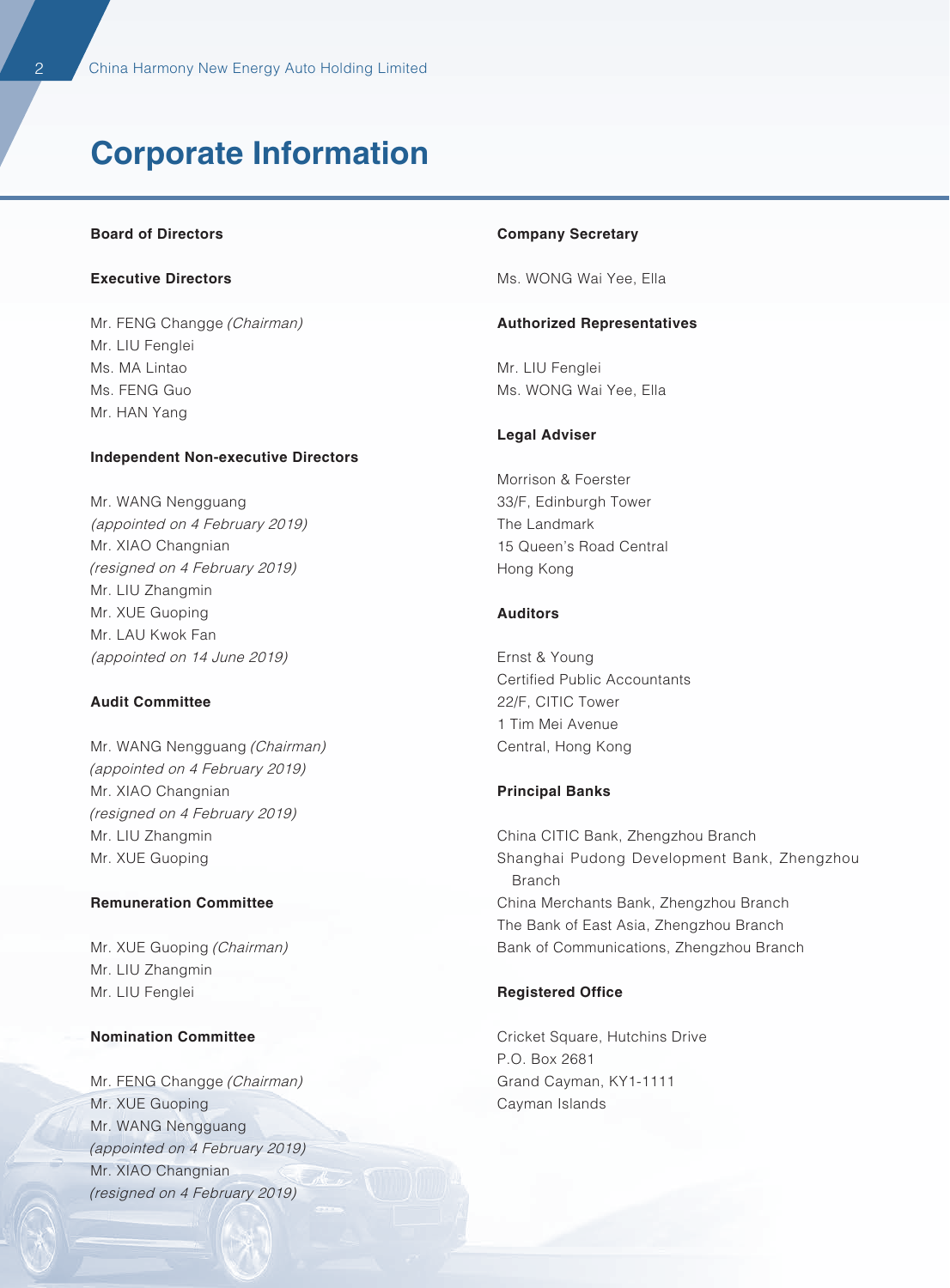### **Corporate Information**

#### **Principal Place of Business and Headquarter in the PRC**

15A, Tower A, World Trade Center Building Shangwuneihuan Road CBD Zhengdong New District Zhengzhou, Henan Province PRC

#### **Principal Place of Business in Hong Kong**

Level 54, Hopewell Centre 183 Queen's Road East Hong Kong

#### **Cayman Islands Share Registrar**

Codan Trust Company (Cayman) Limited Cricket Square, Hutchins Drive P.O. Box 2681 Grand Cayman, KY1-1111 Cayman Islands

#### **Hong Kong Share Registrar**

Tricor Investor Services Limited Level 54, Hopewell Centre 183 Queen's Road East Hong Kong

#### **Company's website**

www.hexieauto.com

#### **Stock Code**

3836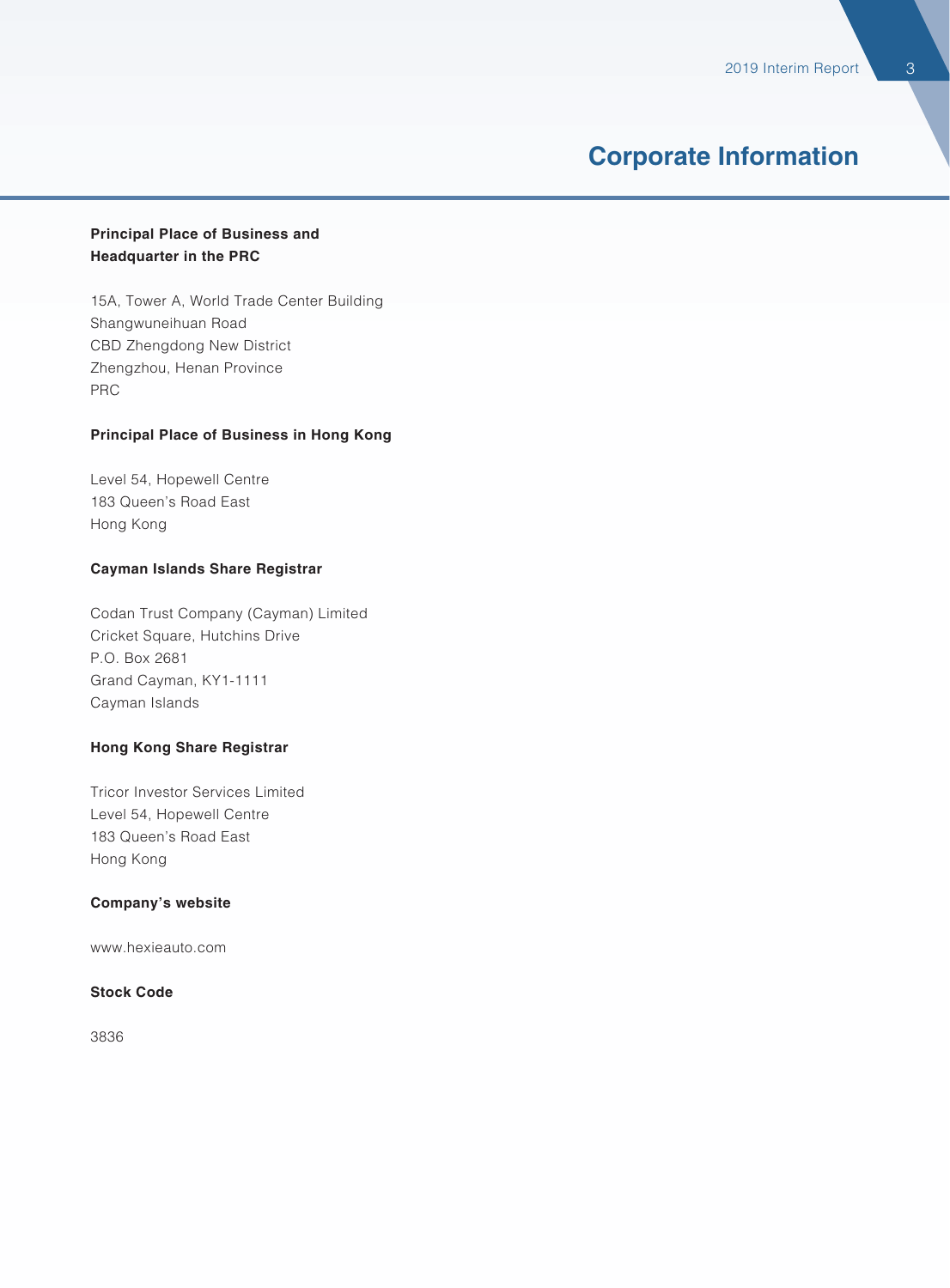#### **INDUSTRY OVERVIEW**

In the first half of 2019, China's automobile industry was still facing tremendous pressure on the decrease in overall production and sales volume which remained at a lower level. The completed production and sales volume of passenger vehicles amounted to 9.978 million and 10.127 million units, respectively, representing a year-on-year decrease of 15.8% and 14%, respectively in the half year. From the perspectives of sub-segments, luxury vehicles continued to grow with exuberant demand. According to the statistics, the overall sales volume of luxury vehicles amounted to over 1.4 million units for the first half of 2019, representing a year-on-year increase of 7.2%. From January to June 2019, the completed production and sales volume of new energy vehicles amounted to 0.614 million and 0.617 million units, respectively, representing a year-on-year increase of 48.5% and 49.6%, respectively.

In terms of the distribution of luxury vehicle brands, for the first half of 2019, BMW outperformed in the luxury vehicle market in China with sales volume of over 0.35 million units, representing a year-on-year growth of 16.8%. Along with the launch of the "BMW 3 Series", we expected that BMW will release greater potential in 2019 and lead the luxury vehicle market in China. In the first half of 2019, Lexus recorded sales volume of 93,823 units in China, representing a year-on-year growth of 36.5%, among which, hybrid electric vehicles accounted for onethird to the total sales volume.

China's automobile market is entering the stage of industrial structure adjustment. From the current perspectives of the different market segments, we expect a steady growth in terms of sales volume of luxury vehicle due to strong market demand. The growth will be attributable to three aspects, which include consumption upgrade as a result of higher income of residents, continuous increase in the proportion of product lines of luxury vehicle brands, and gradual increase in the proportion of young users and recurring users. Under stimulation policies launched by the government, the new energy vehicle industry remains at a rapid development stage.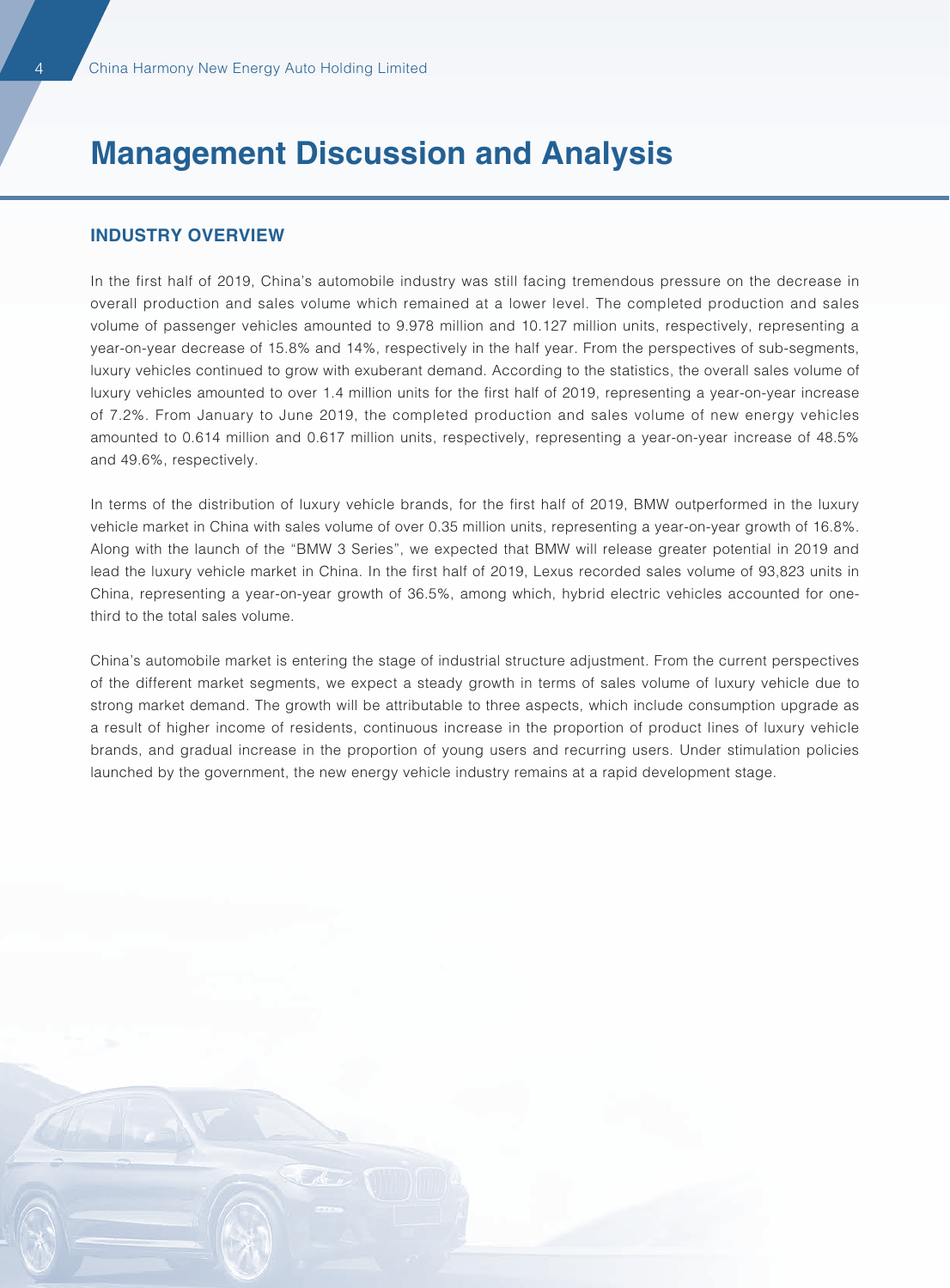#### **BUSINESS OVERVIEW**

#### **Focusing on principal businesses development and accelerating the promotion of brand structure optimization**

As of the date of this interim report, the Group has established 69 dealership outlets, covering 24 cities nationwide, and distributed 14 luxury and ultra-luxury brands. The Group had obtained authorization for construction of a total of 6 brands and 12 outlets, which are located in tier-1 and tier-2 cities in Beijing, Wuhan, Ordos, Hohhot, etc. in China.

During the period from 1 January 2019 to 30 June 2019 (the "**Reporting Period**"), the total sales volume of BMW, as the largest brand under the dealership of the Group, amounted to 11,606 units, representing a yearon-year growth of 33.1%. The total sales volume of Lexus, as the second large brand of the Group, amounted to 1,723 units, representing a year-on-year growth of 30.7%. As a dealer specializing in luxury and ultra-luxury vehicle brands, we have also made remarkable achievements in the operation of ultra-luxury brands. During the Reporting Period, in terms of sales volume, Ferrari recorded a year-on-year increase of 172.7% and Rolls Royce recorded a year-on-year increase of 90%.

In the first half of 2019, the Group focused on the development of its principal businesses, proactively enhanced the operation efficiency of each outlet, improved the assessment indicators and management models of each outlet, and reinforced the profitability of each outlet so as to drive the sales volume of new vehicles and establish well-performing outlets for each brand. Meanwhile, we capitalized on the scientific inventory management system to implement rational allocation and optimization of resources, thereby reducing the turnover days of new vehicles and controlling finance costs in an efficient manner.

Along with the diversification of the overall retail market of passenger vehicles in the PRC, the luxury vehicle market will still maintain strong momentum and growth amidst challenges. We believe that we will outperform our competitors by leveraging on our extensive experience for years under the support of consumption upgrade of the luxury vehicle market.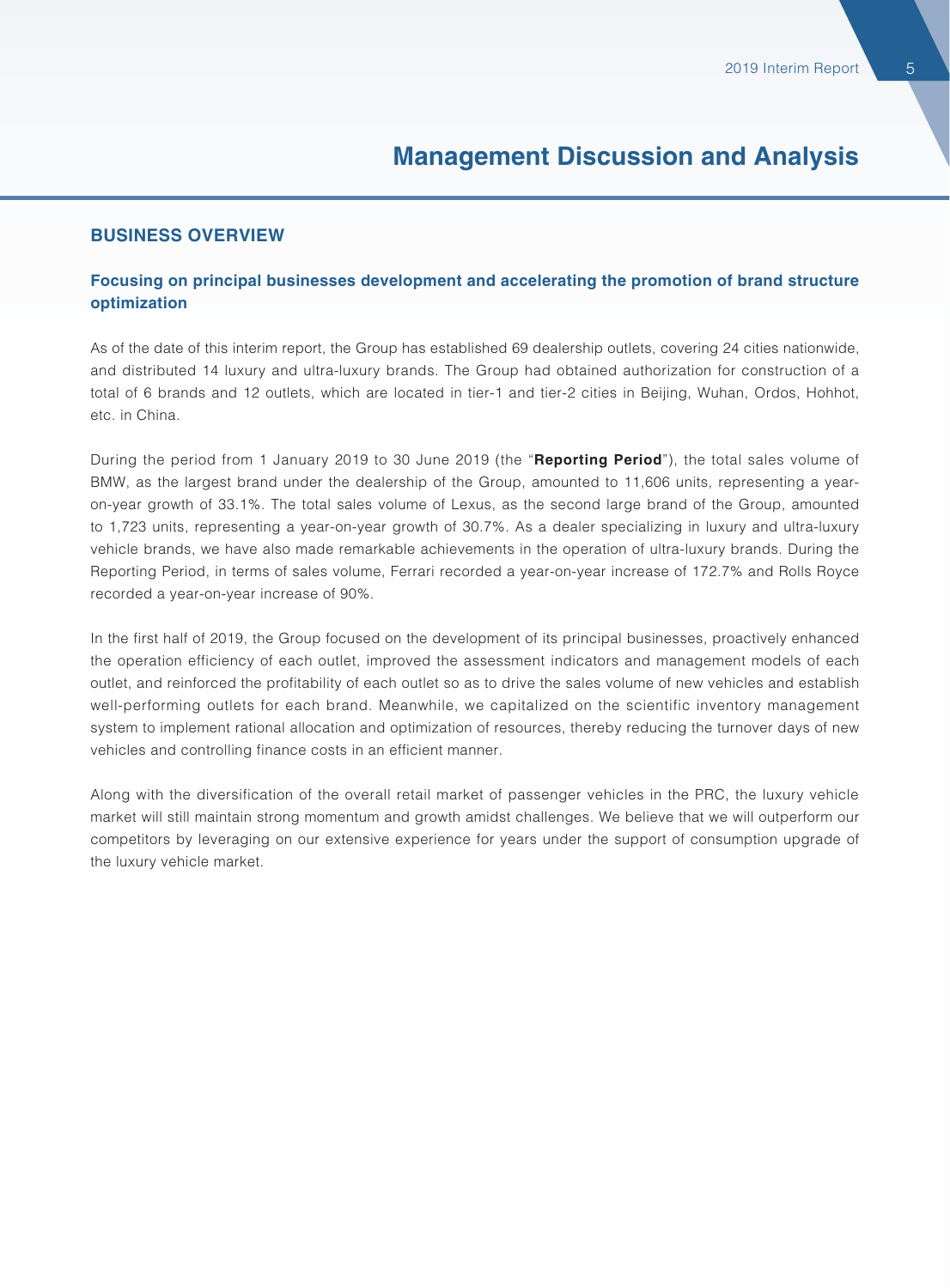#### **Proactively extending the strategic cooperation in new energy vehicles and increasing brand coverage**

In 2019, various models of new energy vehicles from a number of domestic and foreign brands were put into mass production resulting in an increase of customers of new energy vehicles. In response to the developing trend of new energy vehicles, the Group has consolidated "Harmony Auto Zhilian", a company which specialized in the sales of new energy vehicles, with "Harmony Auto Maintenance" which also progressing gradually to mature operation. After the consolidation, the new company integrated the quality resources of new energy vehicle sales and aftersales services, specialized in the authorization and service network for new energy vehicles nationwide, and devoted itself to the promotion and popularization of the brands and products of new energy vehicles. During the Reporting Period, the new company has obtained authorization for eight new energy vehicle brands, including BYTON, Guangzhou Automobile, Leap Motor, Weltmeister, JAC Motors, Isuzu, Skyline and AIWAYS, and a few dozens of outlets are under intense preparation. These outlets are mainly located in first-tier cities and new first-tier cities in China, including, Beijing, Shanghai, Guangzhou, Shenzhen, Chengdu, Suzhou, and Ningbo.

Regarding aftersales maintenance for new energy vehicles, the Company has been paying attention to the macroscopic trend and sub-segment of the aftersales service market, and specializing in new business growth drivers brought by new traveling models like e-hailing and ride sharing. The Company has implemented strategic cooperation with Xiaojuchefu (小桔車服) and Shouqi Limousine & Chauffeur (首汽約車) while signing strategic cooperation agreements with seven new energy vehicle brands such as Nio (蔚來), Leapmotor (零跑) and Saleen Auto (賽麟), to provide aftersales services of new energy vehicles in the country.

#### **Completion of BYTON's global production base and preparing for delivery upon mass production by the end of the year**

BYTON, being the Company's venture capital investee, is a high-end smart intuitive electric vehicle manufacturer. Its plant construction, equipment installation and R&D on details are under smooth progress. Phase 1 of the global production base located in Nanjing has completed the roof works and the plant of which was constructed under industry 4.0 standard by adopting world-leading production equipment and technology. The construction of five major factories for stamping, coating, welding, assembly and battery have been completed and the main equipment has been installed. The installation of ancillary equipment is in progress and the entire production line is in the process of commissioning, which will be put into trial production in the third quarter.

At the same time, M-Byte (mass production edition) will make its global debut in the third quarter, with the announcement of the pre-sale price, first model and key specifications, interest of first batch of users, etc., which will allow consumers to share our achievements and exploration of our vehicles from the concept to a real product. By the end of this year, BYTON will announce the detailed specifications, final price and specific policies on warranty, service and charging of the first model, M-Byte. Currently, hundreds of prototypes are undergoing all-round, stringent and extreme testing in the world, and a stunning high-end smart intuitive electric vehicle is on the horizon. Depending on the most frequently used basic features in daily driving scenarios, BYTON created customized interactive systems. The first batch of Internet partners, including Baidu, Ximalaya, Meituan, etc., will create a brand new social life platform for human-machine connections.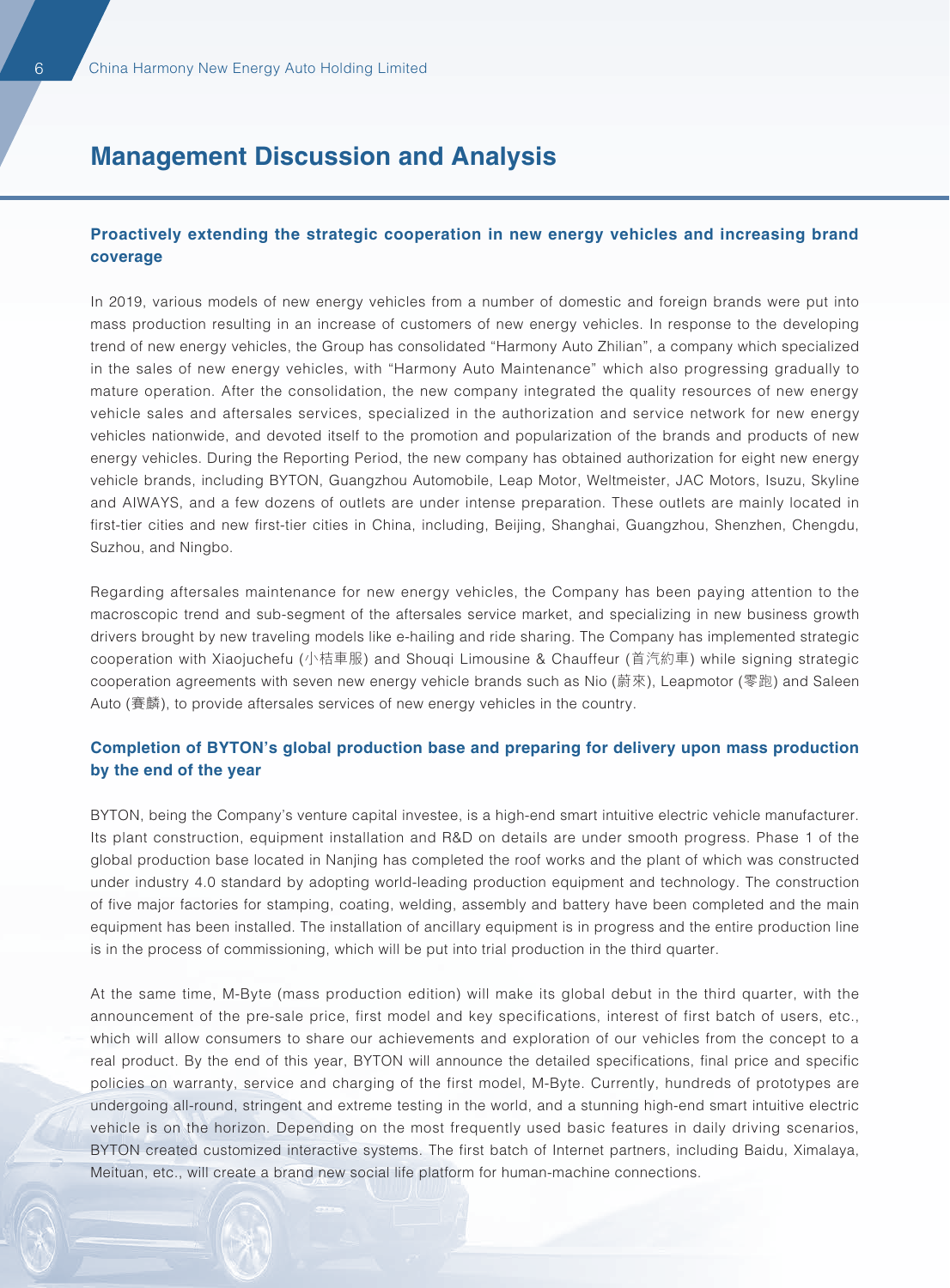#### **FUTURE OUTLOOK AND DEVELOPMENT STRATEGIES**

China's automobile market is entering the stage of industrial structure adjustment, and consumption upgrade will become a major driver of new automobile sales. We expect that the luxury vehicle market will continue to be a sub-segment with continuous positive growth and remains a huge room for improvement. The Group has been deeply-rooted in the luxury and ultra-luxury markets for years and has fully integrated the full chain of industry in the production, sales and after-sales maintenance of new energy vehicles. Therefore, we believe that we will continue to be deeply devoted to luxury and ultra-luxury market and adhere to the development positioning of new energy vehicles in the increasingly over-crowded automobile market so as to create better results and market revenue for shareholders and investors.

In the second half of 2019, we will continue to expand our brand portfolio, apply for and expand more dealership authorization, and continue to reinforce the layout of our major brands, including Lexus, BMW and other leading brands in the luxury automobile market in China. Regarding the after-sales business, the Group will strive to increase customer retention and satisfaction as well as enhancing the efficiency and quality of the management and operation of the Group.

The Group will focus on the sales of new energy vehicles, serve and expand its businesses to capture the opportunities to receive the dividends of the new energy vehicle market. It will adopt the strategy of "multi-brand, multi-model, multi-touch", striving to become the largest channel with the most new energy brands in the new energy market to innovate the traditional automobile marketing channel, in order to provide customers with a fullservice chain with full lifecycle services.

With the development of China's automobile market, we believe that the pricing factors of consumers in deciding whether to purchase automobiles will gradually decrease, and the product design and quality, service quality and brand reputation will gradually increase. Currently, the Group has accumulated more than 300,000 customers of luxury vehicles, and as new automobile sales enter the stage of inventory market, we will constantly assess our ability to maintain our capability in retaining customers to complete our focus on business strategy from "vehicle" to "vehicle + person" and expand our value chain to enhance our profitability based on our considerable customer base.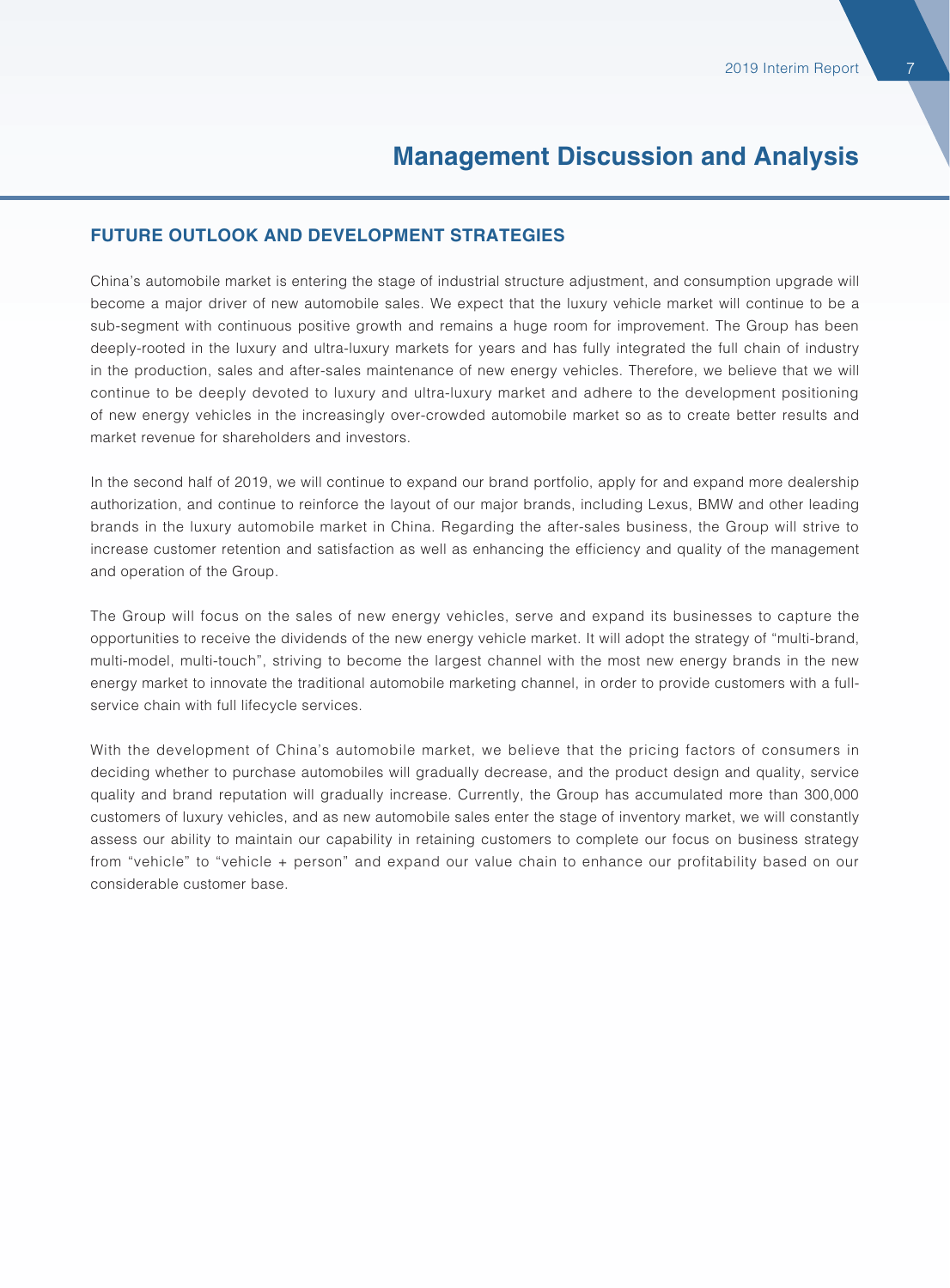#### **FINANCIAL OVERVIEW**

#### **Revenue**

Revenue of the Group was RMB5,891.5 million for the first half of 2019, representing an increase of 25.7% as compared to RMB4,687.4 million for the corresponding period of 2018, among which, revenue from sales of new vehicles increased by 26.2% to RMB5,048.8 million, or 85.7% of the total revenue, as compared to the same period in 2018, while revenue from after-sales services and accessories business increased by 20.7% to RMB831.1 million as compared to the same period in 2018, accounting for 14.1% to the total revenue.

In terms of revenue from luxury brands, revenue generated from Lexus and BMW accounted for 81.3% of the total revenue from new vehicles, while revenue generated from ultra-luxury brands increased by more than 100% over the same period of last year, including Ferrari and Rolls-Royce.

#### **Cost of sales and services provided**

Cost of sales and services of the Group increased by 26.2% from RMB4,210.2 million for the corresponding period of 2018 to RMB5,313.9 million in the first half of 2019. Cost of sales from the new vehicles business and cost of aftersales services and accessories business were RMB4,849.5 million and RMB464.4 million respectively.

#### **Gross profit**

Gross profit of the Group increased by 21.0% from RMB477.2 million for the corresponding period of 2018 to RMB577.6 million in the first half of 2019. Gross profit from sales of new vehicles increased by 32.3% from RMB150.6 million for the corresponding period of 2018 to RMB199.3 million in the first half of 2019. Gross profit from after-sales services and accessories business increased by 12.3% from RMB326.6 million for the corresponding period of 2018 to RMB366.7 million in the first half of 2019.

#### **Other income and gains, net**

Other income and gains, net of the Group amounted to RMB246.1 million in the first half of 2019, basically maintaining fair as compared with the corresponding period of last year deducting the impact of Henan Hexie Automobile Aftersales Services Co., Ltd.\* (河南和諧汽車維修服務有限公司) (the "**Independent Aftersales Company**") and Future Mobility Corporation Limited Cayman ("**FMC**"). Other income and gains mainly comprises the commission income (from insurance agency and vehicle financing agency service), gains on trading of second-hand vehicles, income from advertisement support from automobile manufacturers, interest income as well as fair value gain on financial assets at fair value through profit or loss.

For identification purpose only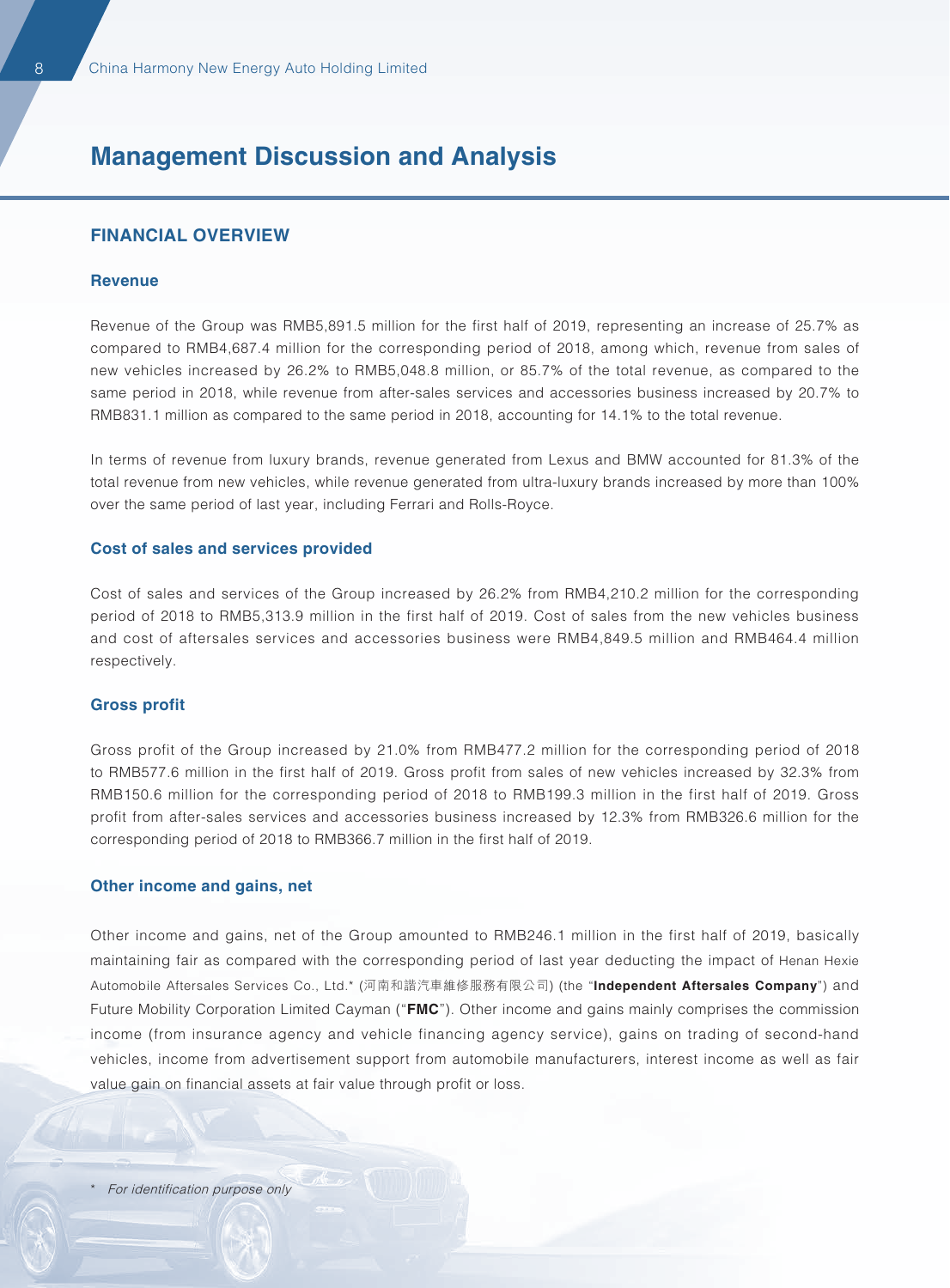#### **Profit attributable to the owners of the parent**

Profit attributable to owners of the parent for the first half of 2019 was approximately RMB286.2 million. Among which, excluding the impact of the Independent Aftersales Company and FMC, profit from 4S outlet business amounted to RMB280.6 million, representing a growth of 12.1% as compared to the corresponding period of 2018.

#### **Liquidity and Capital Resources**

#### **Cash flow**

The Group's primary uses of cash are for the purchases of passenger vehicles, spare parts and automobile accessories, to establish new dealership outlets, and to fund its working capital and operating expenses. The Group's liquidity needs were financed through a combination of short-term bank loans and cash flows generated from its operating activities.

As at 30 June 2019, cash and deposits of the Group totalled RMB1,489.8 million.

For the first half of 2019, the Group's net cash generated from operating activities was RMB574.6 million, net cash used in investing activities was RMB72.7 million, and net cash used in financing activities was RMB291.5 million.

#### **Net current assets**

As at 30 June 2019, the Group had net current assets of RMB709.4 million, representing an increase of 49.4% as compared to net current assets of RMB474.8 million as of 31 December 2018.

#### **Capital expenditure**

The Group's capital expenditure (primarily used for the expenditure generated from and prepayment for the purchase of property, plant and equipment in connection with the establishment of new outlets) for the first half of 2019 was RMB146.3 million (corresponding period of 2018: RMB333.1 million).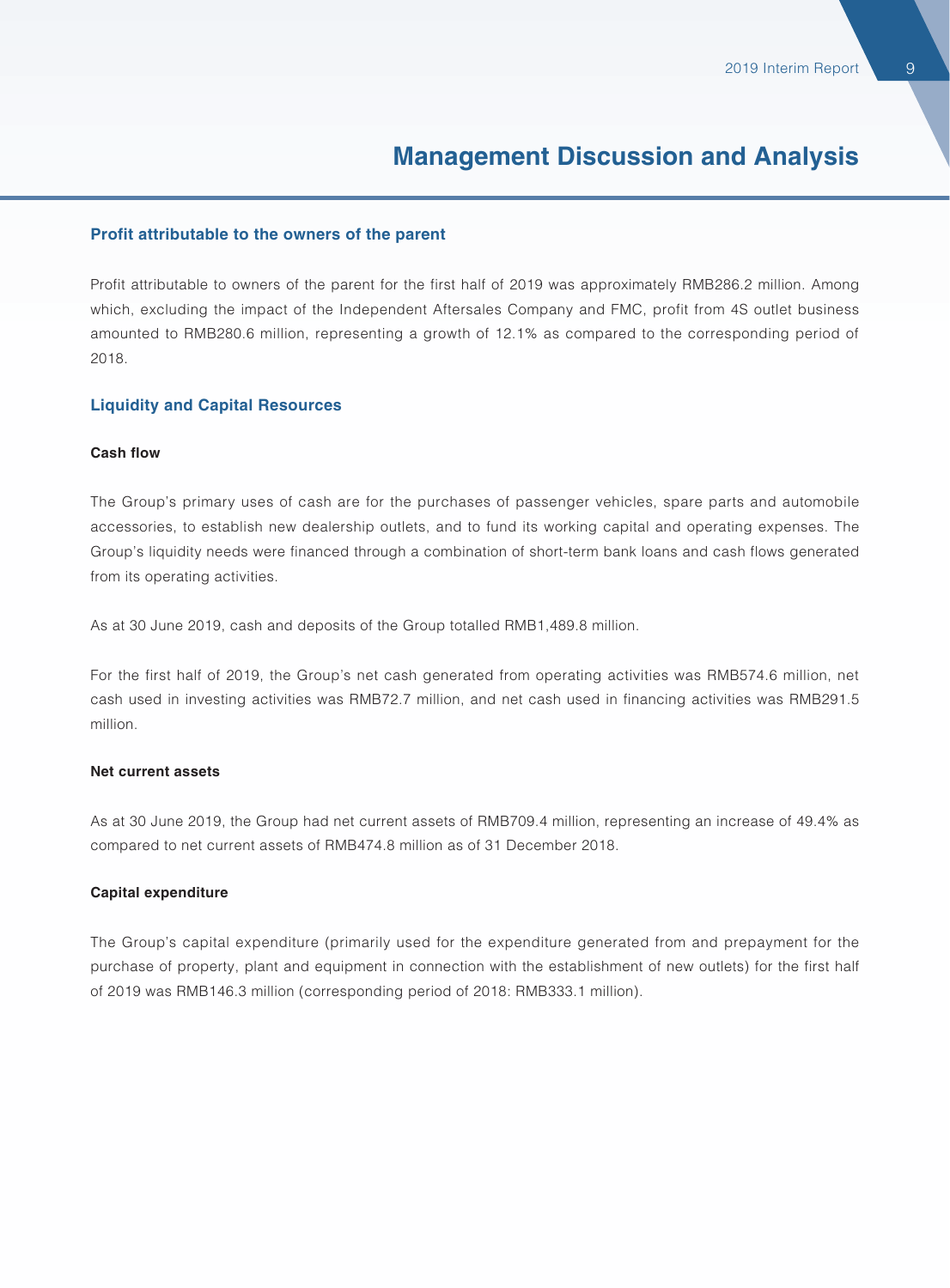#### **Inventory**

The Group's inventories primarily consist of new passenger vehicles, spare parts and automobile accessories. Inventories for the period decreased by RMB132.9 million from RMB1,124.4 million as of 31 December 2018 to RMB991.5 million as of 30 June 2019. The decrease in inventories of new vehicles of the Group was mainly attributable to the reinforced management of orders for new passenger vehicles and after-sales products by each outlet, together with the dynamic pre-warning, monitoring and management of the inventory of each outlet by the Group's headquarters, and the allocation between the dealership outlets to adjust resource allocation in order to ensure reasonable inventory balance.

The average inventory turnover days of the Group for the first half of 2019 was 36 days, and the average inventory turnover days for 2018 was 44 days. The decrease in inventory turnover days was mainly attributable to better supply control due to the continuous improvement in inventory management and the continuous optimization of inventory structure in the first half of 2019, which reduced the inventory turnover days of certain brands.

#### **Bank loans and other borrowings**

As at 30 June 2019, the Group had bank loans and other borrowings in the aggregate amount of RMB1,961.1 million, representing a decrease of 8.3% as compared to RMB2,137.6 million as at 31 December 2018. The table below sets forth breakdowns of our bank loans and other borrowings as of the indicated dates:

|                             | 30 June        | 31 December |
|-----------------------------|----------------|-------------|
|                             | 2019           | 2018        |
|                             | <b>RMB'000</b> | RMB'000     |
|                             |                |             |
| Bank loans repayable:       |                |             |
| Within one year             | 1,366,859      | 1,281,883   |
| In the second year          |                |             |
| In the third to fifth year  |                |             |
|                             |                |             |
|                             | 1,366,859      | 1,281,883   |
| Other borrowings repayable: |                |             |
| Within one year             | 594,280        | 855,721     |
|                             |                |             |
| Total                       | 1,961,139      | 2,137,604   |

As at 30 June 2019, the gearing ratio of the Group, calculated by total liabilities divided by total assets, was 39.9%, representing an increase of 2.7 percentage points as compared with the gearing ratio of 37.2% of 31 December 2018, which was mainly resulted from the recognition of lease liabilities over the adoption of the new standard of HKFRS 16 Lease.

As at 30 June 2019, certain of the Group's bank loans and other borrowings were secured by mortgages or pledges over the Company's asset. For details, please refer to note 18 to the financial statement.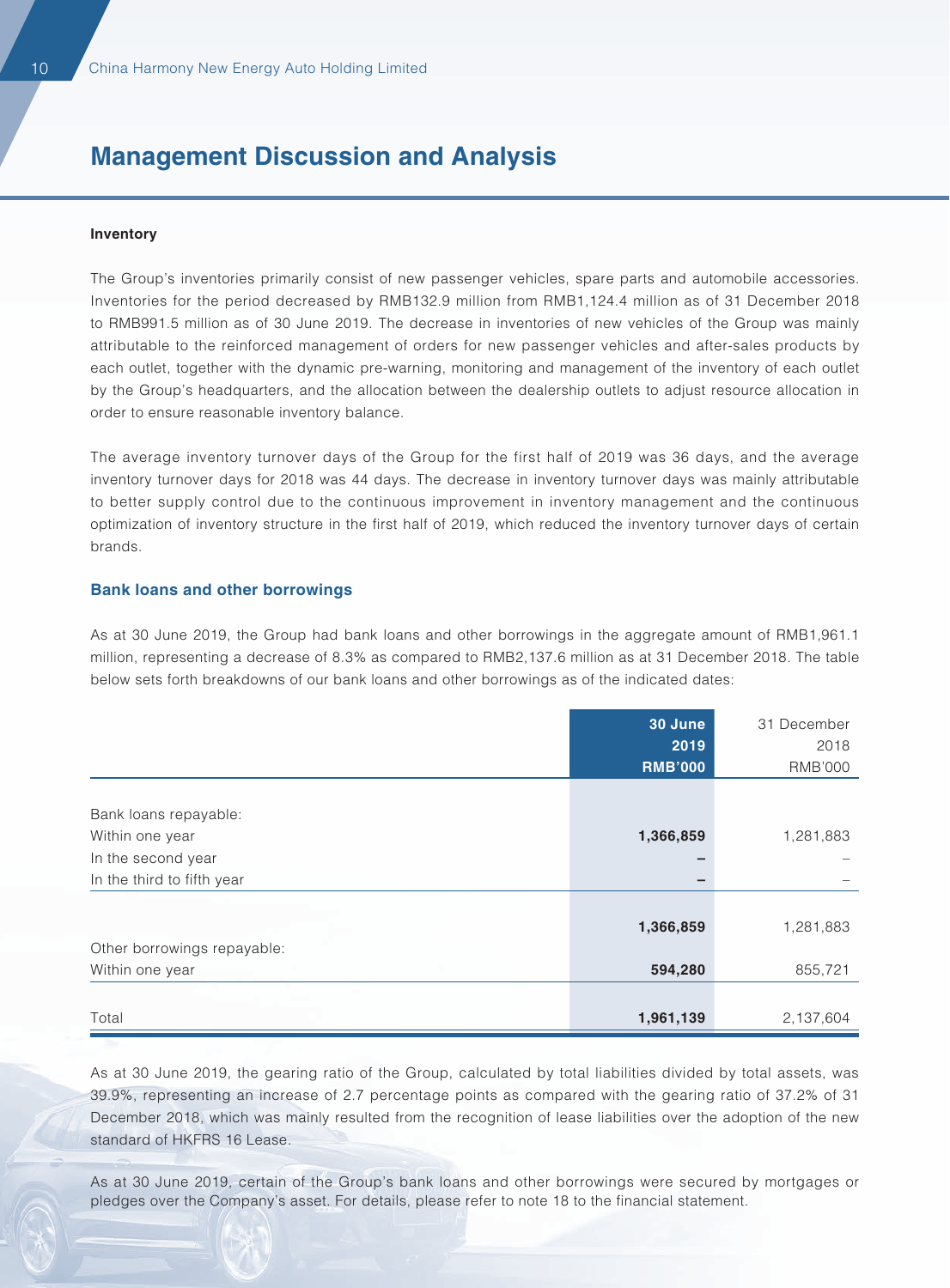#### **Contingent liabilities**

As at 30 June 2019, the Company did not have any material contingent liabilities or guarantees.

#### **Interest rate risk and foreign exchange risk**

The Group is exposed to interest rate risk resulting from fluctuations in interest rate on our debt. Increases in interest rate could result in an increase in the Group's cost of borrowing. If this occurs, it could adversely affect the Group's finance costs, profit and the Group's financial condition. The interest rates on bank loans and overdrafts in China depend on the benchmark loan rates published by the People's Bank of China. The Group does not currently use any derivative instruments to manage the Company's interest rate risk.

Substantially all of the Group's revenue, cost of sales and expenses are denominated in RMB. The Group also uses RMB as its reporting currency. The Group does not believe its business is currently subject to any significant direct foreign exchange risk and has not used any derivative financial instruments to hedge its exposure to such risk.

#### **Employees and remuneration policies**

As at 30 June 2019, the Group had a total of 3,372 employees (31 December 2018: 3,693 employees). Relevant staff cost for the first half of 2019 was approximately RMB148.0 million, while the staff cost was approximately RMB140.0 million for the corresponding period of 2018. The remuneration packages for employees are based on individual experience and work duties. The remuneration packages are subject to annual review by the management, taking into account the overall performance of the staff and market condition. The Group also participates in the State-managed Retirement Benefit Scheme in China and the Mandatory Provident Fund Scheme in Hong Kong. In addition, eligible employees are also entitled to share options under the share option scheme adopted by the Company, and share award under the share award plan adopted by the Company.

In order to (i) incentivize, recognize and reward employees, Directors (whether executive Directors or non-executive Directors, but excluding independent non-executive Directors) and officers of the Group for their contribution to the Group; (ii) attract and retain talents to promote the long-term growth and development of the Group; and (iii) align the interests of the award holders with that of the shareholders to promote the long-term financial performance of the Company, the Board adopted a share award plan (the "**Share Award Plan**") on 28 February 2019. During the six months ended 30 June 2019, 6,840,500 shares were purchased on the market pursuant to the terms of the Share Award Plan.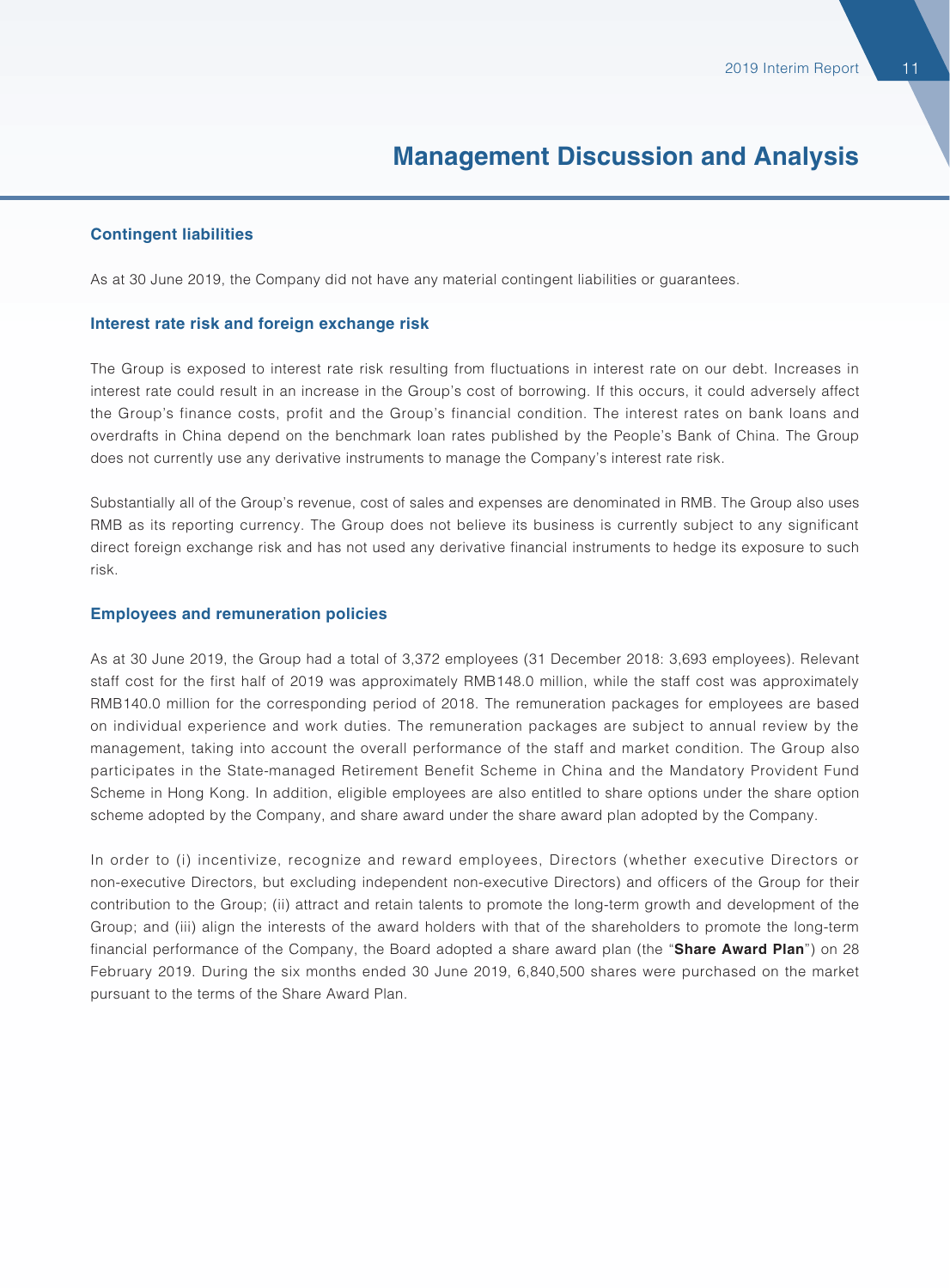#### **Events after the Reporting Period**

There were no significant events after the reporting period ended 30 June 2019 and up to the date of this report which would have any material effect to the Group.

#### **Material Acquisitions, Disposals and Significant Investments**

Save as disclosed in this interim report, during the six months ended 30 June 2019, the Group had not made any material acquisitions and disposal of subsidiaries and associated companies. Save as disclosed in this interim report, as at 30 June 2019, the Group did not hold any other significant investments.

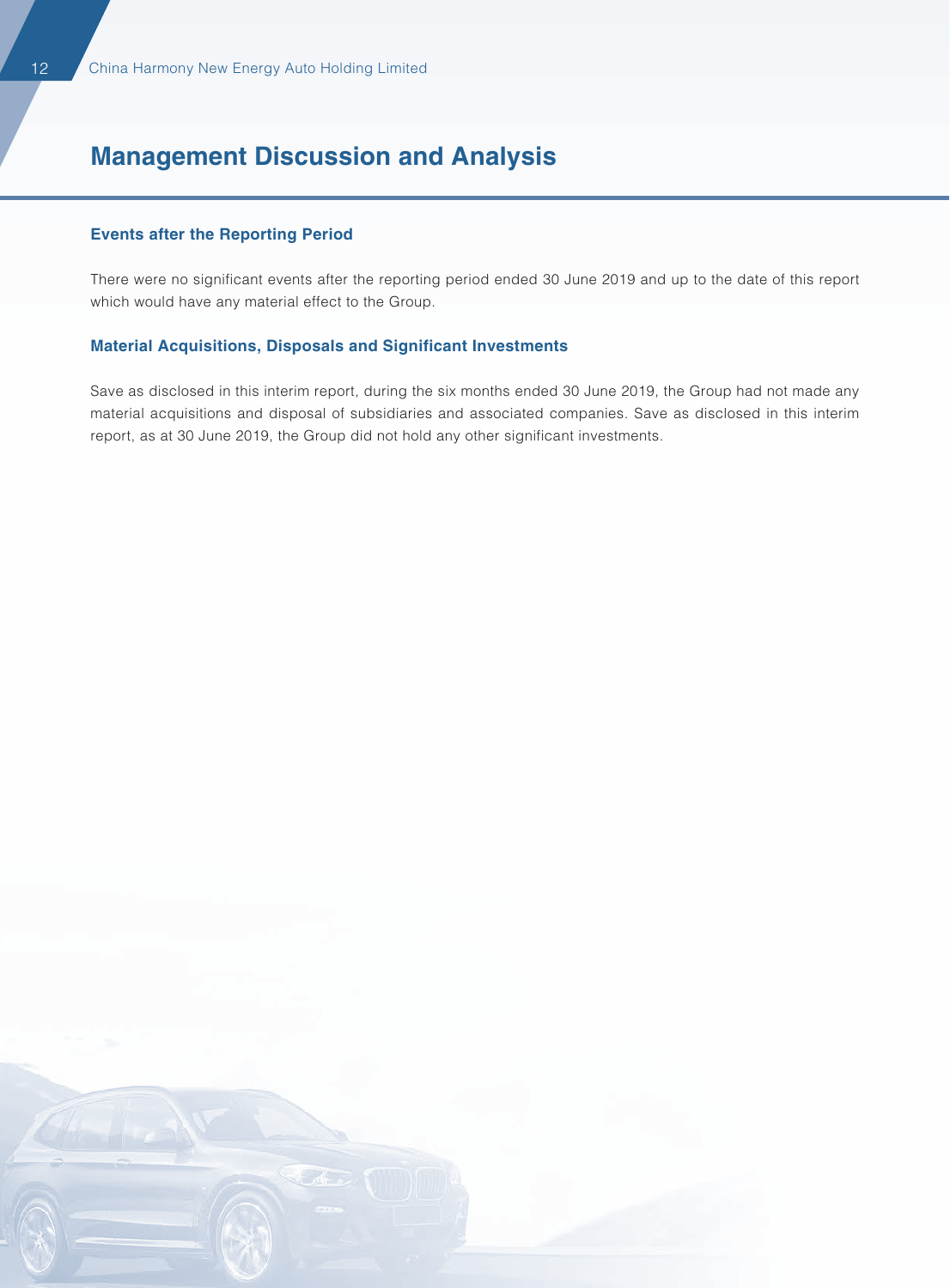#### **Directors' and Chief Executive's Interests and Short Positions in Shares, Underlying Shares and Debentures**

As at 30 June 2019, the interests and short positions of the directors (the "**Directors**") or the chief executive of the Company in the shares, underlying shares or debentures of the Company and its associated corporations (within the meaning of Part XV of the Securities and Futures Ordinance (the "**SFO**")) as recorded in the register required to be kept by the Company pursuant to section 352 of the SFO or as notified to the Company and The Stock Exchange of Hong Kong Limited (the "**Stock Exchange**") pursuant to the Model Code for Securities Transactions by Directors of Listed Issuers (the "**Model Code**") were as follows:

|                                   |                 |              |                                |                                | <b>Underlying</b>        |                            |                 |
|-----------------------------------|-----------------|--------------|--------------------------------|--------------------------------|--------------------------|----------------------------|-----------------|
|                                   |                 |              |                                |                                | Shares under             |                            |                 |
|                                   |                 |              | <b>Ordinary Shares</b>         |                                | <b>Share Options</b>     |                            |                 |
|                                   |                 |              | Nature of Interests            |                                |                          |                            |                 |
|                                   |                 |              |                                | Interest of                    |                          |                            | Approximate %   |
|                                   |                 | Personal     | Family                         | controlled                     | Personal                 | Total                      | of Shareholding |
| Name                              | <b>Position</b> | Interests(5) | Interests $(6)$                | corporation                    | <b>Interests</b>         | $Interests$ <sup>(7)</sup> | Interest        |
|                                   |                 |              |                                |                                |                          |                            |                 |
| Mr. FENG Changge                  | Director        |              | $\qquad \qquad -$              | 690,066,160 (L) <sup>(1)</sup> | $5,000,000^{(3)(4)}$     | 695,066,160 (L)            | 45.69%          |
| Ms. MA Lintao                     | Director        |              | 695,066,160 (L) <sup>(2)</sup> | -                              | $\overline{\phantom{m}}$ | 695,066,160 (L)            | 45.69%          |
| Mr. LIU Fenglei                   | Director        | 778,587 (L)  |                                | -                              | $5,000,000^{(3)(4)}$     | $5,778,587$ (L)            | 0.38%           |
| Ms. FENG Guo                      | Director        | 360,285 (L)  |                                | -                              | 800,000(3)(4)            | $1,160,285$ (L)            | 0.08%           |
| Mr. HAN Yang                      | Director        | 390,000 (L)  |                                | -                              | $2,400,000^{(3)(4)}$     | $2,790,000$ (L)            | 0.18%           |
| Mr. WANG Nengguang <sup>(8)</sup> | Director        | 40,000(L)    |                                |                                |                          | 40,000 (L)                 | 0.00%           |

#### Notes:

- (1) These 690,066,160 shares in the Company are held by Eagle Seeker Company Limited ("**Eagle Seeker**"). Mr. FENG Changge is deemed to be interested in the said 690,066,160 shares by virtue of Eagle Seeker being held indirectly by Cititrust Private Trust (Cayman) Limited through Eagle Pioneer Company Limited, whereas Mr. Feng Changge is the founder of the trust.
- (2) Ms. MA Lintao is Mr. FENG Changge's spouse and is therefore deemed to be interested in all the shares of the Company in which Mr. FENG Changge is deemed to be interested in.
- (3) These interests represent options to subscribe Shares in accordance with the Share Option Scheme granted to the relevant Directors. For further details, please refer to the section headed "Share Option Scheme".
- (4) These options were granted by the Company in May 2017 and December 2017 and accepted by the relevant grantees in May 2017 and December 2017.
- (5) "Personal Interests" represents interests directly beneficially owned.
- (6) "Family Interests" represents interests of spouse or child under 18.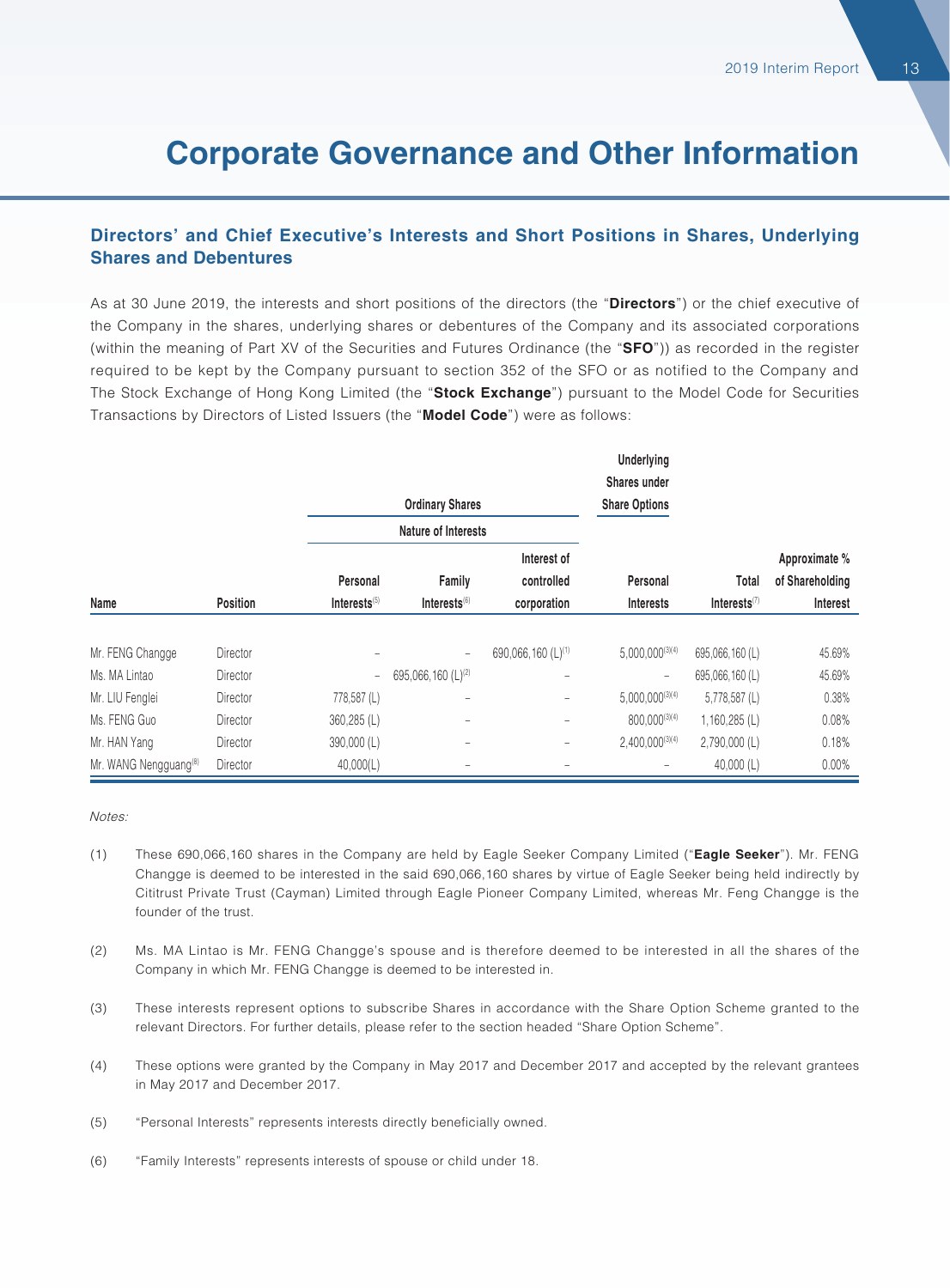- (7) The letter "L" denotes the long position in the shares of the Company.
- (8) Mr. WANG Nengguang was appointed on February 4, 2019.

Save as disclosed above, as at 30 June 2019, none of the Directors nor the chief executive of the Company had any interests or short positions in any of the shares, underlying shares or debentures of the Company or any of its associated corporations (within the meaning of Part XV of the SFO) as recorded in the register required to be kept by the Company pursuant to section 352 of the SFO or as notified to the Company and the Stock Exchange pursuant to the Model Code.

#### **Share Option Scheme**

The Company has adopted a share option scheme on 26 June 2015 ("**Share Option Scheme**"), which is made pursuant to Chapter 17 of the Rules Governing the Listing of Securities (the "**Listing Rules**"), in relation to grant of share options (the "**Existing Share Options**") to certain employees of the Company or its subsidiaries (the "**Existing Grantees**") to subscribe for up to aggregate number of 45,000,000 shares (the "**Shares**") of HK\$0.01 each of the Company, for the purpose of attracting, retaining and motivating talented employees to strive towards long-term performance targets set by the Group and to provide them with an incentive to work better for the interest of the Group. Out of the 45,000,000 Existing Share Options, 29,600,000 share options have lapsed and 15,400,000 share options have not been exercised ("**Outstanding Options**") on 9 May 2017.

The Board has resolved to grant up to 70,000,000 new Share Options to the Existing Grantees and certain new grantees (collectively, the "**Grantees**", each a "**Grantee**") to replace the Outstanding Options, subject to the acceptance of each of these Existing Grantees. No compensation shall be payable to them for cancellation of the Outstanding Options. New Grantees are mainly senior management of the subsidiaries of the Company and general managers of its outlets.

On 15 December 2017, the Directors further offered to grant new Share Options to certain Grantees under the Share Option Scheme, entitling them to subscribe for a total of 15,000,000 Shares of HK\$0.01 each of the Company. The grant of the Share Options will be subject to the acceptance of the Grantees.

Summary of each of the Share Option Scheme and the new Share Options has been set out in note 22 to the financial statement.

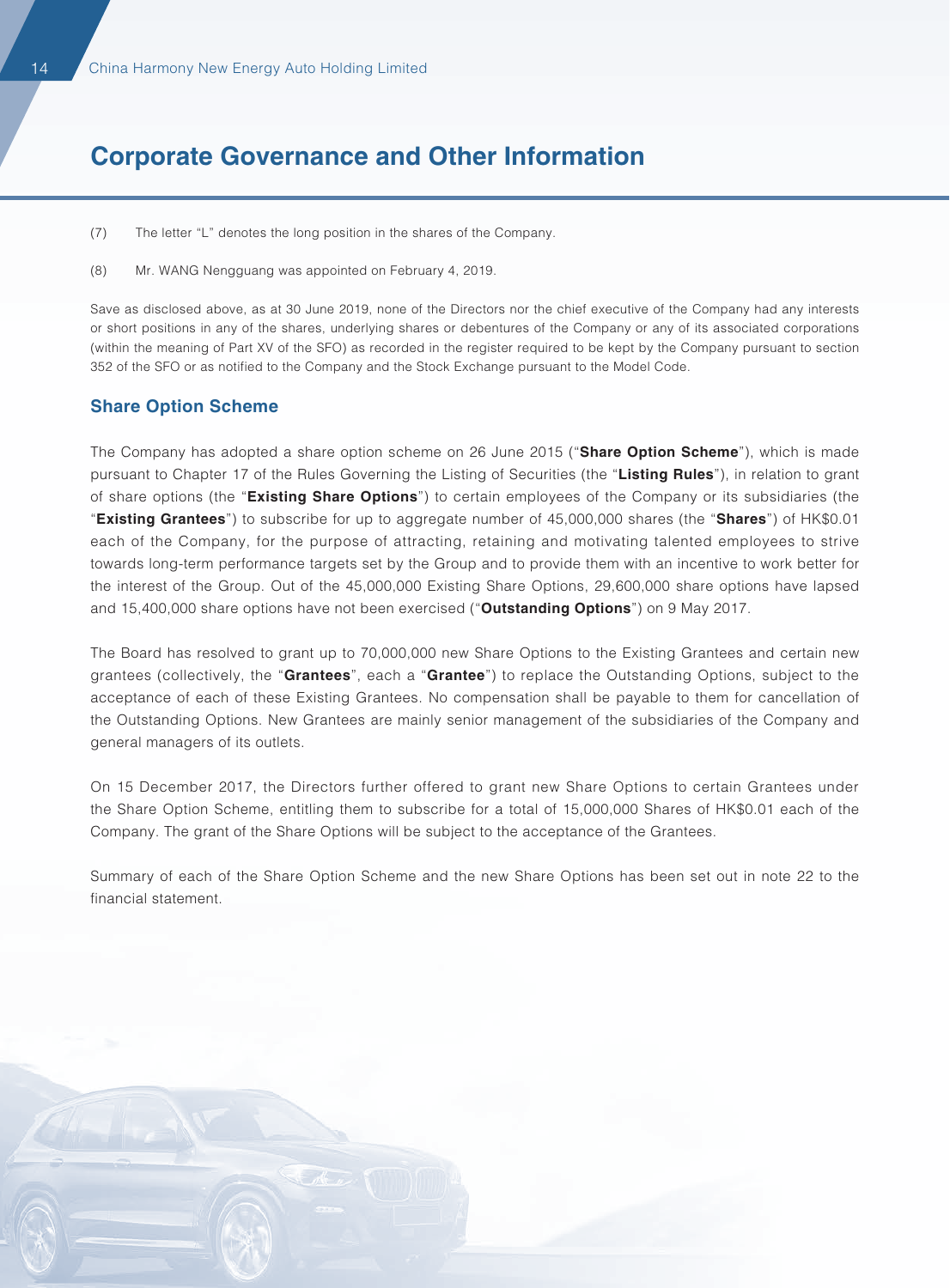Details of the Share Option Scheme to subscribe ordinary shares by the Directors of the Company pursuant to the Share Option Scheme as follows:

|                                                                                                                       |                                   |                              |                          |                       |                                | <b>Number of Share Options</b>     |                                 |  |  |  |
|-----------------------------------------------------------------------------------------------------------------------|-----------------------------------|------------------------------|--------------------------|-----------------------|--------------------------------|------------------------------------|---------------------------------|--|--|--|
|                                                                                                                       |                                   | <b>Exercise</b><br>price per | Outstanding<br>as at     | Granted<br>during the | <b>Exercised</b><br>during the | Lapsed/<br>cancelled<br>during the | Outstanding<br>as at            |  |  |  |
| <b>Name of Grantees</b>                                                                                               | Date granted                      |                              | Share 1 January 2019     | period                | period                         | period                             | 30 June 2019                    |  |  |  |
| <b>Directors</b><br>Mr. FENG Changge<br>- Executive Director and Chairman<br>of the Board                             | 9 May 2017                        | HK\$3.00                     | 5,000,000                |                       |                                |                                    | $5,000,000^{(1)}$               |  |  |  |
| Mr. LIU Fenglei<br>- Executive Director and Chief<br><b>Executive Officer</b>                                         | 9 May 2017                        | HK\$3.00                     | 5,000,000                |                       |                                |                                    | $5,000,000^{(1)}$               |  |  |  |
| Ms. FENG Guo<br>- Executive Director and Vice President 9 May 2017                                                    |                                   | HK\$3.00                     | 800,000                  |                       |                                |                                    | 800,000(1)                      |  |  |  |
| Mr. HAN Yang <sup>(3)</sup><br>- Executive Director                                                                   | 9 May 2017<br>15 December<br>2017 | HK\$3.00<br>HK\$4.80         | 1,600,000<br>800,000     |                       |                                |                                    | $1,600,000^{(1)}$<br>800,000(2) |  |  |  |
| <b>Former Directors</b><br>Mr. YANG Lei<br>- Former Executive Director, Chief<br>Operating Officer and Vice President | 9 May 2017                        | HK\$3.00                     | 2,250,000                |                       |                                |                                    | $2,250,000^{(1)}$               |  |  |  |
| Mr. QIAN Yewen<br>- Former Executive Director and Chief 9 May 2017<br><b>Financial Officer</b>                        |                                   | HK\$3.00                     | 6,000,000                |                       |                                |                                    | $6,000,000^{(1)}$               |  |  |  |
| Other eligible employees                                                                                              | 9 May 2017<br>15 December<br>2017 | HK\$3.00<br>HK\$4.80         | 46,541,000<br>13,800,000 |                       |                                |                                    | 46,541,000(1)<br>13,800,000(2)  |  |  |  |
|                                                                                                                       |                                   |                              |                          |                       |                                |                                    | $\alpha$ i mail and             |  |  |  |

Total 81,791,000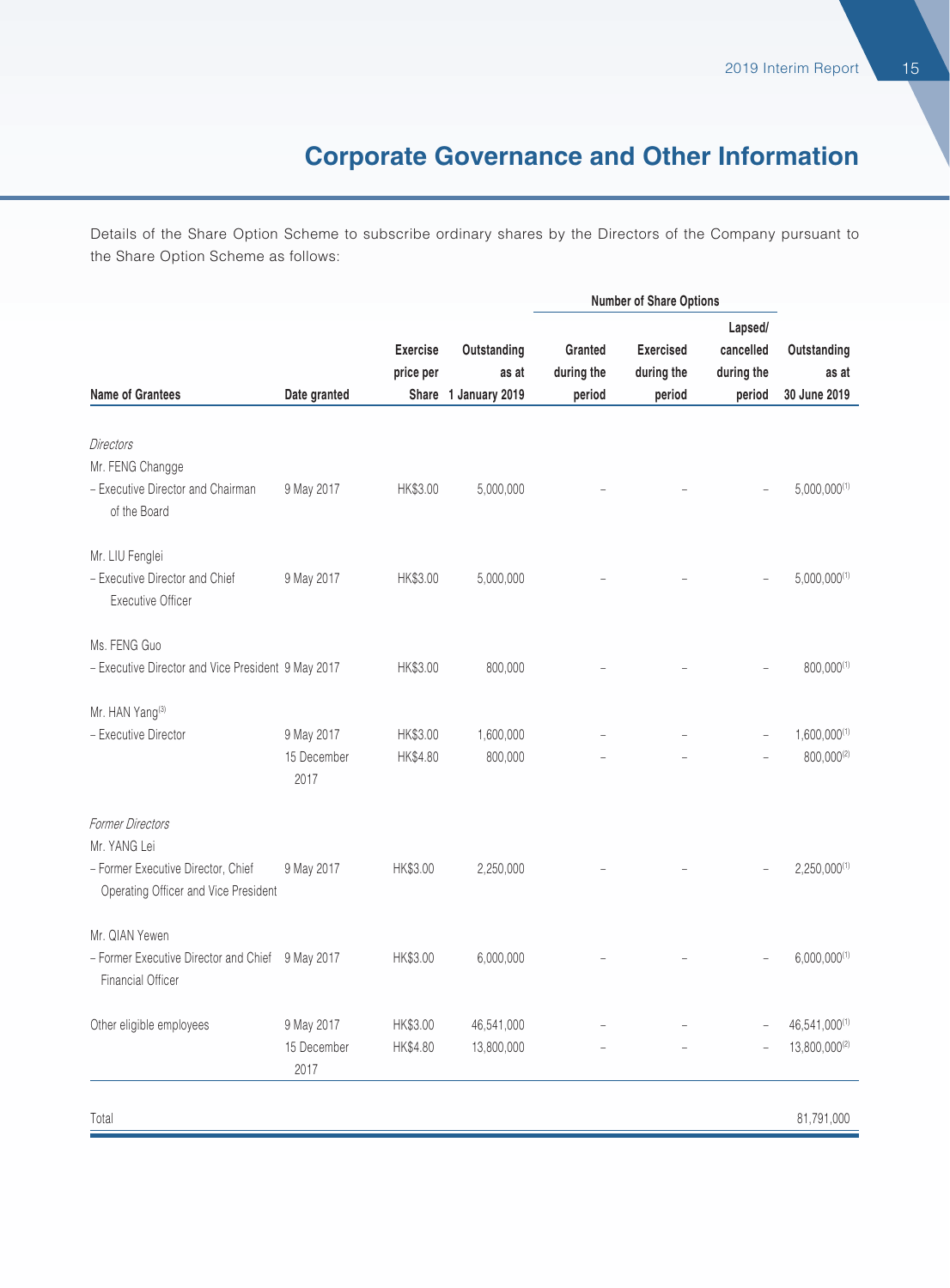Notes:

- (1) The Share Option period of the 70,000,000 new Share Options is valid from 9 May 2017 (i.e. date of grant) till the earlier of (i) the day on which the relevant Grantee ceases to be an employee or a director of the Company and its subsidiaries on one or more of the grounds of termination of employment, appointment or directorship specified in paragraph 8(vi) of the Share Option Scheme, and (ii) 28 June 2025, the cessation of directorships of the former Directors Mr. QIAN Yewen and Mr. YANG Lei did not involve the grounds of termination as specified in the above (i), and their Share Options remained valid as at 30 June 2019.
- (2) The Share Option period of the 15,000,000 new Share Options is valid from 15 December 2017 (i.e. date of grant) till the earlier of (i) the day on which the relevant Grantee ceases to be an employee or a director of the Company and its subsidiaries on one or more of the grounds of termination of employment, appointment or directorship specified in paragraph 8(vi) of the Share Option Scheme, and (ii) 28 June 2025.
- (3) Mr. HAN Yang was appointed as an executive Director of the Company with effect from 30 June 2018.

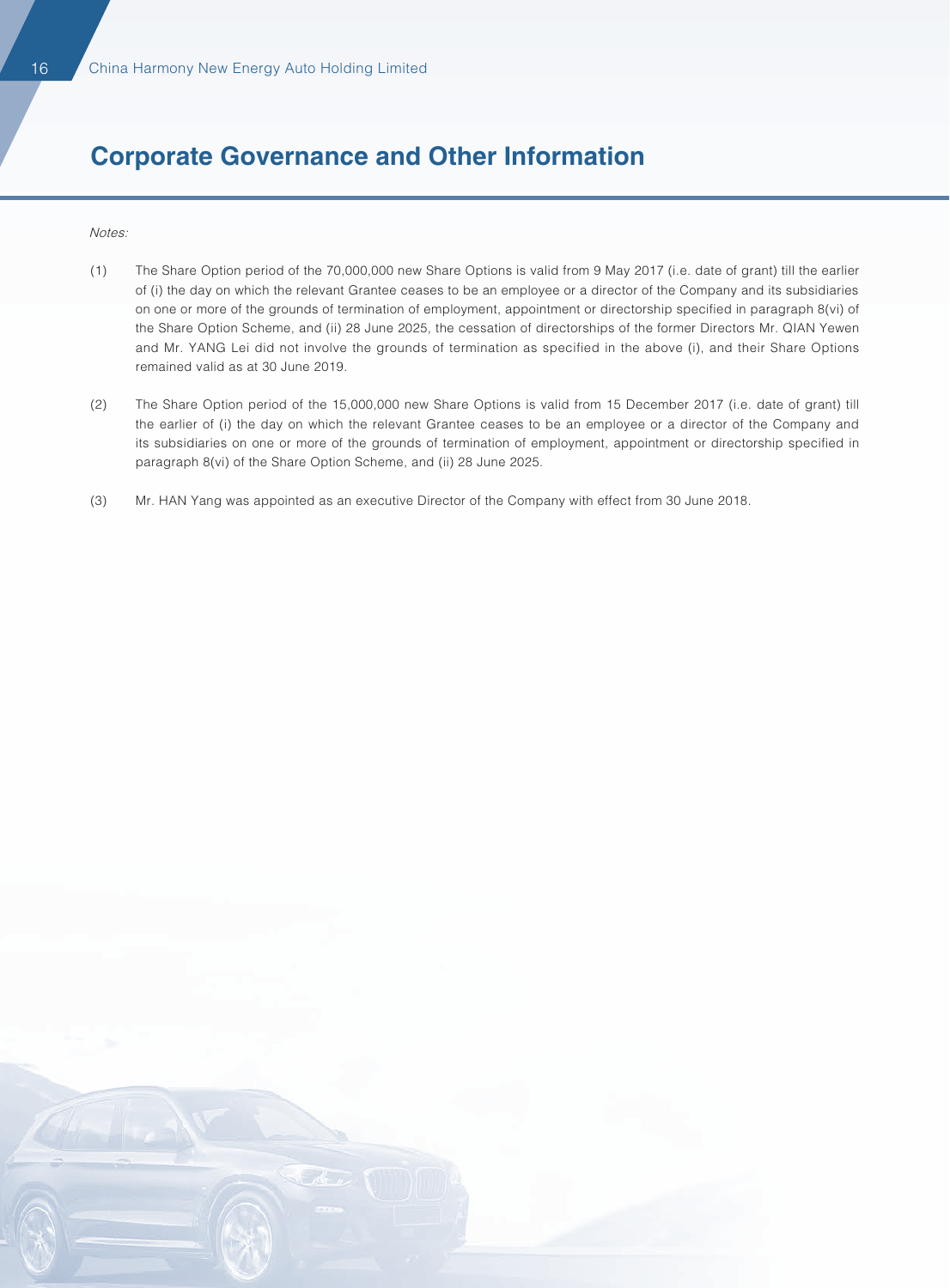#### **Share Award Plan**

On 28 February 2019, the Company adopted a share award plan (the "**Share Award Plan**"), pursuant to which the Company may grant existing Shares to selected participants (namely all employees, directors (whether executive or non-executive, but excluding independent non-executive Directors) and officers of the Group, but excluding Mr. Feng Changge). The reason for adopting the Share Award Plan is to (i) incentivize, recognize and reward employees, directors (whether executive or non-executive, but excluding independent non-executive Directors) and officers of the Group for their contribution to the Group; (ii) attract and retain personnel to promote the long-term growth and development of the Group; and (iii) align the interests of the Award Holders with that of the Shareholders to promote the long-term financial performance of the Company. No new Shares will be granted under the Share Award Plan. Details of the Share Award Plan are set out in the Company's announcement dated 2 April 2019.

As at 30 June 2019, the trustee appointed by the Company for the purpose of the Share Award Plan purchased a total of 6,840,500 Shares according to the Share Award Plan. As at 30 June 2019, none of the 6,840,500 Shares has been granted.

#### **Substantial Shareholders' and Other Persons' Interests and Short Positions in Shares and Underlying Shares**

As at 30 June 2019, the following persons (other than the Directors and chief executive of the Company) had interests or short positions in the shares or underlying shares of the Company and its associated corporations (within the meaning of Part XV of the SFO) as recorded in the register required to be kept by the Company pursuant to section 336 of the SFO as follows:

|                                                         |                                    | <b>Number of Shares</b>        | Approximate %   |  |  |
|---------------------------------------------------------|------------------------------------|--------------------------------|-----------------|--|--|
|                                                         |                                    | Directly or                    | of Shareholding |  |  |
| Name                                                    | <b>Capacity/Nature of Interest</b> | Indirectly Held <sup>(4)</sup> | <b>Interest</b> |  |  |
|                                                         |                                    |                                |                 |  |  |
| Eagle Seeker                                            | Beneficial owner                   | 690,066,160 (L)                | 45.36%          |  |  |
| Eagle Pioneer Company Limited <sup>(1)</sup>            | Interest of controlled corporation | 690,066,160 (L)                | 45.36%          |  |  |
| Cititrust Private Trust (Cayman) Limited <sup>(2)</sup> | Interest of controlled corporation | 690,066,160 (L)                | 45.36%          |  |  |
| Foxconn (Far East) Limited <sup>(3)</sup>               | Beneficial owner                   | 128,734,000 (L)                | 8.46%           |  |  |
| Hon Hai Precision Industry Co. Ltd(3)                   | Interest of controlled corporation | 128,734,000 (L)                | 8.46%           |  |  |

Notes:

- (1) Eagle Seeker is wholly owned by Eagle Pioneer Company Limited. Accordingly, Eagle Pioneer Company Limited is deemed to have interest in the 690,066,160 Shares held by Eagle Seeker Company Limited.
- (2) Eagle Pioneer Company Limited is wholly owned by Cititrust Private Trust (Cayman) Limited. Accordingly, Cititrust Private Trust (Cayman) Limited is deemed to have interest in the 690,066,160 Shares held by Eagle Seeker (the controlling Shareholder of the Company), indirectly via Eagle Pioneer Company Limited. Mr. Feng Changge, Executive Director and Chairman of the Company, is the founder of the trust of Cititrust Private Trust (Cayman) Limited.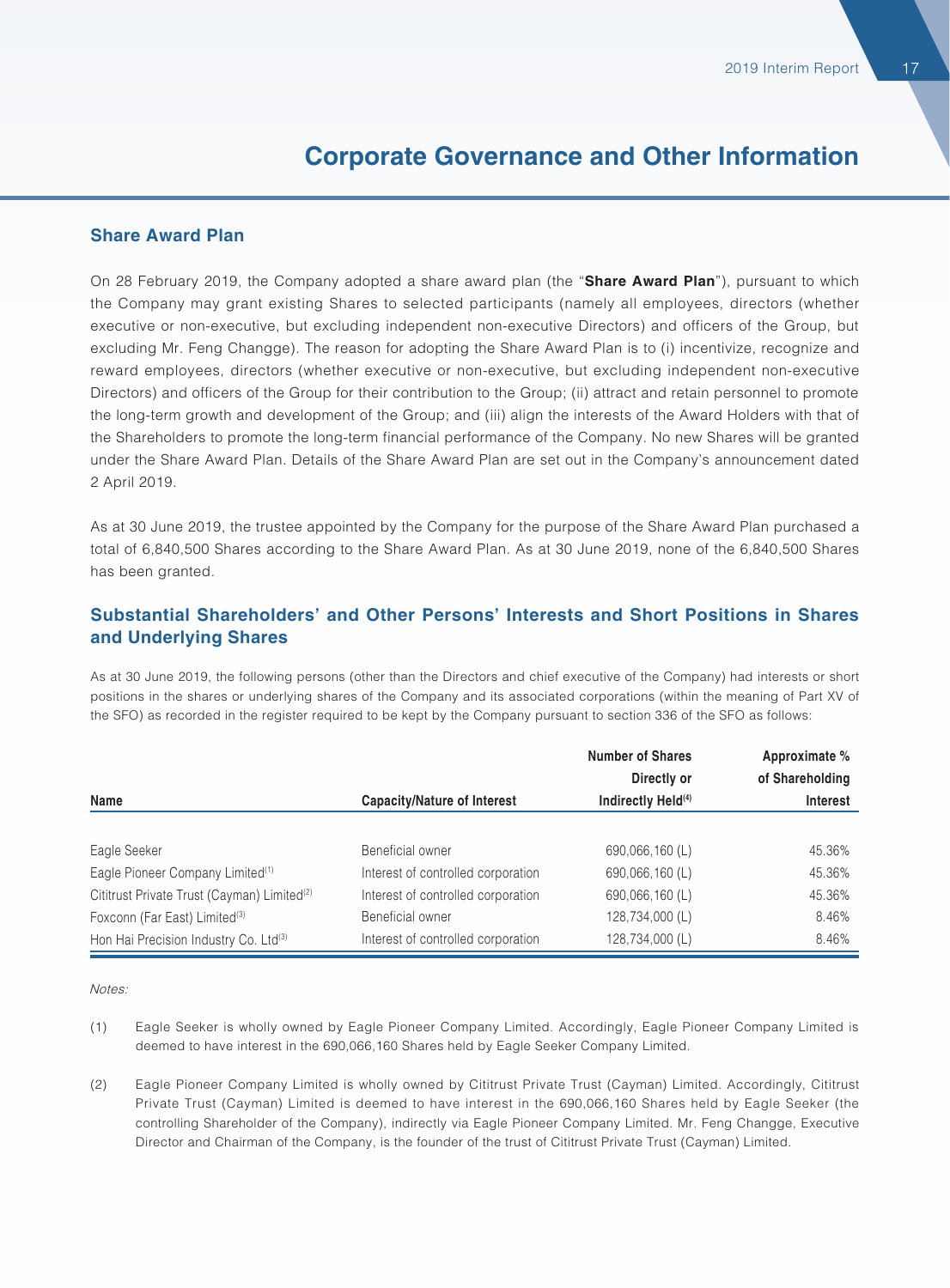- (3) Foxconn (Far East) Limited ("**Foxconn**") is wholly owned by Hon Hai Precision Industry Co. Ltd. ("**Hon Hai**"), a company listed on the Taiwan Stock Exchange. Accordingly, Hon Hai is deemed to have interest in the 128,734,000 Shares held by Foxconn.
- (4) The letter "L" denotes long position in such Shares.

Save as disclosed above, as at 30 June 2019, no persons (other than the Directors or the chief executive of the Company) had any interests or short positions in the Shares or underlying Shares of the Company as recorded in the register required to be kept by the Company under section 336 of the SFO.

#### **Purchase, Sale and Redemption of the Company's Listed Securities**

During the six months ended 30 June 2019, the Company repurchased a total of 5,852,500 of ordinary shares of HK\$0.01 each on the Stock Exchange for a total consideration of approximately HK\$18,413,850 (excluding transaction cost). Details of the shares repurchased during the Reporting Period are set out as follows:

|                     |                  | Repurchase price per share |        | Aggregate<br>consideration<br>$(HK\$ ) (excluding |
|---------------------|------------------|----------------------------|--------|---------------------------------------------------|
| Month of repurchase | Number of shares | <b>Highest</b>             | Lowest | transaction cost)                                 |
|                     |                  | (HK\$)                     | (HK\$) |                                                   |
| February 2019       | 5,852,500        | 3.22                       | 3.01   | 18,413,850                                        |

The Directors believe that repurchases of shares are in the best interests of the Company and its shareholders and that such repurchases of shares would benefit shareholders as a whole by enhancing the earnings per share of the Company.

Save as disclosed above, neither the Company nor any of its subsidiaries had purchased, sold or redeemed any of the Company's listed securities during the Reporting Period.

#### **Model Code for Securities Transactions**

The Company has adopted the Model Code as set out in Appendix 10 to the Listing Rules as its code of conduct regarding Directors' securities transactions. All Directors have confirmed, following specific enquiry by the Company, that they had complied with the Model Code during the six months ended 30 June 2019.

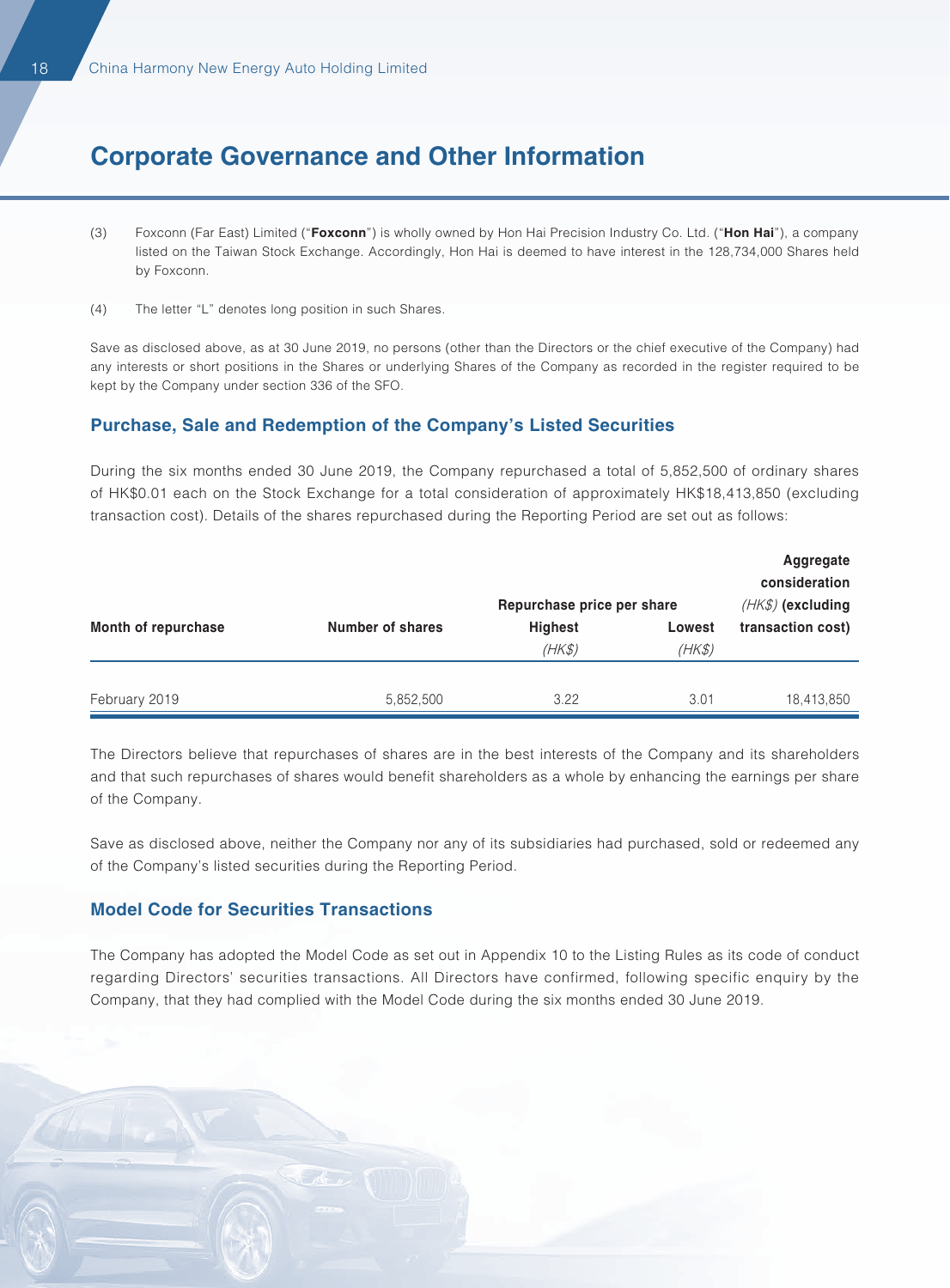#### **Compliance with the Corporate Governance Code**

For the six months ended 30 June 2019, the Company has complied with the applicable code provisions of the Corporate Governance Code (the "**CG Code**") as set out in the Listing Rules, save and except for the deviation as set out below.

In accordance with code provision E.1.2 of the CG Code, the chairman of the Board should attend the annual general meeting and should also invite the chairman of each of the nomination committee, audit committee and remuneration committee to attend. Mr. Feng Changge, the chairman of the Board and the chairman of the nomination committee was not able to attend the annual general meeting of the Company held on 13 June 2019 due to other business commitments.

The Board will continue to review and monitor the corporate governance practices of the Company for the purpose of complying with the CG Code and maintaining a high standard of corporate governance practices of the Company.

#### **Update on Directors' information**

Save as disclosed above, no other information is required to be disclosed pursuant to Rule 13.51B(1) of the Listing Rules.

#### **Interim Dividend**

The Board does not recommend the payment of interim dividend for the six months ended 30 June 2019.

#### **Audit Committee**

The Company established an Audit Committee with written terms of reference in compliance with the Listing Rules and the CG Code. As at the date of this report, the Audit Committee consists of three members, namely Mr. Wang Nengguang, Mr. Liu Zhangmin and Mr. Xue Guoping, all of whom are independent non-executive directors of the Company. Mr. Wang Nengguang is the chairman of the Audit Committee.

The Audit Committee has reviewed the unaudited interim results for the six months ended 30 June 2019.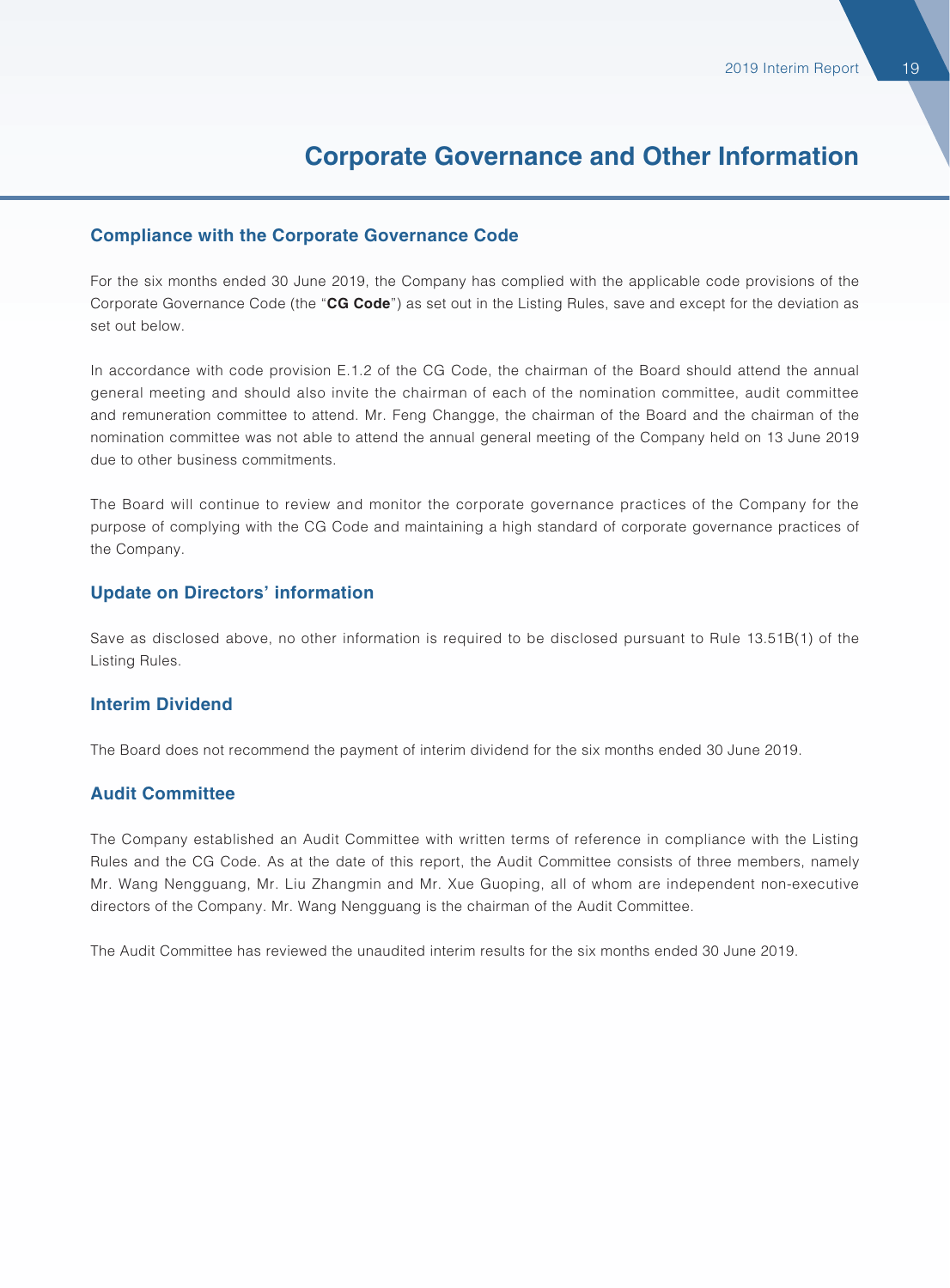# **Condensed Consolidated Statement of Profit or Loss**

For the six months ended 30 June 2019

|                                                              |       | For the six<br>months ended<br>30 June<br>2019 | For the six<br>months ended<br>30 June<br>2018 |
|--------------------------------------------------------------|-------|------------------------------------------------|------------------------------------------------|
|                                                              | Notes | <b>RMB'000</b><br>(Unaudited)                  | <b>RMB'000</b>                                 |
|                                                              |       |                                                | (Unaudited)                                    |
| Revenue                                                      | 6(a)  | 5,891,521                                      | 4,687,357                                      |
| Cost of sales and services                                   | 7(b)  | (5,313,934)                                    | (4, 210, 198)                                  |
|                                                              |       |                                                |                                                |
| <b>Gross profit</b>                                          |       | 577,587                                        | 477,159                                        |
| Other income and gains, net                                  | 6(b)  | 246,136                                        | 438,430                                        |
| Selling and distribution expenses<br>Administrative expenses |       | (308, 440)<br>(75, 121)                        | (249, 879)<br>(77, 363)                        |
|                                                              |       |                                                |                                                |
| <b>Operating profit</b>                                      |       | 440,162                                        | 588,347                                        |
|                                                              |       |                                                |                                                |
| Finance costs, net                                           | 8     | (55, 532)                                      | (30, 725)                                      |
| Share of profits and losses of                               |       |                                                |                                                |
| - Joint Ventures                                             |       | 8                                              | 8                                              |
| - Associates                                                 |       | (21, 059)                                      | (42, 968)                                      |
| Profit before income tax                                     |       | 363,579                                        | 514,662                                        |
| Income tax expense                                           | 9     | (69, 621)                                      | (83, 393)                                      |
|                                                              |       |                                                |                                                |
| Profit for the period                                        |       | 293,958                                        | 431,269                                        |
|                                                              |       |                                                |                                                |
| Attributable to:                                             |       |                                                |                                                |
| Owners of the Company                                        |       | 286,238                                        | 424,424                                        |
| Non-controlling interests                                    |       | 7,720                                          | 6,845                                          |
|                                                              |       | 293,958                                        | 431,269                                        |
|                                                              |       |                                                |                                                |
| Earnings per share attributable to ordinary                  |       |                                                |                                                |
| equity holders of the Company                                |       |                                                |                                                |
| Basic (RMB)                                                  | 11    | 0.19                                           | 0.28                                           |
|                                                              |       |                                                |                                                |
| Diluted (RMB)                                                | 11    | 0.19                                           | 0.27                                           |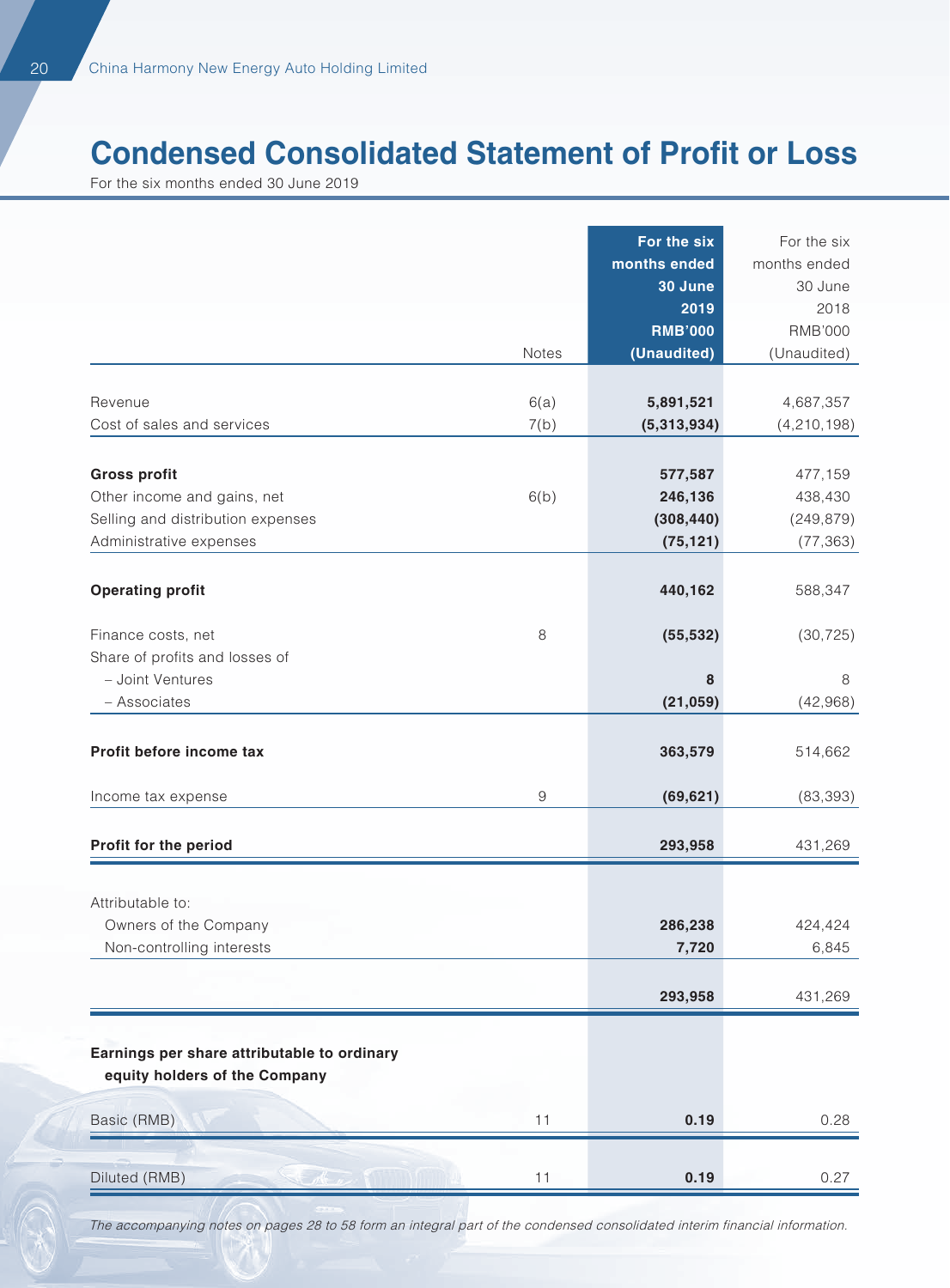# **Condensed Consolidated Statement of Comprehensive Income**

For the six months ended 30 June 2019

|                                                                    |                | Six months ended 30 June |
|--------------------------------------------------------------------|----------------|--------------------------|
|                                                                    | 2019           | 2018                     |
|                                                                    | <b>RMB'000</b> | <b>RMB'000</b>           |
|                                                                    | (Unaudited)    | (Unaudited)              |
|                                                                    |                |                          |
| Profit for the period                                              | 293,958        | 431,269                  |
| Other comprehensive income to be reclassified to profit or loss in |                |                          |
| subsequent period                                                  |                |                          |
|                                                                    |                |                          |
| Exchange differences on translation of foreign operations          | 4,741          | 2,226                    |
|                                                                    |                |                          |
| Other comprehensive income for the period, net of tax              | 4,741          | 2,226                    |
|                                                                    |                |                          |
| Total comprehensive income for the period, net of tax              | 298,699        | 433,495                  |
|                                                                    |                |                          |
| Attributable to:                                                   |                |                          |
| Owners of the Company                                              | 290,979        | 426,650                  |
| Non-controlling interests                                          | 7,720          | 6,845                    |
|                                                                    |                |                          |
|                                                                    | 298,699        | 433,495                  |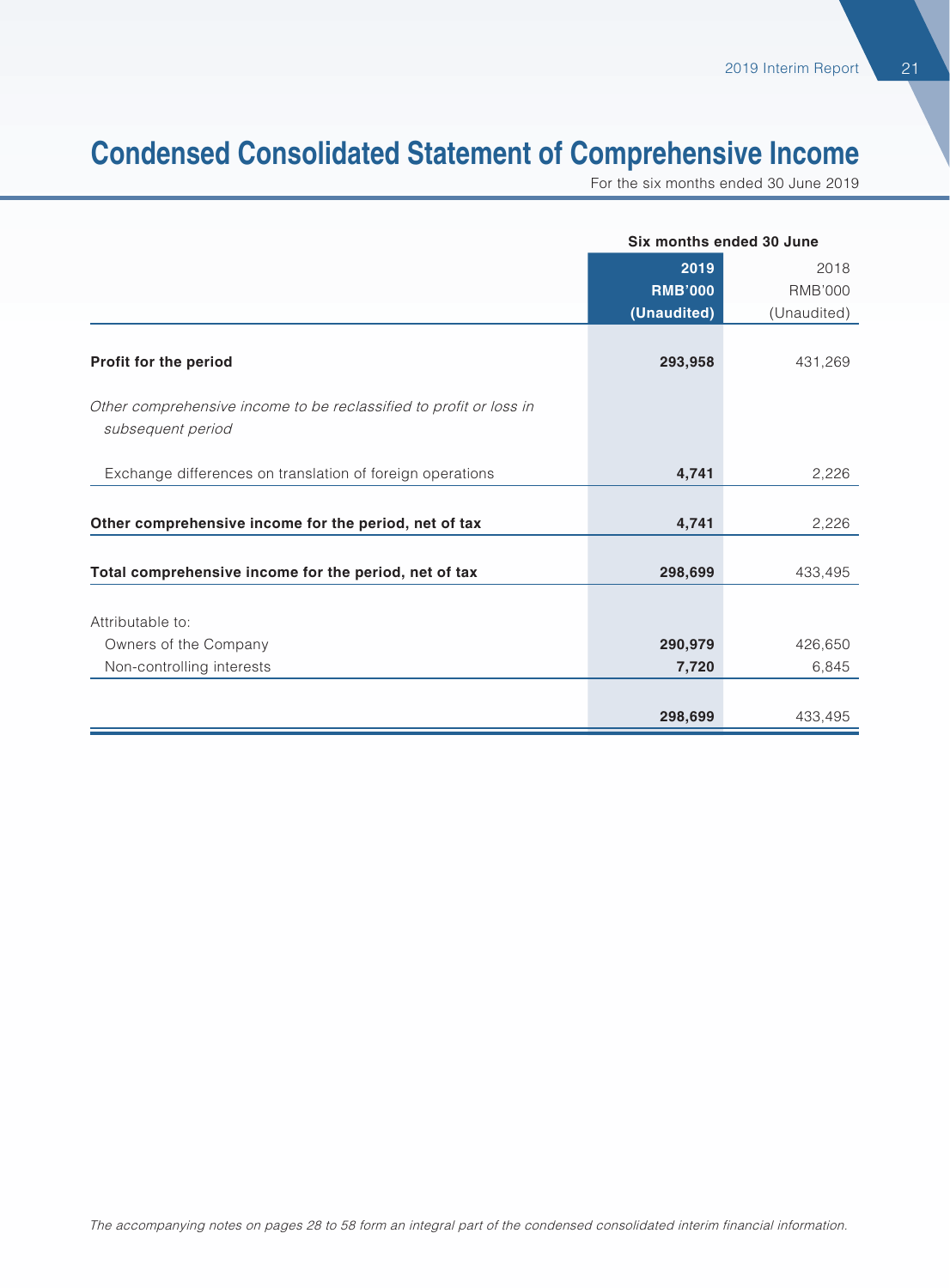# **Condensed Consolidated Balance Sheet**

As at 30 June 2019

|                                                       |       | At             | At             |
|-------------------------------------------------------|-------|----------------|----------------|
|                                                       |       | 30 June        | 31 December    |
|                                                       |       | 2019           | 2018           |
|                                                       | Notes | <b>RMB'000</b> | <b>RMB'000</b> |
|                                                       |       | (Unaudited)    | (Audited)      |
|                                                       |       |                |                |
| <b>ASSETS</b>                                         |       |                |                |
| <b>Non-current assets</b>                             |       |                |                |
| Property, plant and equipment                         |       | 2,635,533      | 2,522,989      |
| Prepaid land lease payments                           |       |                | 11,097         |
| Right-of-use assets                                   | 4a    | 443,297        |                |
| Intangible assets                                     |       | 100,388        | 104,991        |
| Goodwill                                              |       | 57,911         | 57,911         |
| Prepayments and other assets                          | 15    | 1,883,763      | 1,603,233      |
| Finance lease receivables                             | 12    | 106,023        | 81,528         |
| Investment in joint ventures                          |       | 5,614          | 5,606          |
| Investment in associates                              |       | 6,406          | 686,222        |
| Financial assets at fair value through profit or loss | 16    | 1,377,410      | 1,377,410      |
| Financial asset at fair value through other           |       |                |                |
| comprehensive income                                  | 17    | 103,462        |                |
| Deferred income tax assets                            |       | 53,755         | 48,823         |
|                                                       |       |                |                |
|                                                       |       | 6,773,562      | 6,499,810      |
|                                                       |       |                |                |
| <b>Current assets</b>                                 |       |                |                |
| Inventories                                           | 13    | 991,507        | 1,124,419      |
| Trade receivables                                     | 14    | 160,139        | 123,352        |
| Finance lease receivable                              | 12    | 71,824         | 50,532         |
| Prepayments, deposits and other receivables           | 15    | 2,053,595      | 1,797,166      |
| Finance assets at fair value through profit or loss   | 16    | 133,577        | 167,577        |
| Pledged and restricted bank deposits                  |       | 86,833         | 74,947         |
| Cash in transit                                       |       | 39,488         | 35,964         |
| Cash and bank balances                                |       | 1,363,500      | 1,148,300      |
|                                                       |       |                |                |
|                                                       |       | 4,900,463      | 4,522,257      |
|                                                       |       |                |                |
| Total assets                                          |       | 11,674,025     | 11,022,067     |

The accompanying notes on pages 28 to 58 form an integral part of the condensed consolidated interim financial information.

 $\mathcal{N}$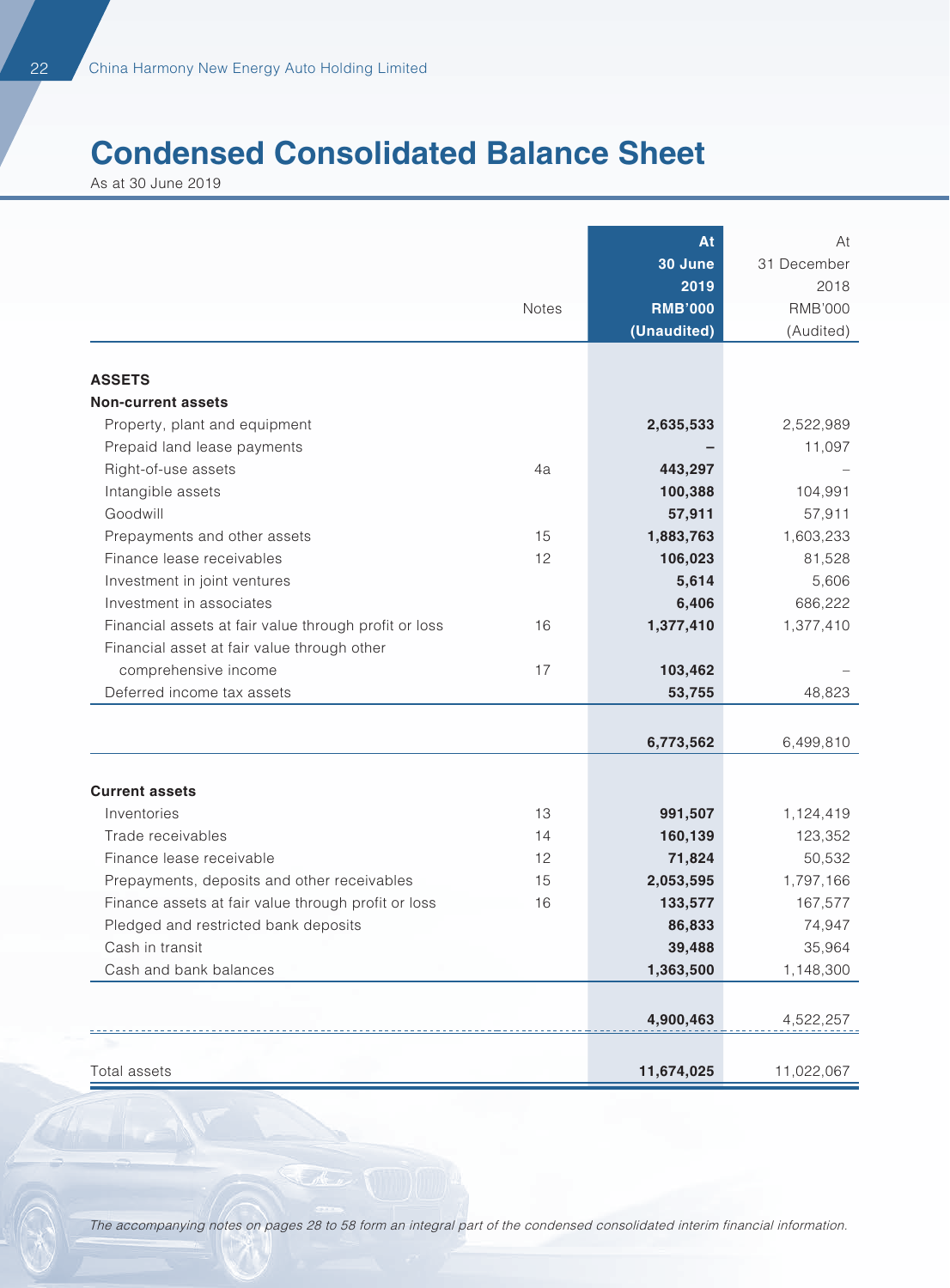### **Condensed Consolidated Balance Sheet**

As at 30 June 2019

|                                              |        | At              | At                  |
|----------------------------------------------|--------|-----------------|---------------------|
|                                              |        | 30 June<br>2019 | 31 December<br>2018 |
|                                              | Notes  | <b>RMB'000</b>  | <b>RMB'000</b>      |
|                                              |        | (Unaudited)     | (Audited)           |
|                                              |        |                 |                     |
| <b>EQUITY AND LIABILITIES</b>                |        |                 |                     |
| Equity attributable to owners of the Company |        |                 |                     |
| Share capital                                | 20     | 12,040          | 12,085              |
| Treasury shares                              |        | (17, 022)       |                     |
| Reserves                                     |        | 6,969,593       | 6,866,308           |
|                                              |        |                 |                     |
|                                              |        | 6,964,611       | 6,878,393           |
| Non-controlling interests                    |        | 50,605          | 42,885              |
|                                              |        |                 |                     |
| <b>Total equity</b>                          |        | 7,015,216       | 6,921,278           |
|                                              |        |                 |                     |
| <b>Non-current liabilities</b>               |        |                 |                     |
| Deferred income tax liabilities              |        | 52,599          | 53,337              |
| Lease liabilities                            | 4a, 21 | 415,118         |                     |
|                                              |        |                 |                     |
|                                              |        | 467,717         | 53,337              |
| <b>Current liabilities</b>                   |        |                 |                     |
| Trade and bills payables                     | 19     | 120,185         | 136,317             |
| Other payables and accruals                  |        | 1,228,811       | 987,420             |
| Bank loans and other borrowings              | 18     | 1,961,139       | 2,137,604           |
| Lease liabilities                            | 4a, 21 | 58,761          |                     |
| Income tax payable                           |        | 822,196         | 786,111             |
|                                              |        |                 |                     |
|                                              |        | 4,191,092       | 4,047,452           |
| <b>Total liabilities</b>                     |        | 4,658,809       | 4,100,789           |
|                                              |        |                 |                     |
| <b>Total equity and liabilities</b>          |        | 11,674,025      | 11,022,067          |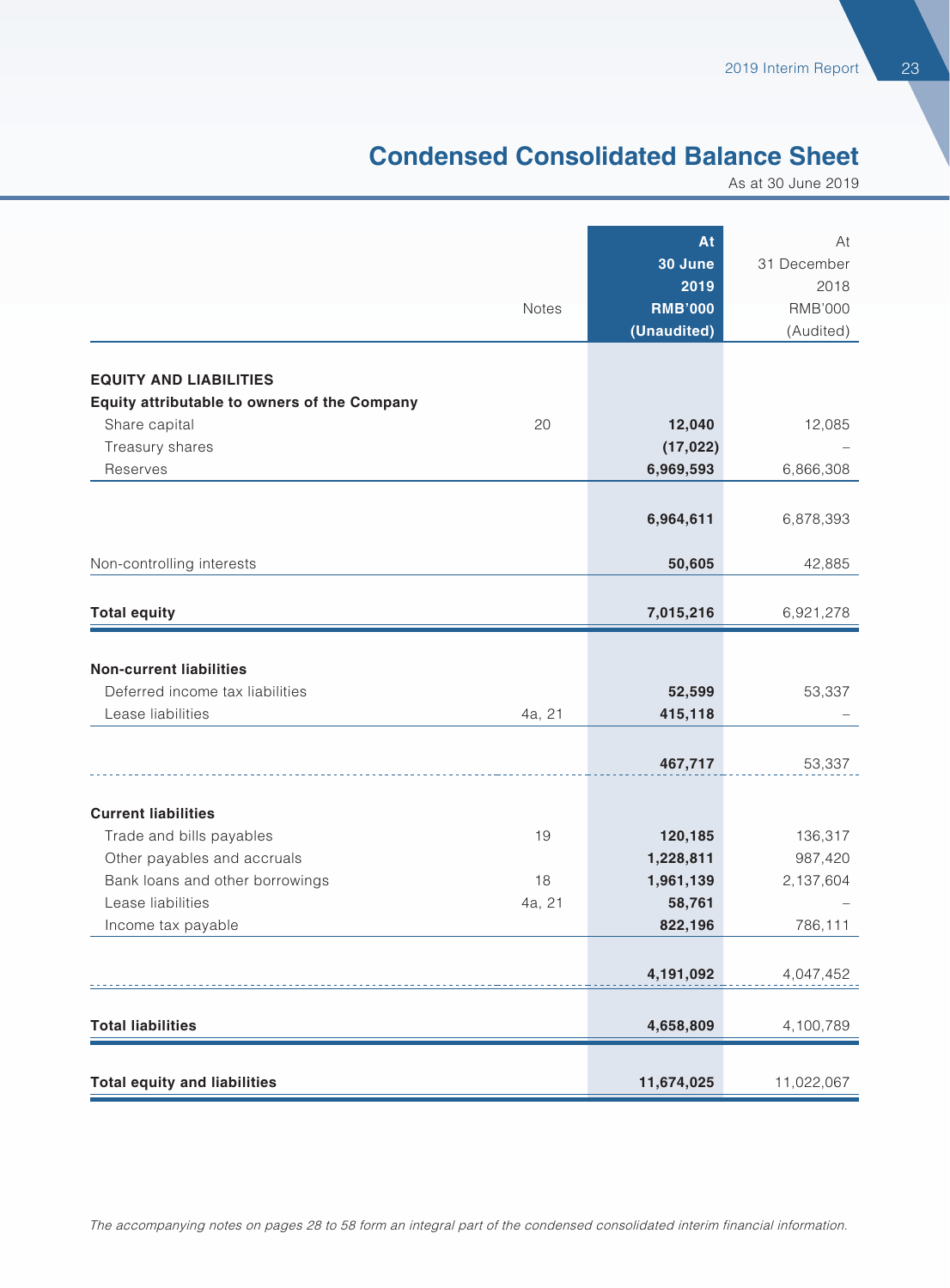# **Condensed Consolidated Statement of Changes in Equity**

For the six months ended 30 June 2019

|                                            | Attributable to owners of the Company     |                                             |                                            |                                              |                                                |                                             |                                                      |                                                                  |                                        |                             |                                                   |                                          |
|--------------------------------------------|-------------------------------------------|---------------------------------------------|--------------------------------------------|----------------------------------------------|------------------------------------------------|---------------------------------------------|------------------------------------------------------|------------------------------------------------------------------|----------------------------------------|-----------------------------|---------------------------------------------------|------------------------------------------|
|                                            | <b>Share</b><br>capital<br><b>RMB'000</b> | <b>Treasury</b><br>shares<br><b>RMB'000</b> | <b>Share</b><br>premium<br><b>RMB'000*</b> | Capital<br><b>Reserve</b><br><b>RMB'000*</b> | <b>Statutory</b><br>reserve<br><b>RMB'000*</b> | <b>Merger</b><br>reserve<br><b>RMB'000*</b> | <b>Share</b><br>option<br>reserve<br><b>RMB'000*</b> | Foreign<br>currency<br>translation<br>reserve<br><b>RMB'000*</b> | Retained<br>profits<br><b>RMB'000*</b> | Sub-total<br><b>RMB'000</b> | Non-<br>controlling<br>interest<br><b>RMB'000</b> | <b>Total</b><br>equity<br><b>RMB'000</b> |
| At 1 January 2018                          | 12,176                                    | -                                           | 3,384,541                                  | 1,943                                        | 213,450                                        | 371,200                                     | 35,563                                               | 113,749                                                          | 2,154,698                              | 6,287,320                   | 43,145                                            | 6,330,465                                |
| Impact of adopting HKFRS 9                 |                                           |                                             |                                            |                                              |                                                |                                             |                                                      |                                                                  | 68,604                                 | 68,604                      |                                                   | 68,604                                   |
|                                            |                                           |                                             |                                            |                                              |                                                |                                             |                                                      |                                                                  |                                        |                             |                                                   |                                          |
| At 1 January 2018 (restated)               | 12,176                                    | -                                           | 3,384,541                                  | 1,943                                        | 213,450                                        | 371,200                                     | 35,563                                               | 113,749                                                          | 2,223,302                              | 6,355,924                   | 43,145                                            | 6,399,069                                |
| Profit for the period                      |                                           |                                             |                                            |                                              |                                                |                                             |                                                      |                                                                  | 424,424                                | 424,424                     | 6,845                                             | 431,269                                  |
| Other comprehensive income for the period: |                                           |                                             |                                            |                                              |                                                |                                             |                                                      |                                                                  |                                        |                             |                                                   |                                          |
| Exchange differences related to foreign    |                                           |                                             |                                            |                                              |                                                |                                             |                                                      |                                                                  |                                        |                             |                                                   |                                          |
| operations                                 |                                           |                                             |                                            |                                              |                                                |                                             |                                                      | 2,226                                                            |                                        | 2,226                       |                                                   | 2,226                                    |
|                                            |                                           |                                             |                                            |                                              |                                                |                                             |                                                      |                                                                  |                                        |                             |                                                   |                                          |
| Total comprehensive income for the period  |                                           |                                             |                                            |                                              |                                                |                                             |                                                      | 2,226                                                            | 424,424                                | 426,650                     | 6,845                                             | 433,495                                  |
| Final 2017 dividend declared               |                                           | $\overline{\phantom{0}}$                    | (160, 973)                                 |                                              |                                                |                                             |                                                      |                                                                  | -                                      | (160, 973)                  | $\qquad \qquad -$                                 | (160, 973)                               |
| Share repurchased                          |                                           | (19, 800)                                   |                                            |                                              |                                                |                                             |                                                      |                                                                  | -                                      | (19, 800)                   | $\overline{a}$                                    | (19, 800)                                |
| Exercise of share options                  | 6                                         | -                                           | 2,194                                      | -                                            |                                                | -                                           | (349)                                                | -                                                                |                                        | 1,851                       | -                                                 | 1,851                                    |
| Equity-settled-share option arrangement    |                                           |                                             |                                            |                                              |                                                |                                             |                                                      |                                                                  |                                        |                             |                                                   |                                          |
| (Note 22)                                  |                                           |                                             |                                            |                                              |                                                |                                             | 18,606                                               |                                                                  |                                        | 18,606                      |                                                   | 18,606                                   |
|                                            |                                           |                                             |                                            |                                              |                                                |                                             |                                                      |                                                                  |                                        |                             |                                                   |                                          |
| At 30 June 2018                            | 12,182                                    | (19, 800)                                   | 3,225,762                                  | 1,943                                        | 213,450                                        | 371,200                                     | 53,820                                               | 115,975                                                          | 2,647,726                              | 6,622,258                   | 49,990                                            | 6,672,248                                |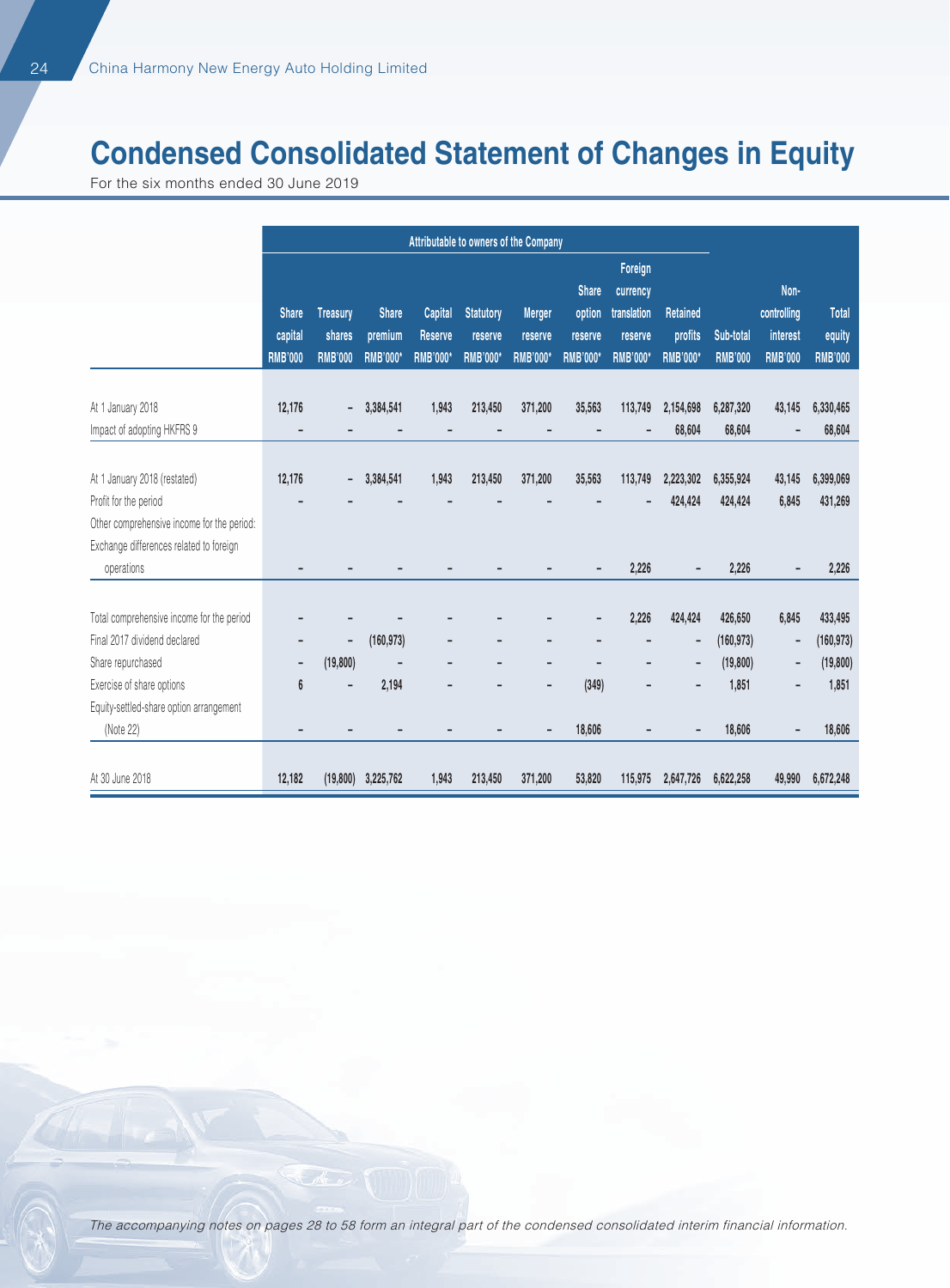### **Condensed Consolidated Statement of Changes in Equity**

For the six months ended 30 June 2019

|                                                                               | Attributable to owners of the Company |                          |            |          |           |                          |                          |                     |                          |                |                          |                |
|-------------------------------------------------------------------------------|---------------------------------------|--------------------------|------------|----------|-----------|--------------------------|--------------------------|---------------------|--------------------------|----------------|--------------------------|----------------|
|                                                                               |                                       |                          |            |          |           |                          | Share                    | Foreign<br>currency |                          |                | Non-                     |                |
|                                                                               | Share                                 | Treasury                 | Share      | Capital  | Statutory | Merger                   | option                   | translation         | Retained                 |                | controlling              | Total          |
|                                                                               | capital                               | shares                   | premium    | Reserve  | reserve   | reserve                  | reserve                  | reserve             | profits                  | Sub-total      | interest                 | equity         |
|                                                                               | <b>RMB'000</b>                        | <b>RMB'000</b>           | RMB'000*   | RMB'000* | RMB'000*  | RMB'000*                 | RMB'000*                 | RMB'000*            | RMB'000*                 | <b>RMB'000</b> | <b>RMB'000</b>           | <b>RMB'000</b> |
| At 1 January 2019                                                             | 12,085                                | $\overline{\phantom{0}}$ | 3,186,337  | 1,995    | 238,414   | 371,200                  | 73,873                   | 112,459             | 2,882,030                | 6,878,393      | 42,885                   | 6,921,278      |
| Impact of adopting HKFRS 16                                                   |                                       |                          |            |          |           |                          |                          |                     | (22, 320)                | (22, 320)      | $\overline{a}$           | (22, 320)      |
| At 1 January 2019 (restated)                                                  | 12,085                                | $\overline{\phantom{a}}$ | 3,186,337  | 1,995    | 238,414   | 371,200                  | 73,873                   | 112,459             | 2,859,710                | 6,856,073      | 42,885                   | 6,898,958      |
| Profit for the period                                                         |                                       |                          |            |          |           |                          |                          |                     | 286,238                  | 286,238        | 7,720                    | 293,958        |
| Other comprehensive income for the period:<br>Exchange differences related to |                                       |                          |            |          |           |                          |                          |                     |                          |                |                          |                |
| foreign operations                                                            | $\overline{\phantom{a}}$              |                          |            |          |           |                          | $\overline{\phantom{a}}$ | 4,741               | $\overline{\phantom{a}}$ | 4.741          | $\overline{\phantom{a}}$ | 4,741          |
| Total comprehensive income for the period                                     |                                       |                          |            |          |           |                          | ÷,                       | 4,741               | 286,238                  | 290,979        | 7,720                    | 298,699        |
| Final 2018 dividend declared                                                  | ٠                                     | $\overline{\phantom{a}}$ | (156, 079) |          |           |                          |                          |                     | $\overline{\phantom{a}}$ | (156, 079)     | $\overline{\phantom{0}}$ | (156, 079)     |
| Shares repurchased<br>Equity-settled-share option arrangement                 | (45)                                  | (17, 022)                | (15, 761)  |          |           |                          |                          |                     |                          | (32, 828)      | $\overline{a}$           | (32, 828)      |
| (Note 22)                                                                     | $\sim$                                |                          |            |          |           | $\overline{\phantom{a}}$ | 6,466                    |                     |                          | 6,466          | ÷,                       | 6,466          |
| At 30 June 2019                                                               | 12,040                                | (17.022)                 | 3,014,497  | 1,995    | 238,414   | 371,200                  | 80,339                   | 117,200             | 3,145,948                | 6,964,611      | 50,605                   | 7,015,216      |

These reserve accounts comprise the consolidated other reserves of RMB6,969,593,000 in the condensed consolidated balance sheet as at 30 June 2019 (31 December 2018: RMB6,866,308,000).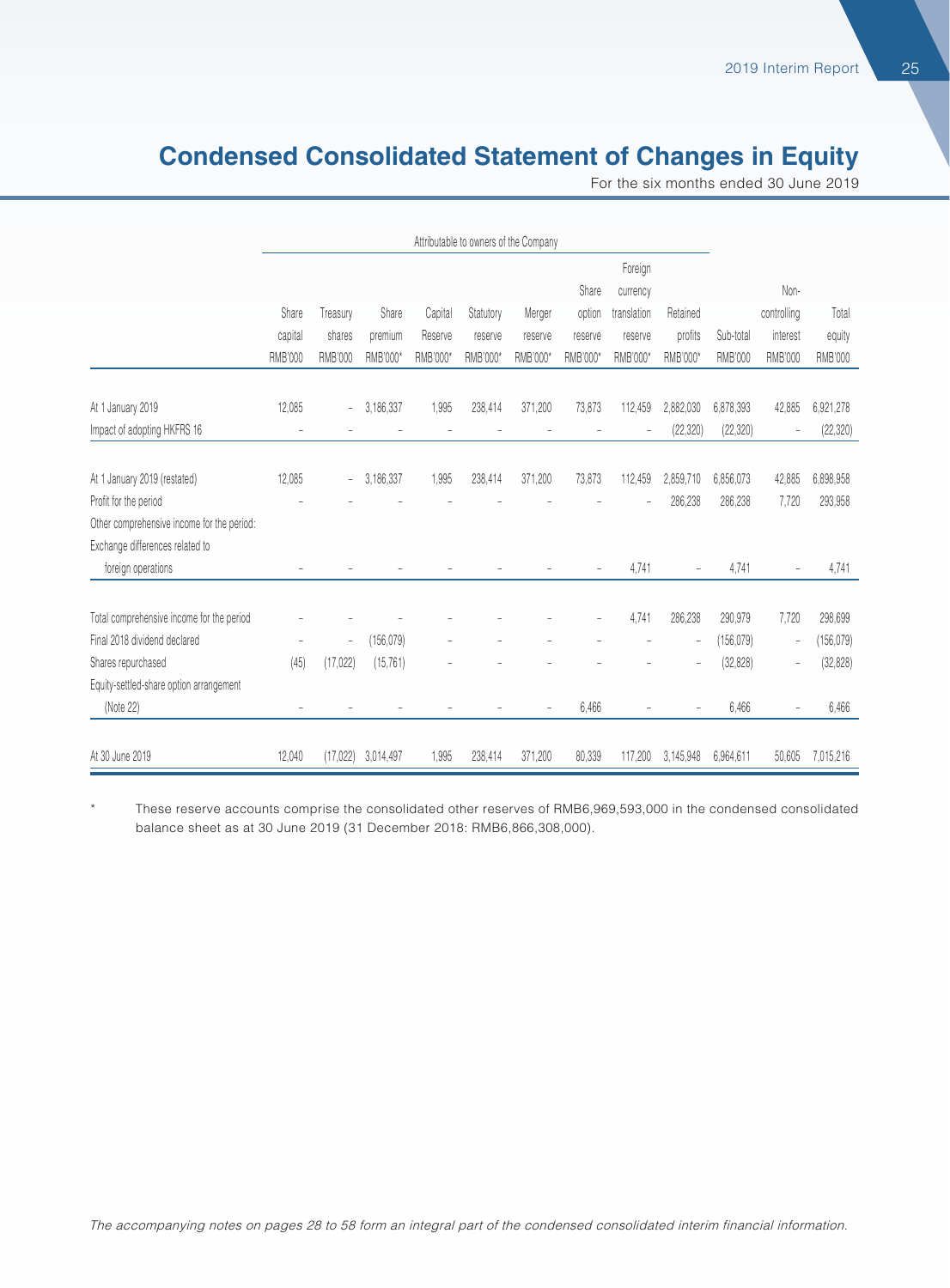# **Condensed Consolidated Statement of Cash Flows**

For the six months ended 30 June 2019

|                                                                     | Six months ended 30 June |                        |
|---------------------------------------------------------------------|--------------------------|------------------------|
|                                                                     | 2019<br><b>RMB'000</b>   | 2018<br><b>RMB'000</b> |
|                                                                     | (Unaudited)              | (Unaudited)            |
| Cash flows from operating activities                                |                          |                        |
| Cash generated from/(used in) operations                            | 613,368                  | (175,007)              |
| Income tax paid                                                     | (38, 773)                | (58, 862)              |
|                                                                     |                          |                        |
| Net cash generated from/(used in) operating activities              | 574,595                  | (233, 869)             |
| Cash flows from investing activities                                |                          |                        |
| Interest received                                                   | 11,331                   | 7,038                  |
| Purchases of property, plant and equipment                          | (146, 331)               | (333, 149)             |
| Proceeds from disposal of property, plant and equipment             | 53,680                   | 79,292                 |
| Purchase of intangible assets                                       | (2,679)                  | (322)                  |
| Proceeds from disposal of intangible assets                         | 7,048                    |                        |
| Advance made to an associate                                        | (29, 700)                | (75, 951)              |
| Proceeds from disposal of shares in a financial asset at fair value |                          |                        |
| through profit or loss                                              |                          | 39,618                 |
| Purchases of a financial asset at fair value through profit or loss |                          | (60,000)               |
| Proceeds from disposal of a financial asset at fair value through   |                          |                        |
| profit or loss                                                      | 34,000                   | 37,000                 |
| Collection of loans and receivables from a third party              |                          | 200,000                |
| Decrease in time deposits                                           |                          | 500                    |
| Net cash used in investing activities                               | (72, 651)                | (105, 974)             |
| Cash flows from financing activities                                |                          |                        |
| Proceeds from exercise of share options                             |                          | 1,851                  |
| Repurchase of shares                                                | (32, 828)                | (19,800)               |
| Proceeds from bank borrowings and other borrowings                  | 5,606,920                | 5,220,870              |
| Repayments of bank borrowings and other borrowings                  | (5,783,506)              | (5,439,370)            |
| Interest paid                                                       | (55, 532)                | (34, 331)              |
| Repayments of lease liabilities                                     | (26, 539)                |                        |
|                                                                     |                          |                        |
| Net cash used in financing activities                               | (291, 485)               | (270, 780)             |

The accompanying notes on pages 28 to 58 form an integral part of the condensed consolidated interim financial information.

A.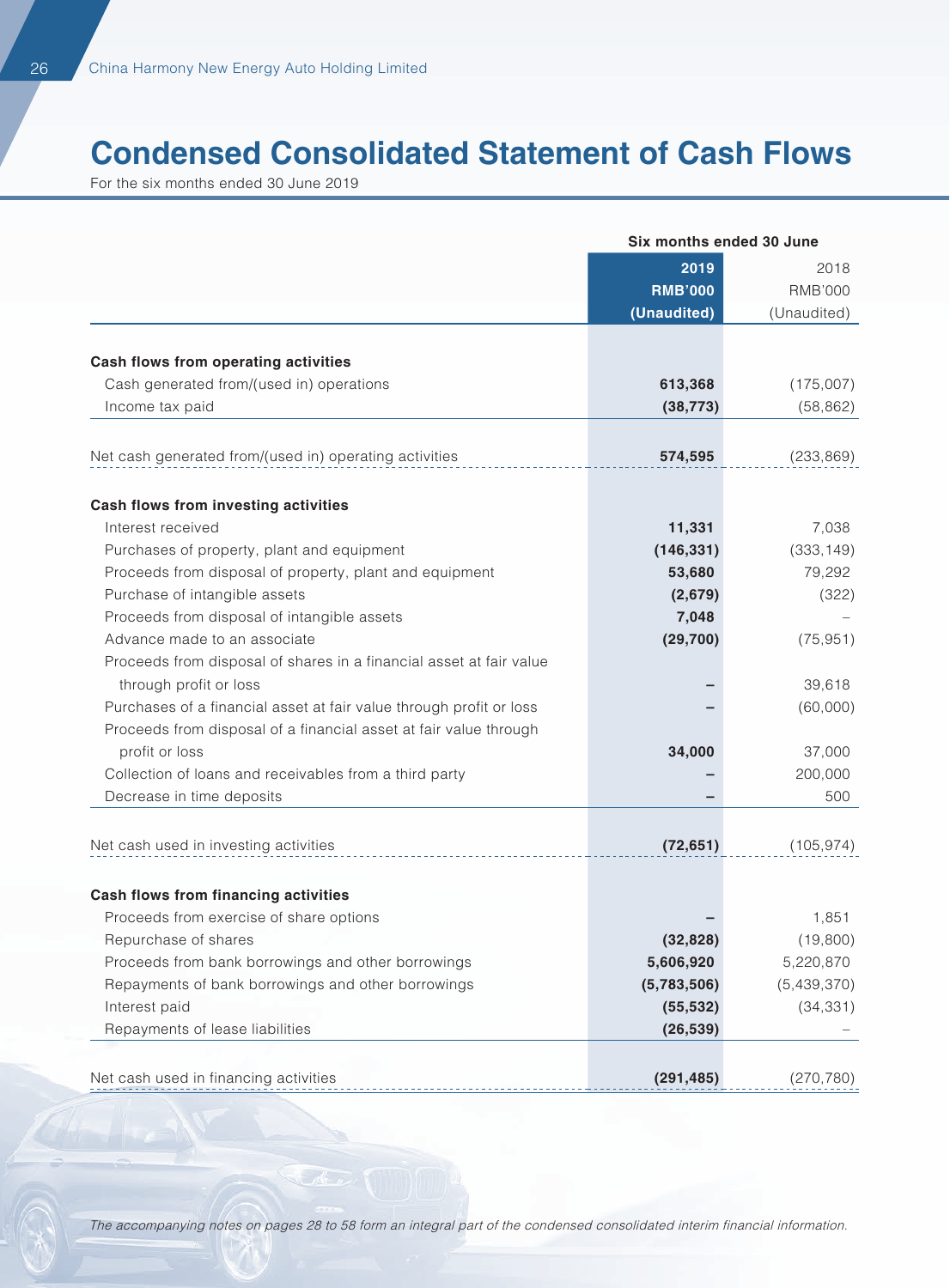### **Condensed Consolidated Statement of Cash Flows**

For the six months ended 30 June 2019

|                                                                    | Six months ended 30 June |             |
|--------------------------------------------------------------------|--------------------------|-------------|
|                                                                    | 2019                     | 2018        |
|                                                                    | <b>RMB'000</b>           | RMB'000     |
|                                                                    | (Unaudited)              | (Unaudited) |
|                                                                    |                          |             |
| Net increase/(decrease) in cash and cash equivalents               | 210,459                  | (610, 623)  |
|                                                                    |                          |             |
| Cash and cash equivalents at beginning of the period               | 948,300                  | 1,475,378   |
| Exchange differences on cash and cash equivalents                  | 4,741                    | 2,226       |
|                                                                    |                          |             |
| Cash and cash equivalents at end of the period                     | 1,163,500                | 866,981     |
|                                                                    |                          |             |
| Analysis of balance of cash and cash equivalents                   |                          |             |
| Cash and cash equivalents as stated in the statement of cash flows | 1,163,500                | 866.981     |
| Non-pledged time deposits with original maturity of more than      |                          |             |
| three months when acquired                                         | 200,000                  | 104,500     |
|                                                                    |                          |             |
| Cash and bank balances as stated in the condensed consolidated     |                          |             |
| balance sheet                                                      | 1,363,500                | 971,481     |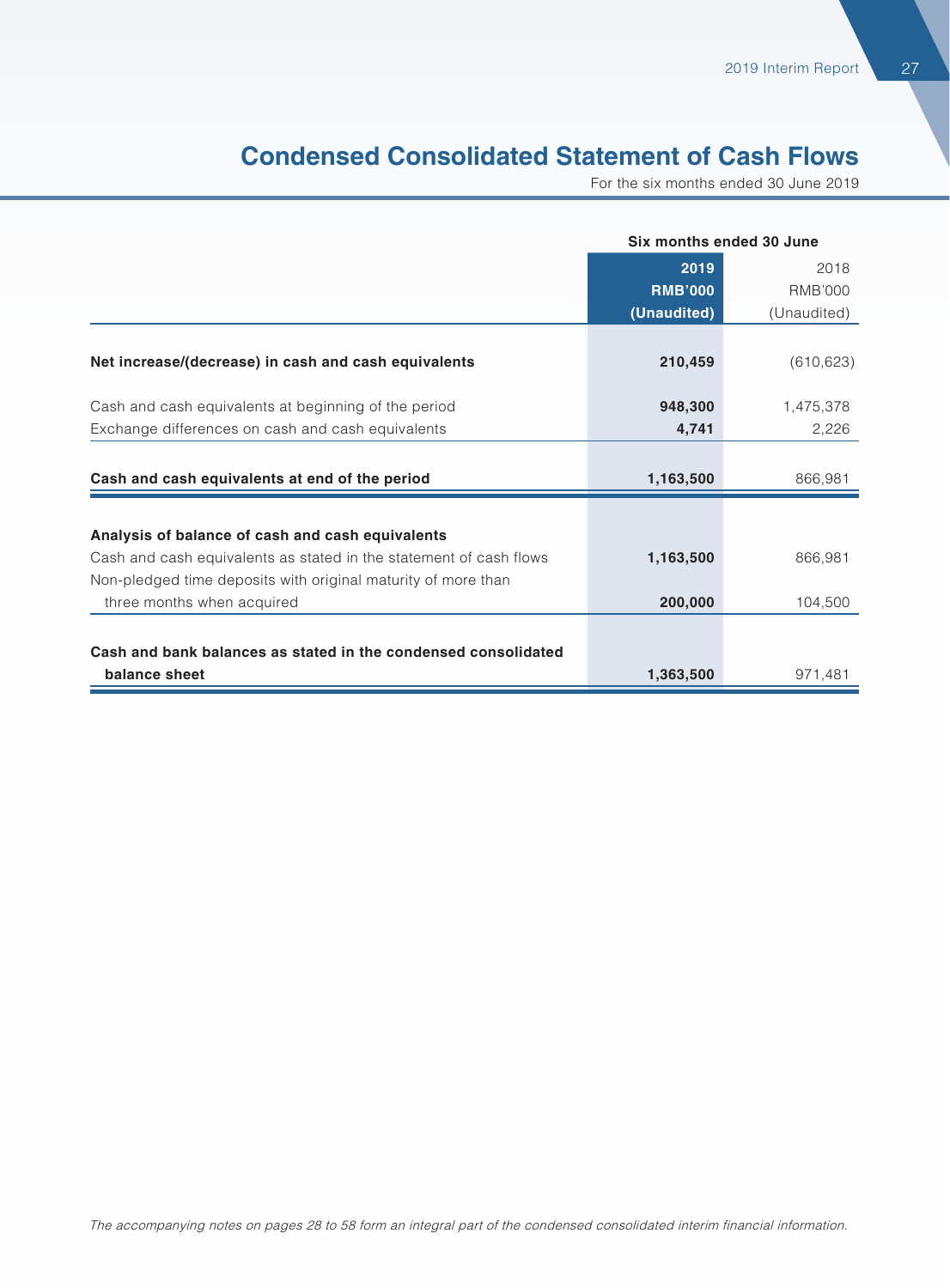For the six months ended 30 June 2019

#### **1 General information**

China Harmony New Energy Auto Holding Limited (the "Company"), was incorporated on 24 September 2012 as an exempted company in the Cayman Islands with limited liability under the Companies Law of the Cayman Islands. The registered address of the Company is Cricket Square, Hutchins Drive, P.O. Box 2681, Grand Cayman, KY1–1111, Cayman Islands. The shares of Company were listed on the Main Board of The Stock Exchange of Hong Kong Limited (the "Stock Exchange") on 13 June 2013 ("Listing").

The Company is an investment holding company. The Company and its subsidiaries (collectively referred to as the "Group") were principally engaged in the sale of automobiles and provision of after-sales services in Mainland China.

In the opinion of the directors of the Company (the "Directors"), the ultimate holding company of the Company is Cititrust Private Trust (Cayman) Limited, which is incorporated in the Cayman Islands ("Cayman Islands"). Eagle Seeker Company Limited is wholly owned by Eagle Pioneer Company Limited. Accordingly, Eagle Pioneer Company Limited is deemed to have interest in the shares held by Eagle Seeker Company Limited. Eagle Pioneer Company Limited is wholly owned by Cititrust Private Trust (Cayman) Limited. Accordingly, Cititrust Private Trust (Cayman) Limited is deemed to have interest indirectly through Eagle Seeker Company Limited, in the shares held by Mr. Feng Changge ("the Chairman and a director of the Company, the "Controlling Shareholder"), who is the founder of the trust of Cititrust Private Trust (Cayman) Limited.

The condensed consolidated interim financial information are presented in Renminbi ("RMB"), unless otherwise stated.

#### **2 Basis of preparation**

This condensed consolidated interim financial information for the six months ended 30 June 2019 has been prepared in accordance with Hong Kong Accounting Standard 34 ("HKAS 34"), 'Interim Financial Reporting' issued by the Hong Kong Institute of Certified Public Accountants (the "HKICPA"). The condensed consolidated interim financial information should be read in conjunction with the consolidated financial statements for the year ended 31 December 2018, which have been prepared in accordance with Hong Kong Financial Reporting Standards ("HKFRSs").

#### **3 Change in accounting policies and disclosures**

The accounting policies applied are consistent with those of the annual consolidated financial statements for the year ended 31 December 2018, as described in those annual consolidated financial statements, except for the estimation of income tax using the tax rate that would be applicable to expected total annual earnings and the adoption of amendments to HKFRSs effective for the financial year ending 31 December 2019.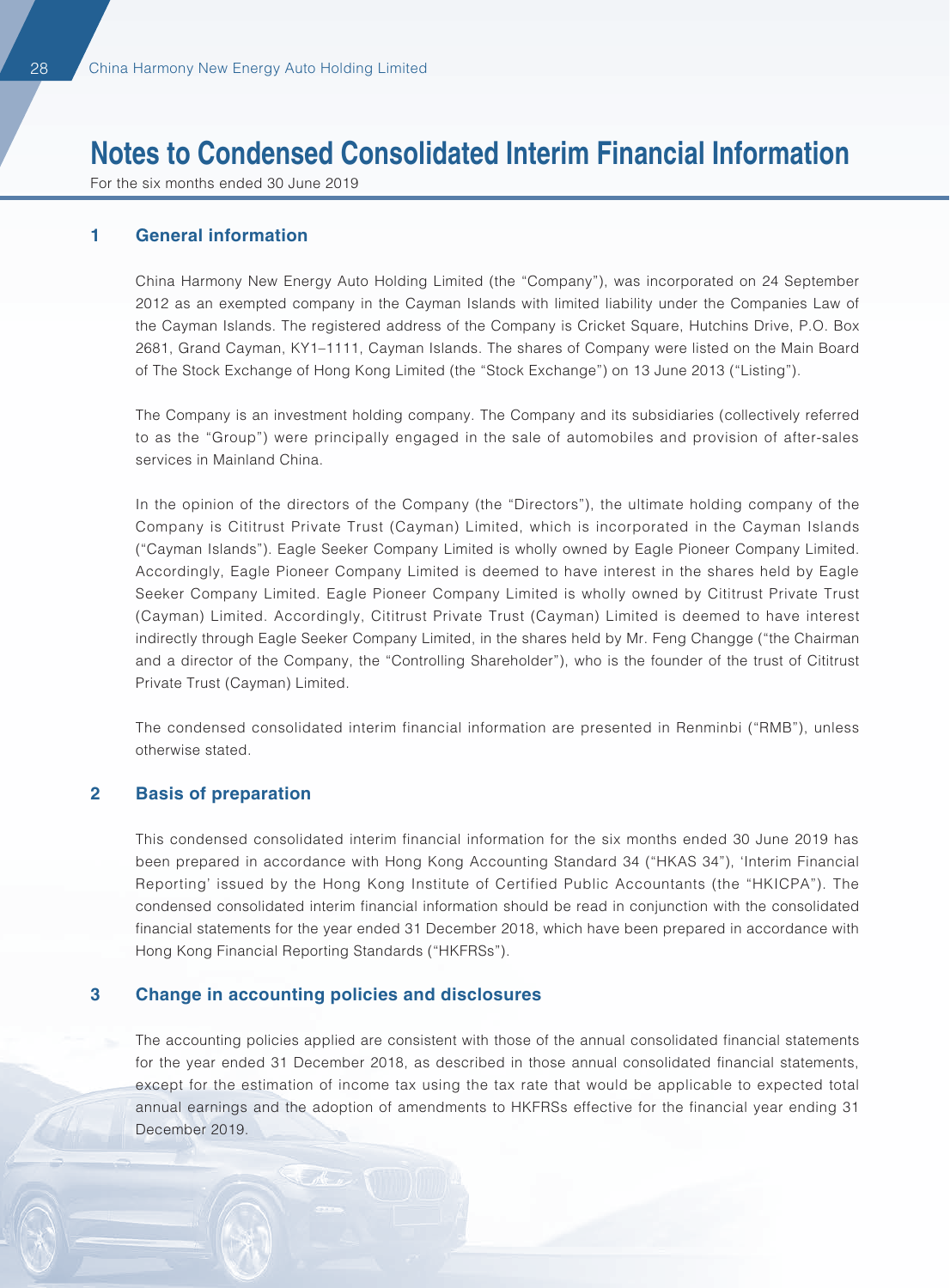For the six months ended 30 June 2019

#### **3 Change in accounting policies and disclosures (Continued)**

#### **(a) New and amended standards and interpretation adopted by the Group**

New and amended standards and interpretations, which are mandatory for the first time for the financial period beginning 1 January 2019, are as follows:

| Annual improvements project | Annual Improvements to HKFRSs 2015-2017 Cycle  |
|-----------------------------|------------------------------------------------|
| HKAS 19 (Amendment)         | <b>Employee Benefits</b>                       |
| HKAS 28 (Amendment)         | Investments in Associate and Joint Ventures    |
| HKFRS 9 (Amendments)        | Prepayment Features with Negative Compensation |
| HKFRS 16                    | Leases                                         |
| HK(IFRIC) – Int 23          | Uncertainty over Income Tax Treatments         |

Except as disclosed in Note 4 for the adoption of HKFRS 16, the adoption of the above new and amended standards and interpretations did not have any significant impact on the preparation of these condensed consolidated interim financial information.

#### **(b) New and amended standard, interpretation and revised framework have been issued but are not effective and have not been early adopted by the Group**

The following new and amended standards, interpretation and revised framework are not effective for financial year beginning on 1 January 2019, and have not been applied in preparing these condensed consolidated interim financial information:

|                                                        |                                                                                              | <b>Effective for annual</b><br>periods beginning<br>on or after |
|--------------------------------------------------------|----------------------------------------------------------------------------------------------|-----------------------------------------------------------------|
| HKFRS 10 and HKAS 28 (Amendments)                      | Sales or Contribution of Assets between<br>an Investor and its Associate or Joint<br>Venture | To be determined                                                |
| Conceptual Framework for Financial<br>Reporting 2018   | Revised Conceptual Framework for<br>Financial Reporting                                      | 1 January 2020                                                  |
| HKAS 1 and HKAS 8 (Amendments)<br>HKFRS 3 (Amendments) | Definition of Material<br>Definition of Business                                             | 1 January 2020<br>1 January 2020                                |
| <b>HKFRS 17</b>                                        | Insurance Contracts                                                                          | 1 January 2021                                                  |

The Group will apply the above new and amended standards, interpretation and revised framework when they become effective. The directors of the Company is in the process of assessing the financial impact of the other new and amended standards, interpretation and revised framework, but is not yet in a position to state whether they would have significant impacts on its results of operations and financial position.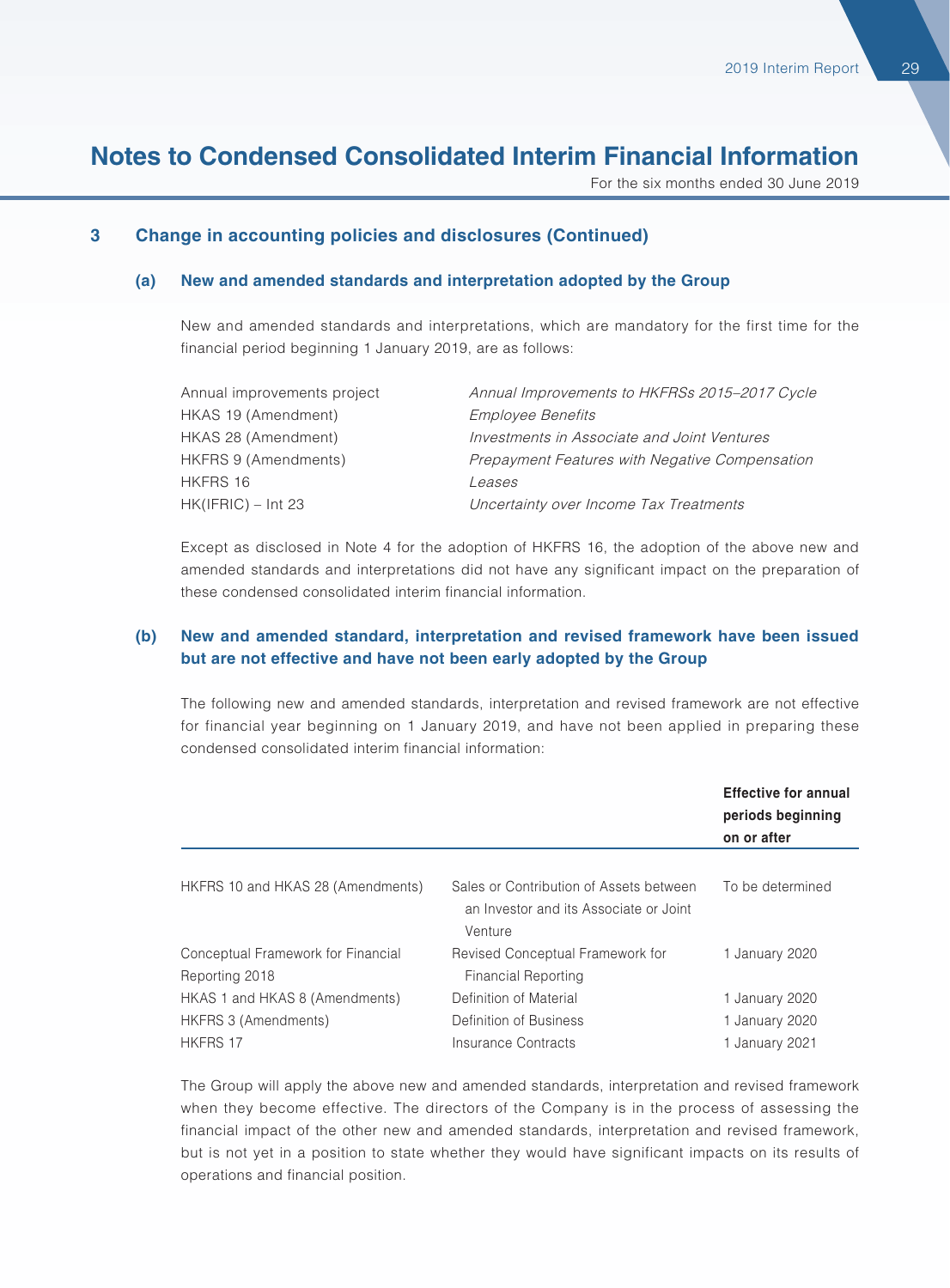For the six months ended 30 June 2019

#### **4 Adoption of HKFRS 16**

The Group has adopted HKFRS 16 from 1 January 2019 without restating comparative information for the 2018 reporting period, as permitted under the specific transitional provisions in the standard. As a result, the reclassifications and adjustments arising from the adoption of HKFRS 16 are therefore not reflected in the consolidated balance sheet as at 31 December 2018, but are recognised in the opening consolidated balance sheet as at 1 January 2019.

#### **(a) Adjustments recognised on adoption of HKFRS 16**

The following table shows the adjustments recognised for each individual line item. Line items that were not affected by the changes have not been included.

|                                | 31 December 2018 |                |                 |
|--------------------------------|------------------|----------------|-----------------|
|                                | As originally    | Adoption of    | 1 January 2019  |
| <b>Balance sheet (extract)</b> | presented        | HKFRS 16       | <b>Restated</b> |
|                                | <b>RMB'000</b>   | <b>RMB'000</b> | <b>RMB'000</b>  |
|                                |                  |                |                 |
| <b>Non-current assets</b>      |                  |                |                 |
| Right-of-use-assets            |                  | 468,287        | 468,287         |
| Prepaid land lease payments    | 11,097           | (11,097)       |                 |
| <b>Current assets</b>          |                  |                |                 |
| Prepayments, deposits and      |                  |                |                 |
| other receivables              | 1,797,166        | (4,769)        | 1,792,397       |
| <b>Non-current liabilities</b> |                  |                |                 |
| Lease liabilities              |                  | 441,832        | 441,832         |
| <b>Current liabilities</b>     |                  |                |                 |
| Other payables and accruals    | 987,420          | (22, 544)      | 964,876         |
| Lease liabilities              |                  | 55,453         | 55,453          |
| <b>Equity</b>                  |                  |                |                 |
| Reserves                       | 6,866,308        | (22, 320)      | 6,843,988       |

On adoption of HKFRS 16, the Group recognised lease liabilities in relation to leases which had previously been classified as 'operating leases' under the principles of HKAS 17 Leases. These liabilities were measured at the present value of the remaining lease payments, discounted using the lessee's incremental borrowing rate as at 1 January 2019.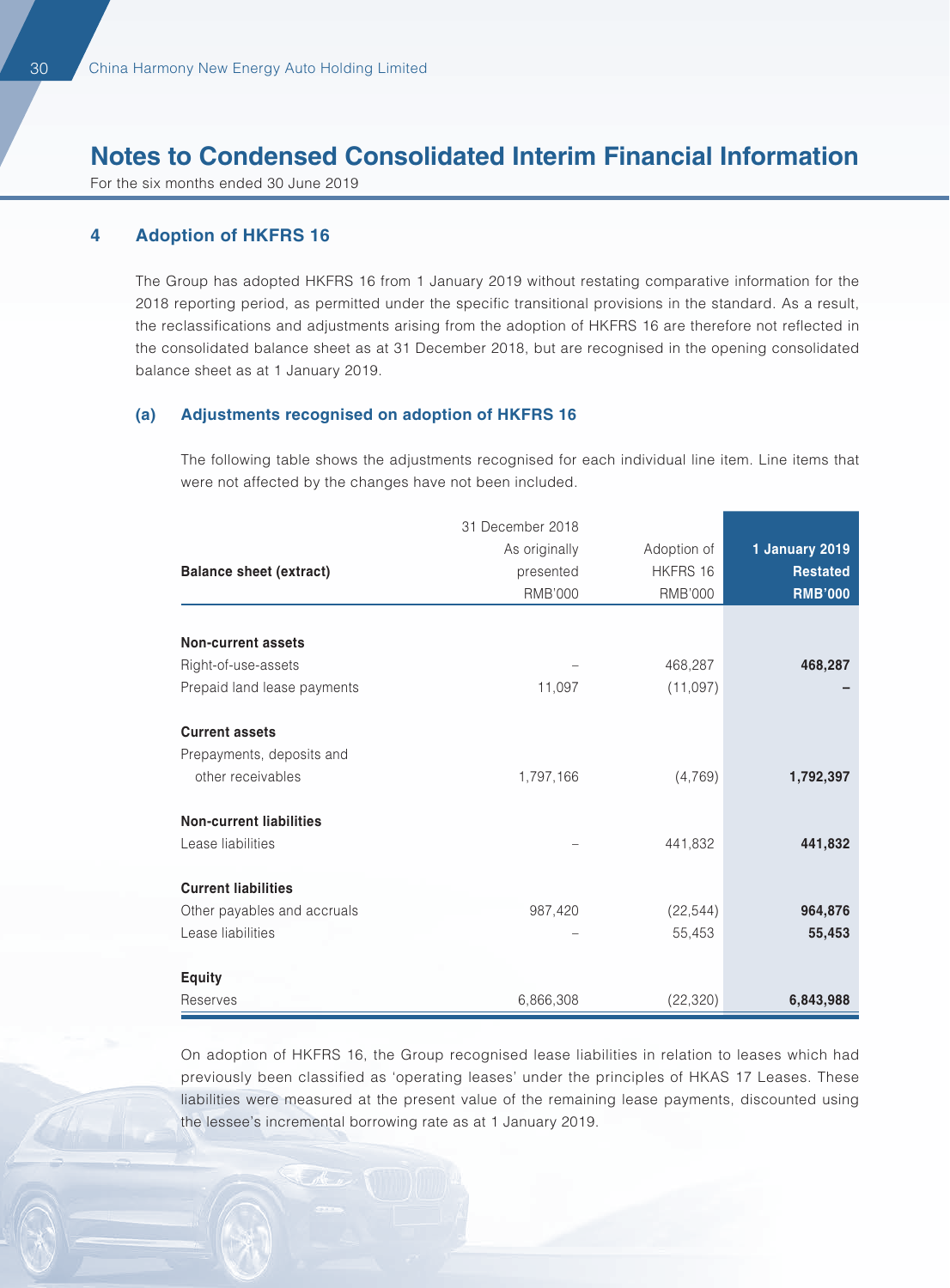For the six months ended 30 June 2019

#### **4 Adoption of HKFRS 16 (Continued)**

#### **(a) Adjustments recognised on adoption of HKFRS 16 (Continued)**

|                                                                                 | <b>RMB'000</b> |
|---------------------------------------------------------------------------------|----------------|
|                                                                                 |                |
| Operating lease commitments disclosed as at 31 December 2018                    | 705,737        |
|                                                                                 |                |
| Discounted using the lessee's incremental borrowing rate at the date of initial |                |
| application                                                                     | 502,176        |
| Less: short-term leases recognised on a straight-line basis as expense          | (4,891)        |
|                                                                                 |                |
| Lease liabilities recognised as at 1 January 2019                               | 497,285        |
|                                                                                 |                |
| Of which are:                                                                   |                |
| Current lease liabilities                                                       | 55,453         |
| Non-current lease liabilities                                                   | 441,832        |
|                                                                                 |                |
|                                                                                 | 497,285        |

The associated right-of-use assets were measured on a retrospective basis as if the new rules had always been applied, adjusted by the amount of any prepaid or accrued lease payments relating to that lease recognised in the consolidated balance sheet as at 31 December 2018. There were no onerous lease contracts that would have required an adjustment to the right-of-use assets at the date of initial application.

The recognised right-of-use assets relate to the following types of assets:

|                           | 30 June 2019   | 1 January 2019 |
|---------------------------|----------------|----------------|
|                           | <b>RMB'000</b> | <b>RMB'000</b> |
|                           | (Unaudited)    | (Unaudited)    |
|                           |                |                |
| Properties lease          | 303,483        | 322,010        |
| Land lease                | 139,814        | 146,277        |
|                           |                |                |
| Total right-of-use assets | 443,297        | 468,287        |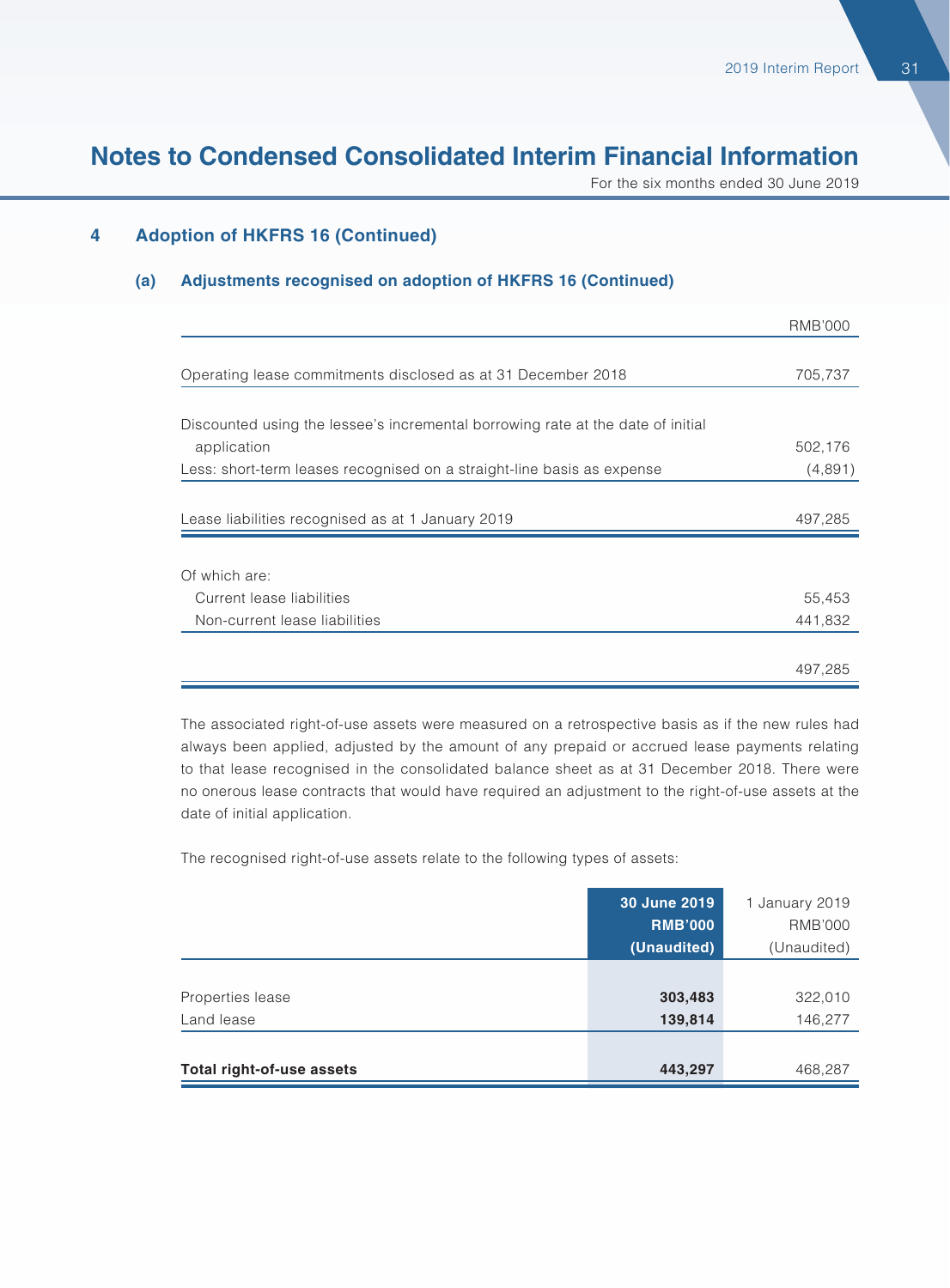For the six months ended 30 June 2019

#### **4 Adoption of HKFRS 16 (Continued)**

#### **(a) Adjustments recognised on adoption of HKFRS 16 (Continued)**

#### **(i) Practical expedients applied**

In applying HKFRS 16 for the first time, the Group has used the following practical expedients permitted by the standard:

- the use of a single discount rate to a portfolio of leases with reasonably similar characteristics;
- reliance on previous assessments on whether leases are onerous;
- the accounting for operating leases with a remaining lease term of less than 12 months as at 1 January 2019 as short-term leases;
- the exclusion of initial direct costs for the measurement of the right-of-use asset at the date of initial application; and
- the use of hindsight in determining the lease term where the contract contains options to extend or terminate the lease.

The Group has also elected not to reassess whether a contract is, or contains a lease at the date of initial application. Instead, for contracts entered into before the transition date the Group relied on its assessment made applying HKAS 17.

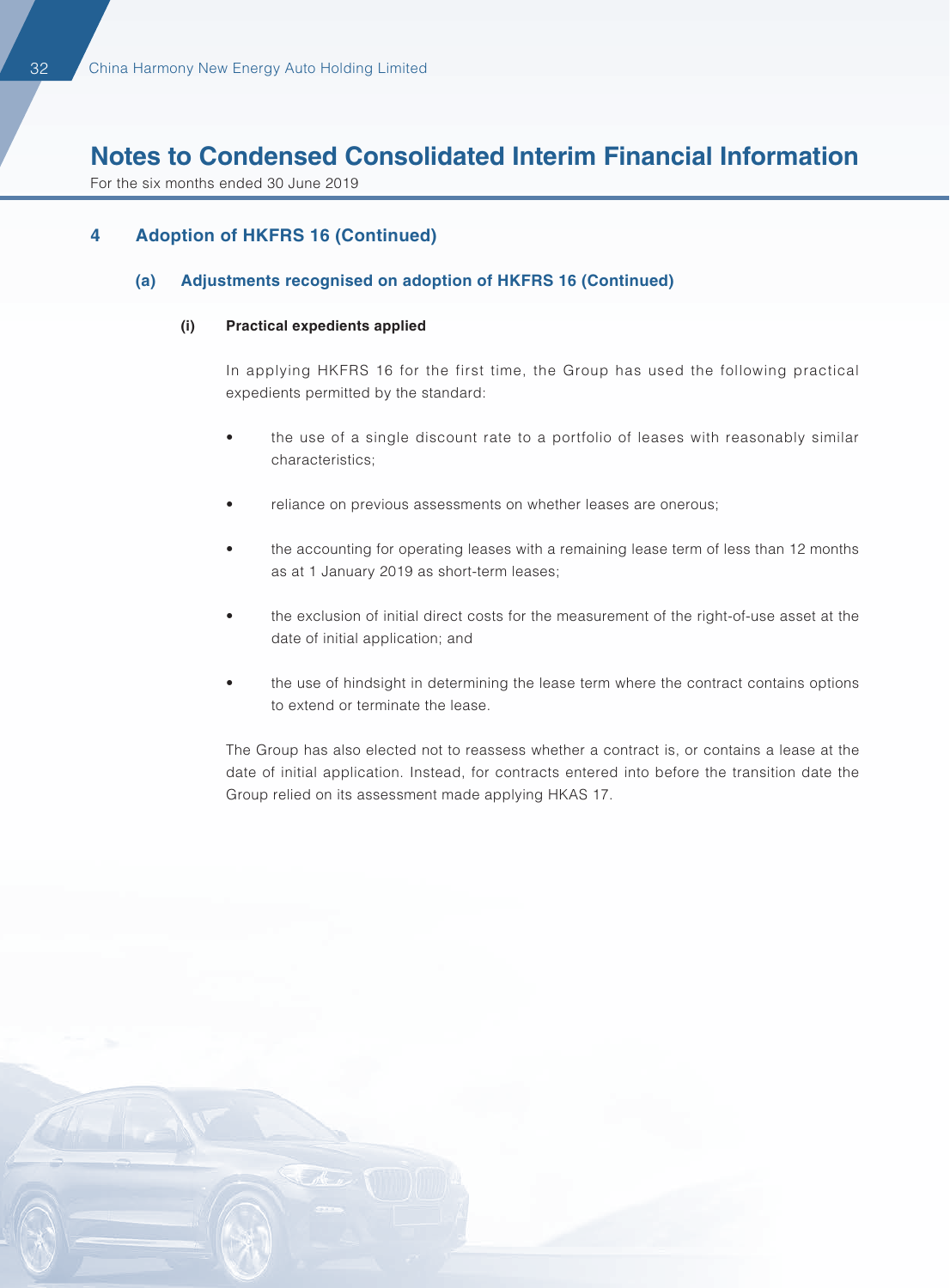For the six months ended 30 June 2019

#### **4 Adoption of HKFRS 16 (Continued)**

#### **(b) The Group's leasing activities and how these are accounted for**

Rental contracts are typically made for fixed periods but may have extension options. Lease terms are negotiated on an individual basis and contain a wide range of different terms and conditions. The lease agreements do not impose any covenants, but leased assets may not be used as security for borrowing purposes.

Until the 2018 financial year, leases of property, plant and equipment and prepaid land lease payments were classified as either finance or operating leases. Payments made under operating leases (net of any incentives received from the lessor) were charged to profit or loss on a straightline basis over the period of the lease.

From 1 January 2019, leases are recognised as right-of-use assets and corresponding liabilities at the date at which the leased asset is available for use by the Group. Each lease payment is allocated between the liability and finance cost. The finance cost is charged to profit or loss over the lease period so as to produce a constant periodic rate of interest on the remaining balance of the liability for each period. The right-of-use assets are depreciated over the shorter of the asset's useful life and the lease term on a straight-line basis.

Assets and liabilities arising from a lease are initially measured on a present value basis. Lease liabilities include the net present value of the following lease payments:

- fixed payments (including in-substance fixed payments), less any lease incentives receivable;
- variable lease payment that are based on an index or a rate;
- amounts expected to be payable by the lessee under residual value guarantees;
- the exercise price of a purchase option if the lessee is reasonably certain to exercise that option; and
- payments of penalties for terminating the lease, if the lease term reflects the lessee exercising that option.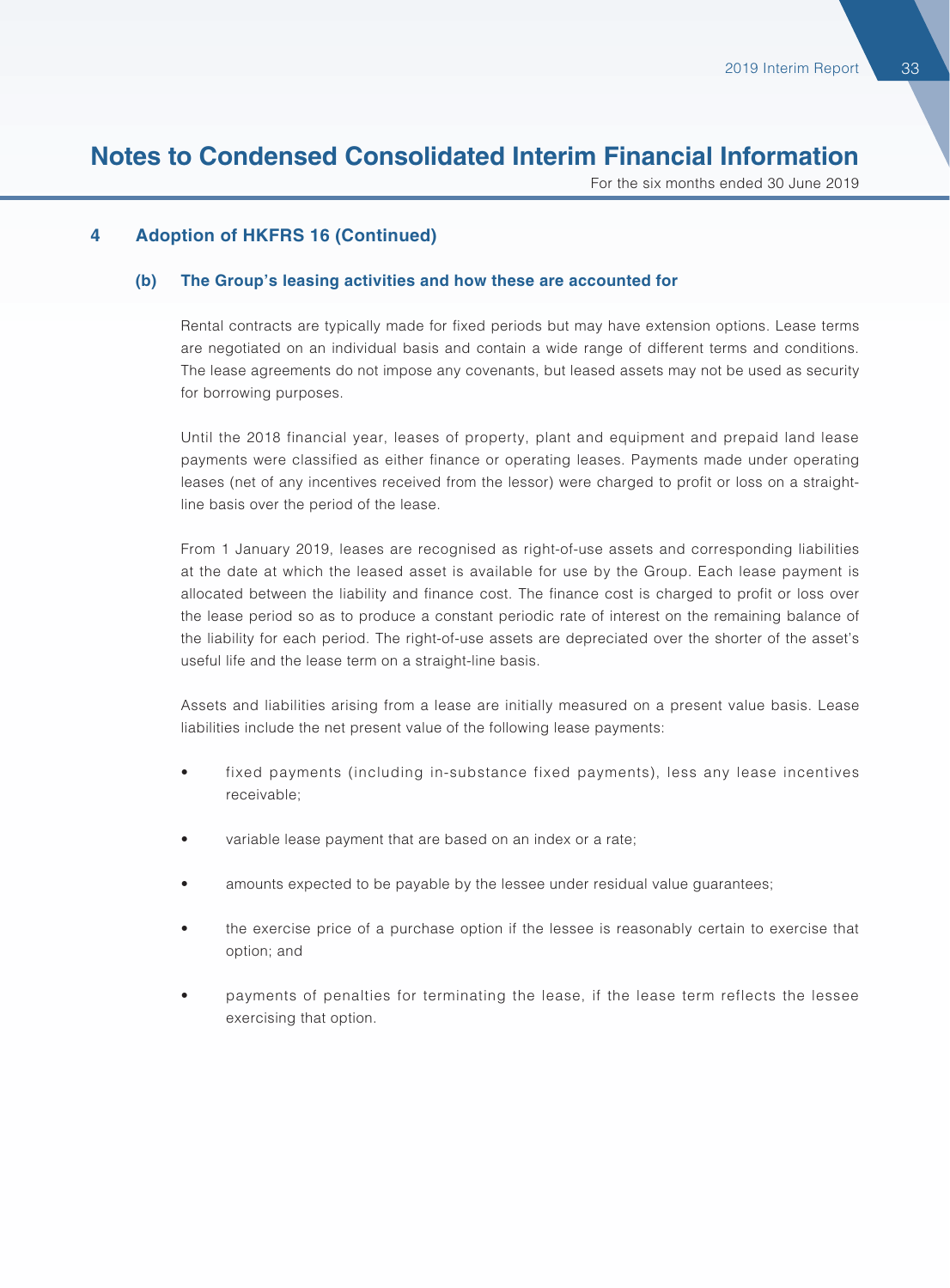For the six months ended 30 June 2019

#### **4 Adoption of HKFRS 16 (Continued)**

#### **(b) The Group's leasing activities and how these are accounted for (Continued)**

The lease payments are discounted using the interest rate implicit in the lease. If that rate cannot be determined, the lessee's incremental borrowing rate is used, being the rate that the lessee would have to pay to borrow the funds necessary to obtain an asset of similar value in a similar economic environment with similar terms and conditions.

Right-of-use assets are measured at cost comprising the following:

- the amount of the initial measurement of lease liability;
- any lease payments made at or before the commencement date less any lease incentives received;
- any initial direct costs; and
- restoration costs.

Payments associated with short-term leases are recognised on a straight-line basis as an expense in profit or loss. Short-term leases are leases with a lease term of 12 months or less.

#### **5 Operating segment information**

The Group's principal business is the sale of automobiles and provision of after-sales services. For management purposes, the Group operates in one business unit based on its products, and has one reportable segment which is the sale of motor vehicles and the provision of related services.

No operating segments have been aggregated to form the above reportable operating segment.

#### **Information about geographical area**

Since all of the Group's revenue were generated from the sale of automobiles and provision of after-sales services in Mainland China and over 90% of the Group's identifiable assets and liabilities were located in Mainland China, no geographical segment information is presented.

#### **Information about major customers**

Since no revenue from sales to a single customer amounted to 10% or more of the Group's revenue during the period, no major customer information is presented.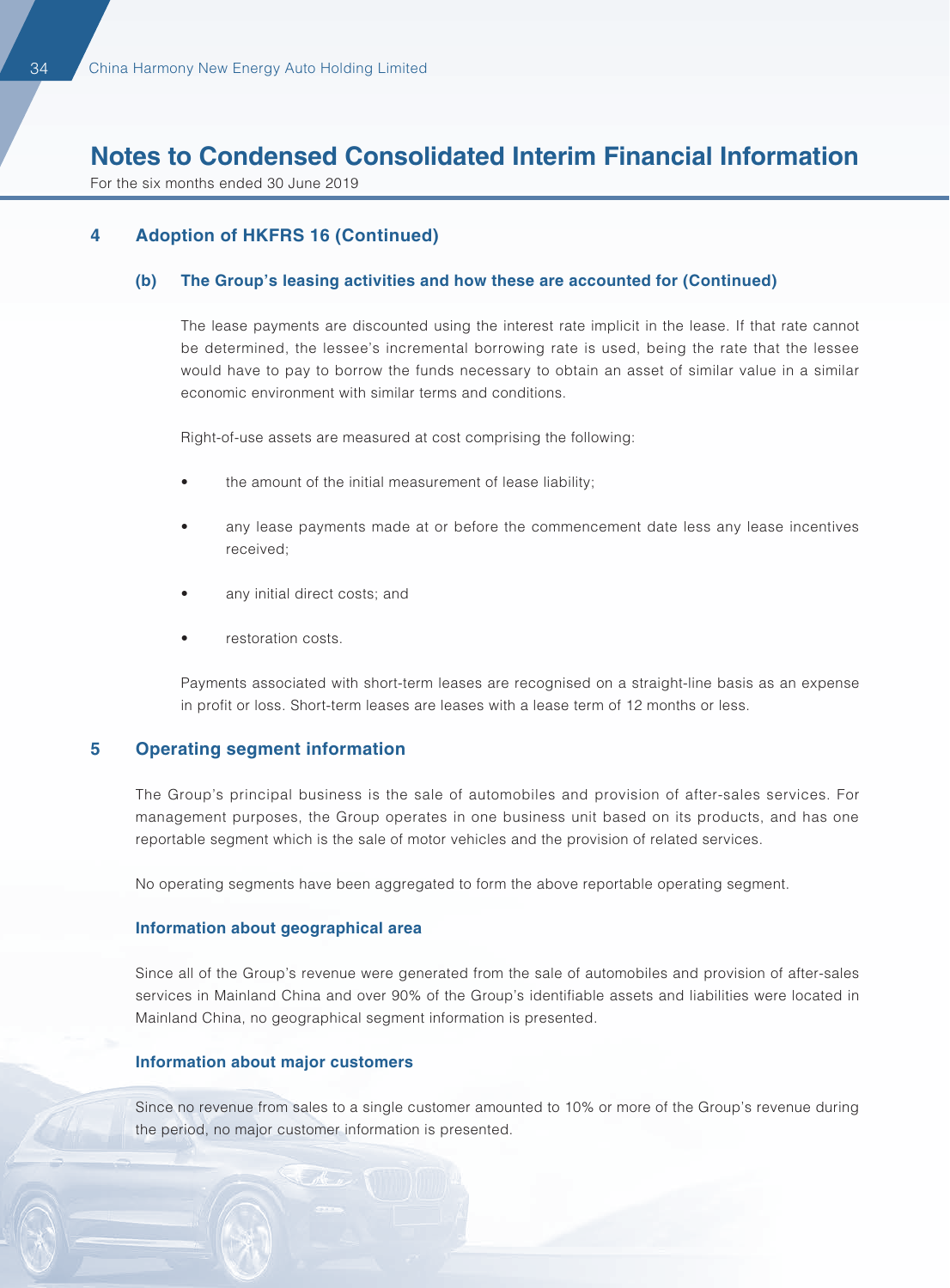For the six months ended 30 June 2019

#### **6 Revenue, other income and gains, net**

#### **(a) Revenue**

An analysis of revenue is as follows:

|                                                | Six months ended 30 June |                |
|------------------------------------------------|--------------------------|----------------|
|                                                | 2019                     | 2018           |
|                                                | <b>RMB'000</b>           | <b>RMB'000</b> |
|                                                | (Unaudited)              | (Unaudited)    |
|                                                |                          |                |
| Revenue from contracts with customers (Note i) |                          |                |
| Revenue from the sale of automobiles           | 5,048,817                | 3,999,083      |
| Provision of after-sales services              | 710,935                  | 606,357        |
| Others                                         | 120,152                  | 77,857         |
| <b>Revenue from other sources</b>              |                          |                |
| Finance leasing services                       | 11,617                   | 4,060          |
|                                                |                          |                |
|                                                | 5,891,521                | 4,687,357      |

Revenue from contracts with customers

#### **(i) Disaggregated revenue information**

|                                                   | Six months ended 30 June |                |
|---------------------------------------------------|--------------------------|----------------|
|                                                   | 2019                     | 2018           |
|                                                   | <b>RMB'000</b>           | <b>RMB'000</b> |
|                                                   | (Unaudited)              | (Unaudited)    |
|                                                   |                          |                |
| Type of goods or services                         |                          |                |
| Sale of automobiles and others                    | 5,168,969                | 4,076,940      |
| Provision of after-sales services                 | 710,935                  | 606,357        |
|                                                   |                          |                |
|                                                   | 5,879,904                | 4,683,297      |
|                                                   |                          |                |
| Timing of revenue recognition                     |                          |                |
| Goods received by the customer at a point in time | 5,168,969                | 4,076,940      |
| Services rendered at a point in time              | 710,935                  | 606,357        |
|                                                   |                          |                |
|                                                   | 5,879,904                | 4,683,297      |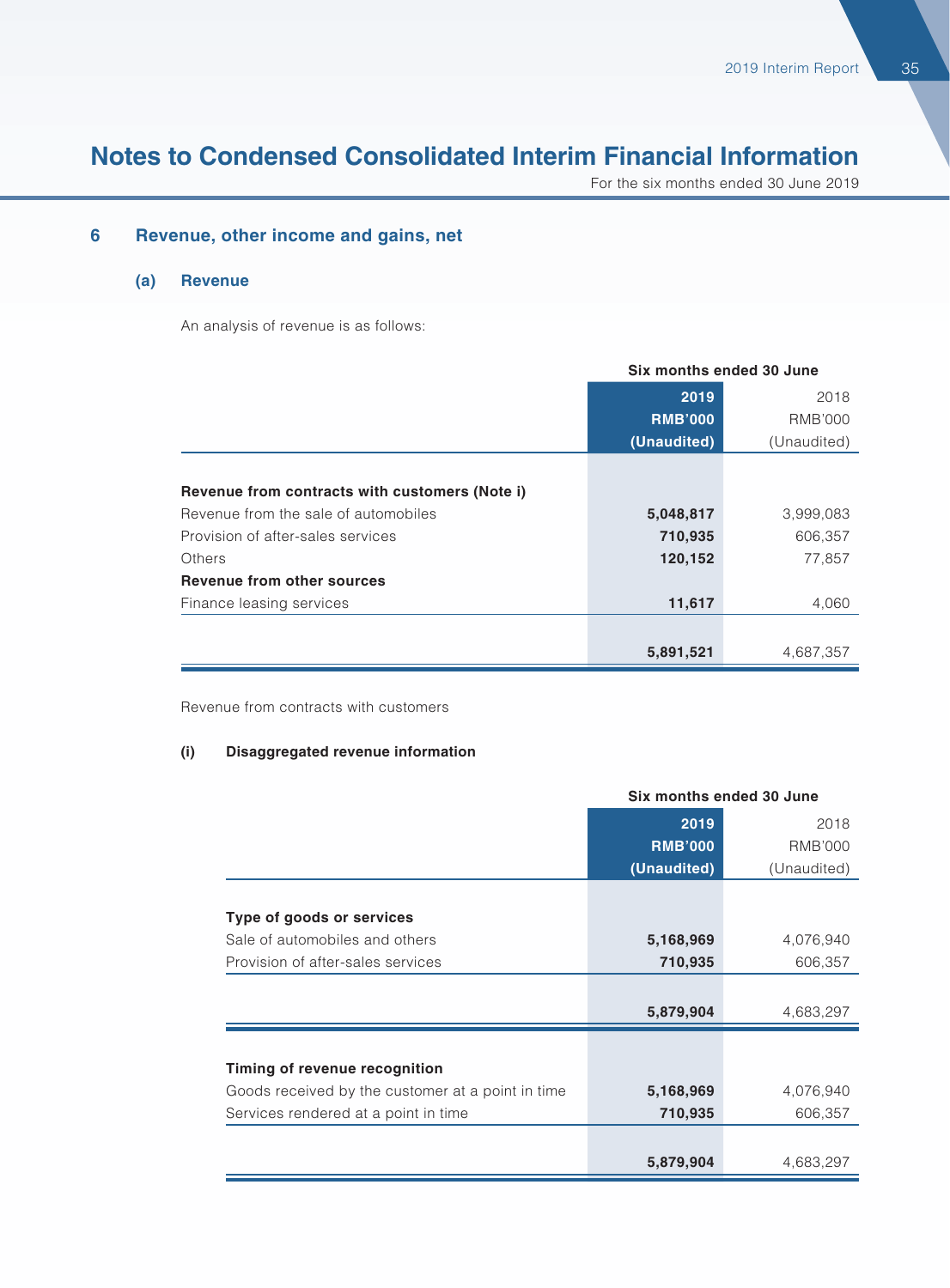For the six months ended 30 June 2019

#### **6 Revenue, other income and gains, net (Continued)**

#### **(a) Revenue (Continued)**

Revenue from contracts with customers

#### **(i) Disaggregated revenue information (Continued)**

The following table shows the amounts of revenue recognised in the current reporting period that were included in the contract liabilities at the beginning of the reporting period.

|                                                                                                                                                            | Six months ended 30 June |             |
|------------------------------------------------------------------------------------------------------------------------------------------------------------|--------------------------|-------------|
|                                                                                                                                                            | 2019                     | 2018        |
|                                                                                                                                                            | <b>RMB'000</b>           | RMB'000     |
|                                                                                                                                                            | (Unaudited)              | (Unaudited) |
| Revenue recognised that was included in<br>contract liabilities (classify as "other payables<br>and accruals") at the beginning of the<br>reporting period |                          |             |
| Sale of automobiles and others                                                                                                                             | 242,830                  | 224,719     |
| Services rendered at a point in time                                                                                                                       | 42,311                   | 28.044      |
|                                                                                                                                                            |                          |             |
|                                                                                                                                                            | 285,141                  | 252,763     |

#### **(ii) Performance obligations**

Information about the Group's performance obligations is summarised below:

#### Sale of automobiles and others

The performance obligation is satisfied upon receipt of goods by the customer and payment in advance is normally required.

#### Provision of after-sales services

The performance obligation is satisfied upon the services are rendered and the payment is generally settled when the services are rendered.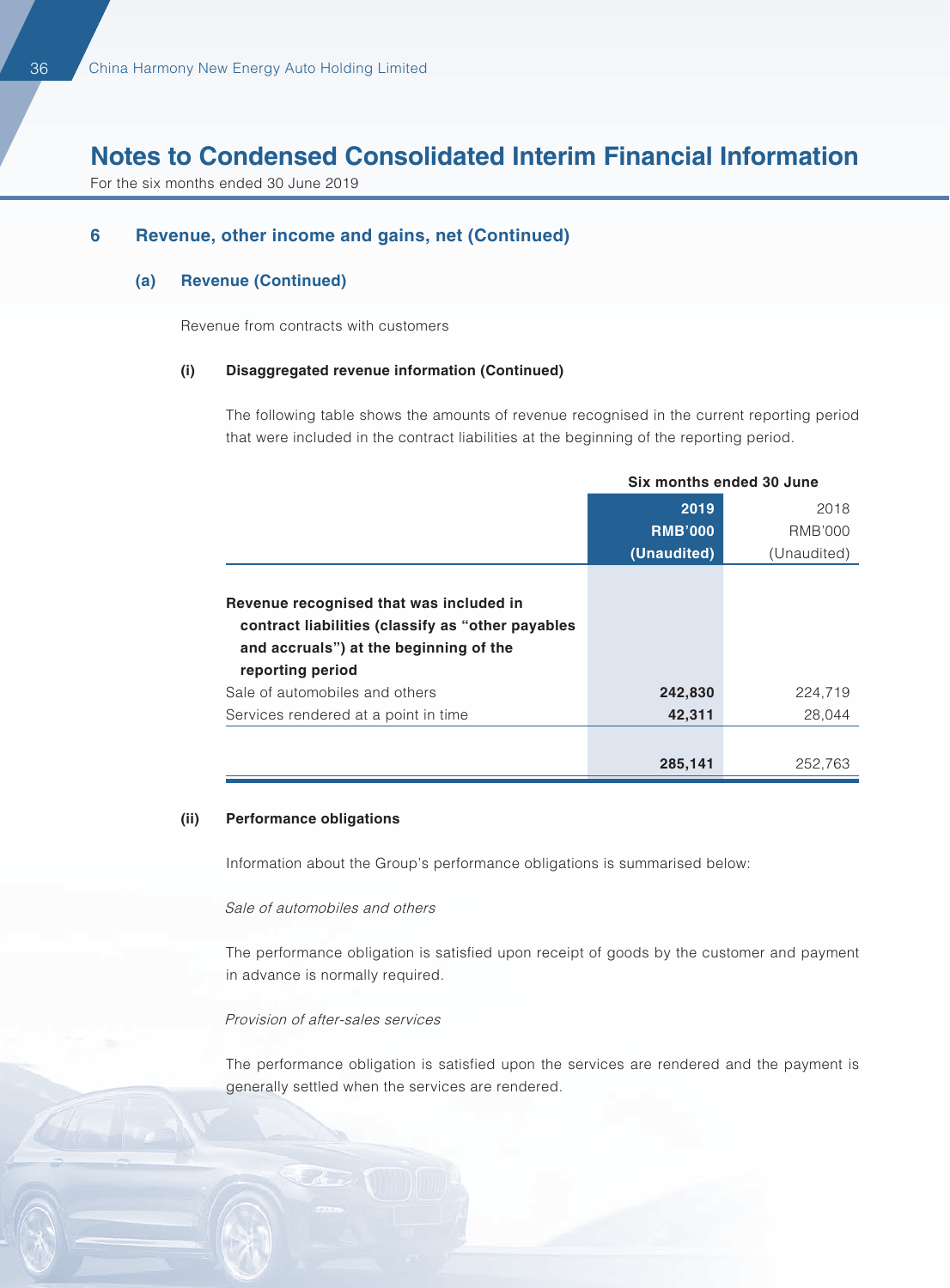For the six months ended 30 June 2019

#### **6 Revenue, other income and gains, net (Continued)**

#### **(b) Other income and gains, net**

|                                                               | Six months ended 30 June |                |
|---------------------------------------------------------------|--------------------------|----------------|
|                                                               | 2019                     | 2018           |
|                                                               | <b>RMB'000</b>           | <b>RMB'000</b> |
|                                                               | (Unaudited)              | (Unaudited)    |
|                                                               |                          |                |
| Commission income                                             | 128,117                  | 147,115        |
| Advertisement support received from motor vehicle             |                          |                |
| manufactures                                                  | 19,725                   | 21,895         |
| Bank interest income                                          | 11,331                   | 11,085         |
| Interest income from loans to an associate (Note i)           | 22,880                   | 32,389         |
| Interest income from loans to third parties                   | 31,109                   |                |
| Gain on disposal of an associate (Note 26)                    | 26,705                   |                |
| Gain on disposal of an intangible assets                      | 2,027                    |                |
| Loss on disposal of shares in a financial asset at fair value |                          |                |
| through profit or loss                                        |                          | (235, 603)     |
| Fair value gain on a financial asset at fair value through    |                          |                |
| profit or loss                                                |                          | 452,741        |
| Others                                                        | 4,242                    | 8,808          |
|                                                               |                          |                |
| Total                                                         | 246,136                  | 438,430        |

(i) Represents interest income from loans to Henan Hexie Automobile Aftersales Services Co., Ltd. (河 南和諧汽車維修服務有限公司) (the "Independent Aftersales Company"), an associate of the Group for the period ended 30 June 2018, bearing interest in accordance with the benchmark loan interest rate stipulated by the People's Bank of China for the corresponding period.

During the period ended 30 June 2019, the Group entered into an agreement with a purchaser to dispose of 29% of equity interest in the Independent Aftersales Company at a consideration of RMB192,000,000. Subsequent to the completion of the disposal, the Independent Aftersales Company ceased to be an associate of the Group was accounted for as "Financial assets at fair value through other comprehensive income" as at 30 June 2019 (Note 26).

The amount represents the interest income from the loans to the Independent Aftersales Company as an associate of the Group before the completion of the disposal (Note 26).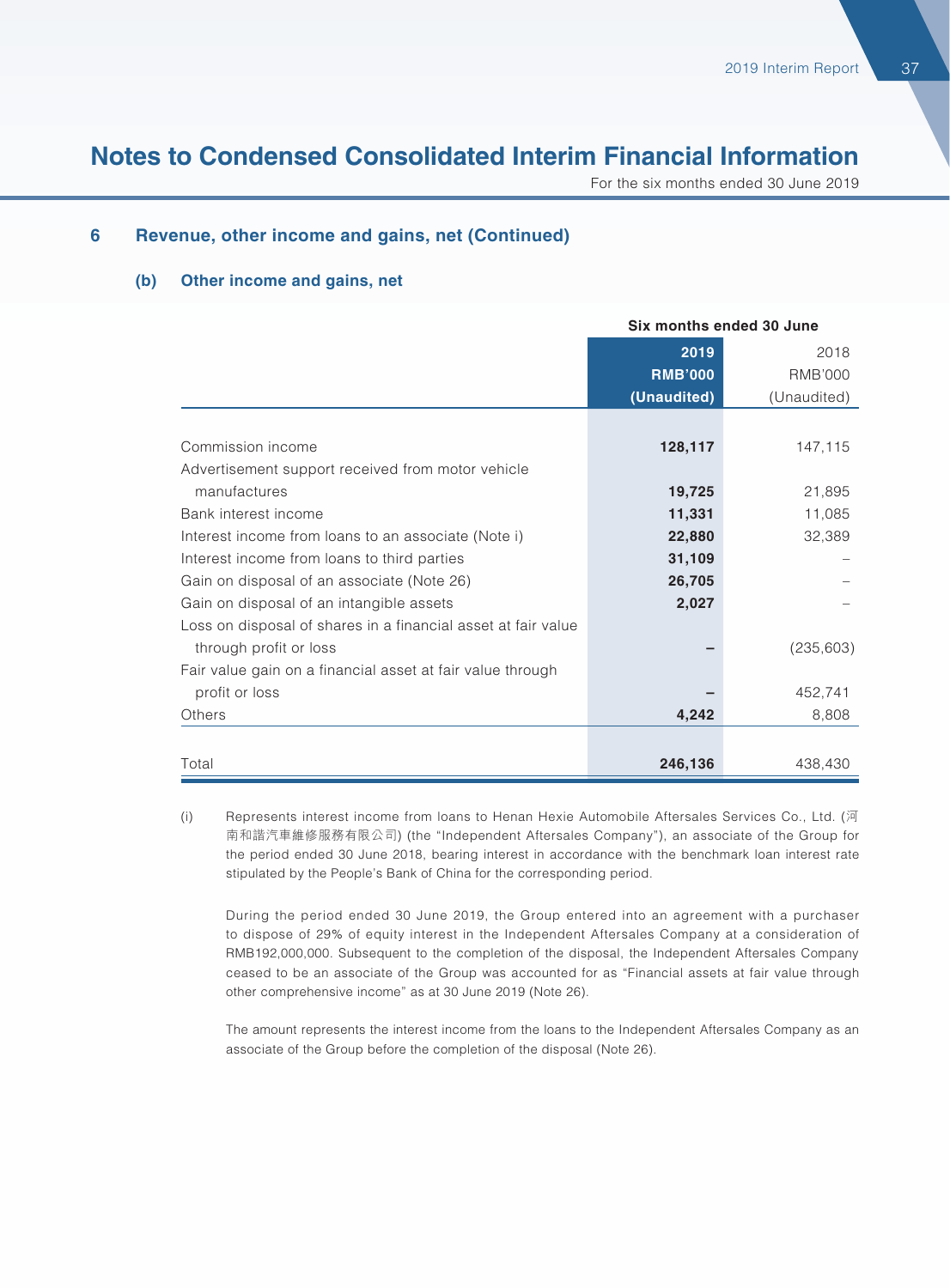For the six months ended 30 June 2019

#### **7 Profit before tax**

The Group's profit before tax is arrived at after charging/(crediting):

|     |                                                                                       | Six months ended 30 June |                |
|-----|---------------------------------------------------------------------------------------|--------------------------|----------------|
|     |                                                                                       | 2019                     | 2018           |
|     |                                                                                       | <b>RMB'000</b>           | <b>RMB'000</b> |
|     |                                                                                       | (Unaudited)              | (Unaudited)    |
|     |                                                                                       |                          |                |
| (a) | Employee benefit expense (including directors' and chief<br>executive's remuneration) |                          |                |
|     | Wages and salaries                                                                    | 112,493                  | 106,795        |
|     | Equity-settled share option expense (Note 22)                                         | 6,466                    | 18,606         |
|     | Other welfare                                                                         | 29,236                   | 14,553         |
|     |                                                                                       |                          |                |
|     |                                                                                       | 148,195                  | 139,954        |
|     |                                                                                       |                          |                |
| (b) | Cost of sales and services                                                            |                          |                |
|     | Cost of sales of automobiles                                                          | 4,849,554                | 3,848,525      |
|     | Cost of after-sales services                                                          | 391,811                  | 317,405        |
|     | Others                                                                                | 72,569                   | 44,268         |
|     |                                                                                       |                          |                |
|     |                                                                                       | 5,313,934                | 4,210,198      |
|     |                                                                                       |                          |                |
| (c) | <b>Other items</b>                                                                    |                          |                |
|     | Depreciation of property, plant and equipment                                         | 78,717                   | 66,019         |
|     | Depreciation of right-of-use assets                                                   | 28,024                   |                |
|     | Amortisation of prepaid land lease payments                                           |                          | 200            |
|     | Amortisation of intangible assets                                                     | 2,242                    | 2,297          |
|     | Loss on disposal of property, plant and equipment                                     | 7,368                    | 8,875          |
|     | Advertisement and business promotion expenses                                         | 27,437                   | 25,419         |
|     | Bank charges                                                                          | 2,093                    | 3,385          |
|     | Minimum lease payments under operating leases                                         | 7,613                    | 23,190         |
|     | Foreign exchange differences, net                                                     | (219)                    | (391)          |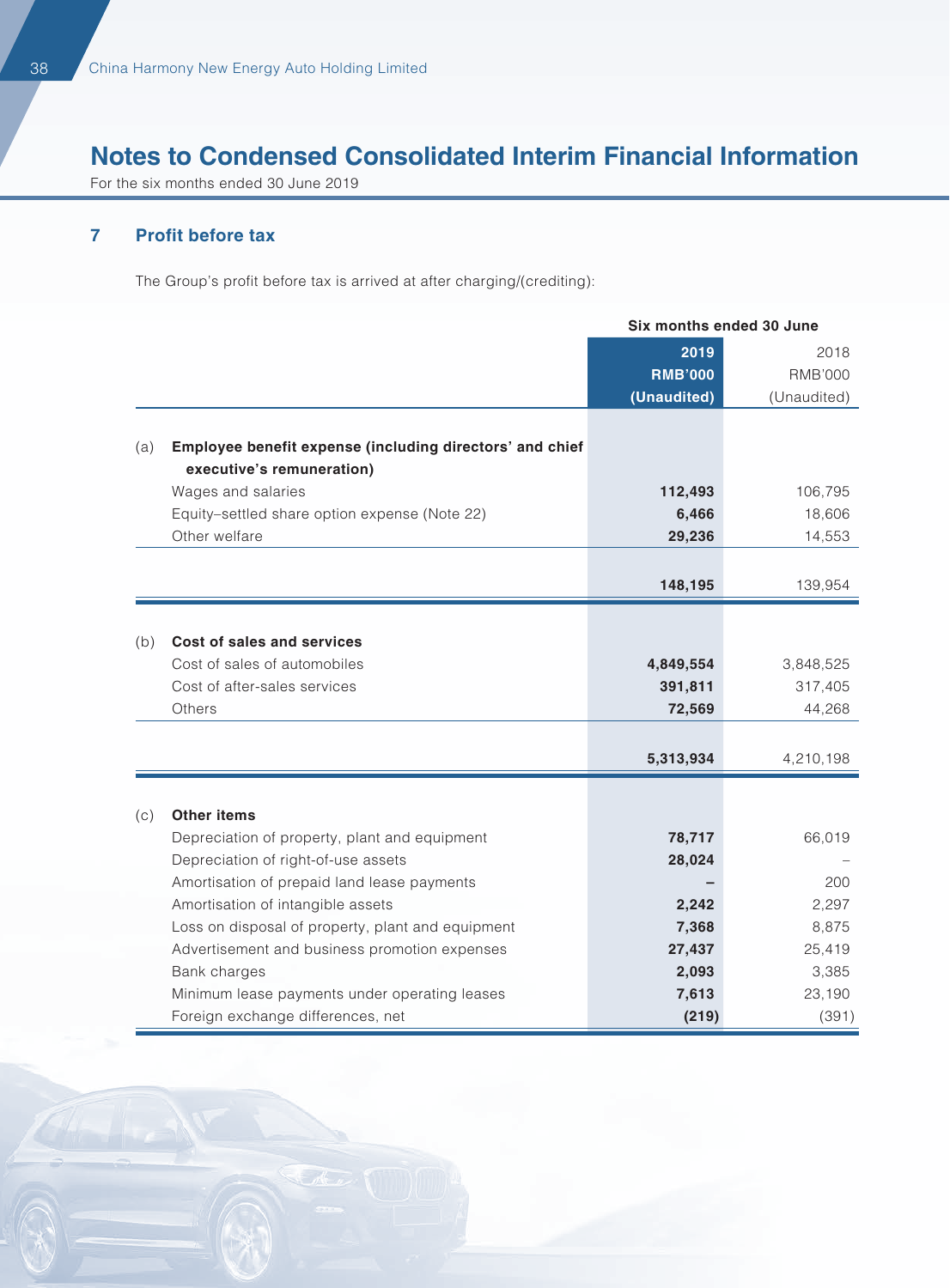For the six months ended 30 June 2019

#### **8 Finance costs, net**

|                                        | Six months ended 30 June |                |
|----------------------------------------|--------------------------|----------------|
|                                        | 2019                     | 2018           |
|                                        | <b>RMB'000</b>           | <b>RMB'000</b> |
|                                        | (Unaudited)              | (Unaudited)    |
|                                        |                          |                |
| Interest on bank loans and other loans | 40,969                   | 34,331         |
| Interest on lease liabilities          | 14,563                   |                |
|                                        |                          |                |
| Less: interest capitalised             |                          | (3,606)        |
|                                        |                          |                |
|                                        | 55,532                   | 30,725         |

#### **9 Income tax expense**

|                                             | Six months ended 30 June |             |
|---------------------------------------------|--------------------------|-------------|
|                                             | 2019                     | 2018        |
|                                             | <b>RMB'000</b>           | RMB'000     |
|                                             | (Unaudited)              | (Unaudited) |
|                                             |                          |             |
| Current Mainland China corporate income tax | 74,858                   | 82,832      |
| Deferred tax                                | (5, 237)                 | 561         |
|                                             |                          |             |
|                                             | 69,621                   | 83,393      |

Pursuant to Section 6 of the Tax Concessions Law (2011 Revision) of the Cayman Islands, the Company has obtained an undertaking from the Governor-in-Cabinet that no law which is enacted in the Cayman Islands imposing any tax to be levied on profits or income or gain or appreciation shall apply to the Company or its operations.

The subsidiaries incorporated in the British Virgin Islands ("BVI") are not subject to income tax as these subsidiaries do not have a place of business (other than a registered office only) or carry on any business in the BVI.

The subsidiaries incorporated in Hong Kong are subject to income tax at the rate of 16.5% (2018: 16.5%) on the estimated assessable profits arising in Hong Kong during the period. There are no assessable profits arising in Hong Kong during the period.

According to the Corporate Income Tax Law of the People's Republic of China (the "CIT Law"), the income tax rate for Mainland China subsidiaries is 25% (2018: 25%).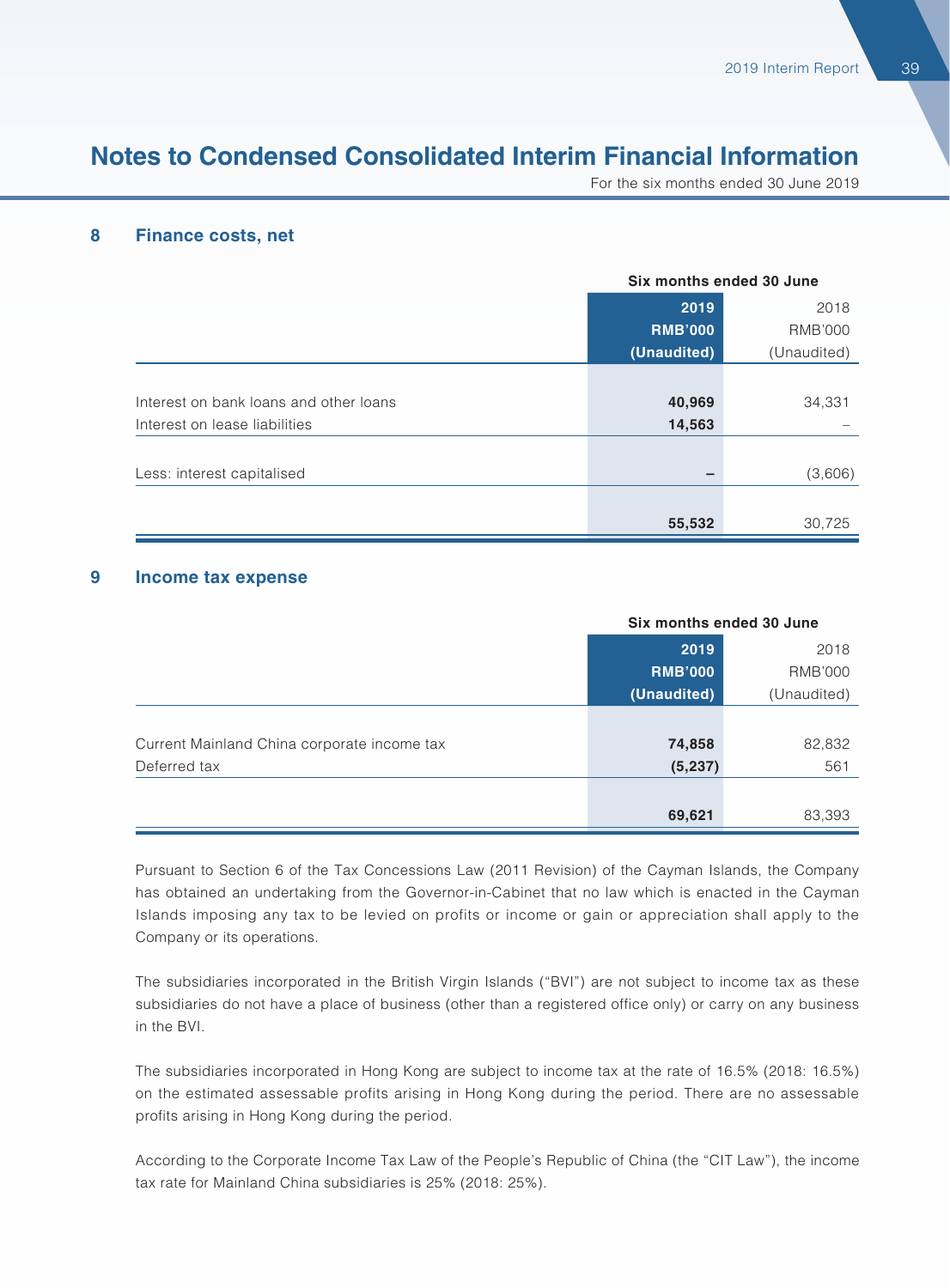For the six months ended 30 June 2019

#### **10 Dividend**

A final dividend of HK\$0.12 (equivalent to approximately RMB0.11) per ordinary share totaling to approximately HK\$182,552,000 (equivalent to approximately RMB156,079,000) was approved at the annual general meeting on 13 June 2019. The dividend was subsequently paid on 13 August 2019.

The board of directors (the "Board") of the Company proposed not to declare any interim dividend for the six months ended 30 June 2019.

#### **11 Earnings per share attributable to ordinary equity holders of the Company**

The calculation of the basic earnings per share amount is based on the profit for the period attributable to ordinary equity holders of the Company, and the weighted average number of ordinary shares outstanding during the period.

The calculation of the diluted earnings per share amount is based on the profit for the period attributable to ordinary equity holders of the Company. The weighted average number of ordinary shares used in the calculation is the number of ordinary shares used in the basic earnings per share calculation, and the weighted average number of ordinary shares assumed to have been issued at no consideration on the deemed exercise of all dilutive potential ordinary shares under the share option scheme.

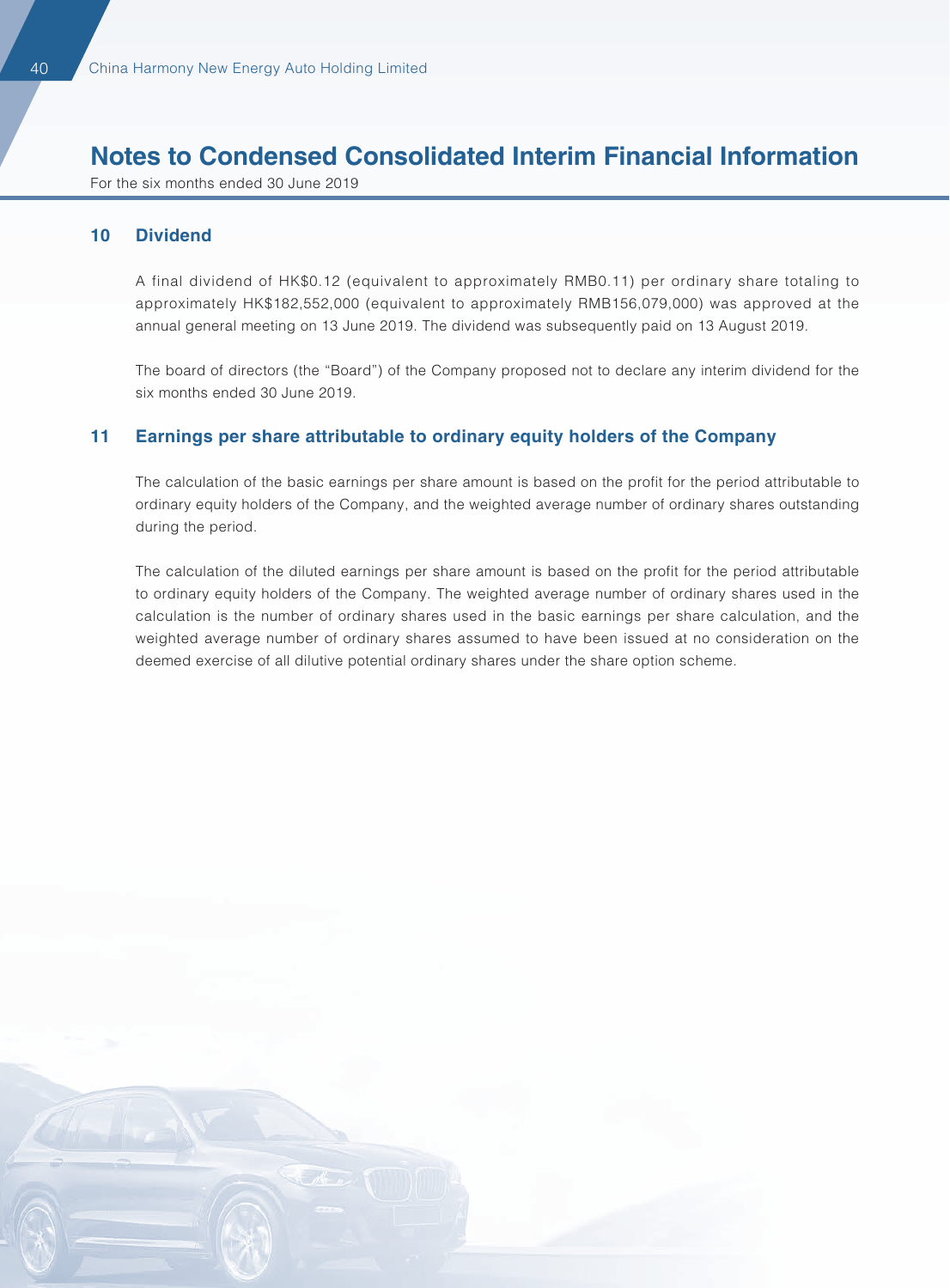For the six months ended 30 June 2019

#### **11 Earnings per share attributable to ordinary equity holders of the Company (Continued)**

The calculations of basic and diluted earnings per share are based on:

|                                                                  | Six months ended 30 June |                |  |
|------------------------------------------------------------------|--------------------------|----------------|--|
|                                                                  | 2019                     | 2018           |  |
|                                                                  | <b>RMB'000</b>           | <b>RMB'000</b> |  |
|                                                                  | (Unaudited)              | (Unaudited)    |  |
|                                                                  |                          |                |  |
| <b>Earnings</b>                                                  |                          |                |  |
| Profit for the period attributable to ordinary equity holders of |                          |                |  |
| Company used in the basic earnings per share calculation         | 286,238                  | 424,424        |  |
|                                                                  |                          |                |  |
|                                                                  |                          |                |  |
| <b>Shares</b>                                                    |                          |                |  |
| Weighted average number of ordinary shares outstanding during    |                          |                |  |
| the period used in the basic earnings per share calculation      | 1,521,791,942            | 1,536,729,857  |  |
|                                                                  |                          |                |  |
| Effect of dilution-weighted average number of ordinary shares:   |                          |                |  |
| - Share options                                                  |                          | 23,849,182     |  |
|                                                                  |                          |                |  |
|                                                                  | 1,521,791,942            | 1,560,579,039  |  |
|                                                                  |                          |                |  |
| Basic earnings per share (RMB)                                   | 0.19                     | 0.28           |  |
|                                                                  |                          |                |  |
| Diluted earnings per share (RMB)                                 | 0.19                     | 0.27           |  |

Diluted earnings per shares for the period ended 30 June 2019 was the same as basic earnings per shares since all potential ordinary shares are anti-dilutive as the conversion of potential ordinary shares in relation to the share options has an anti-dilutive effect to the basic earnings per shares.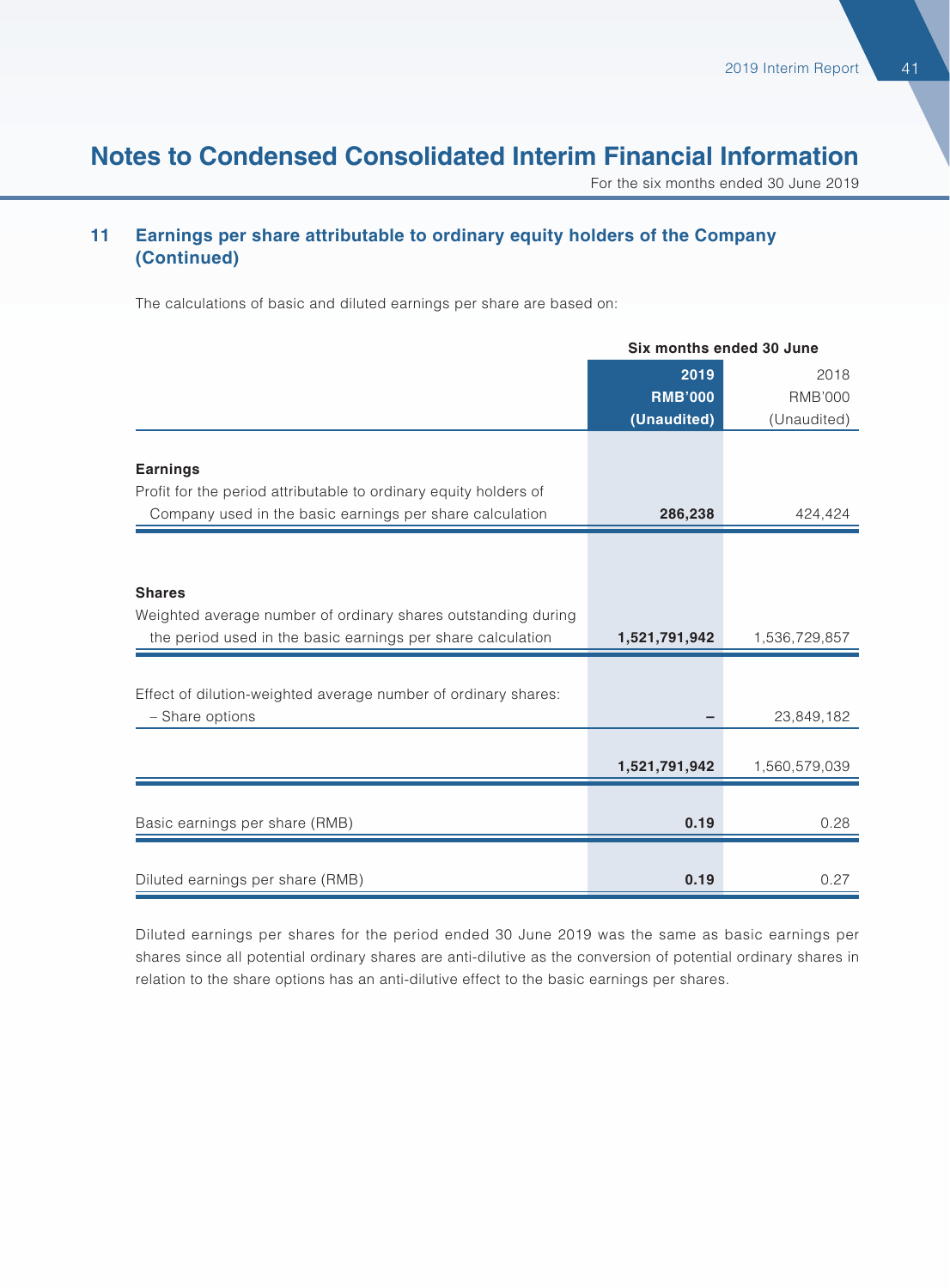For the six months ended 30 June 2019

#### **12 Finance lease receivables**

Certain motor vehicles of the Group are leased out under finance leases. All interest rates in the leases are fixed at the contract date over the lease terms.

|              | At             | At             |
|--------------|----------------|----------------|
|              | 30 June        | 31 December    |
|              | 2019           | 2018           |
|              | <b>RMB'000</b> | <b>RMB'000</b> |
|              | (Unaudited)    | (Audited)      |
|              |                |                |
| Analysed as: |                |                |
| Current      | 71,824         | 50,532         |
| Non-current  | 106,023        | 81,528         |
|              |                |                |
|              | 177,847        | 132,060        |

At 30 June 2019, the future minimum lease receivables under finance leases and their present values were as follows:

|                                                    |                      | <b>Present value of</b> |
|----------------------------------------------------|----------------------|-------------------------|
|                                                    | <b>Minimum lease</b> | minimum lease           |
|                                                    | <b>receivables</b>   | <b>receivables</b>      |
|                                                    | 30 June 2019         | 30 June 2019            |
|                                                    | <b>RMB'000</b>       | <b>RMB'000</b>          |
|                                                    | (Unaudited)          | (Unaudited)             |
|                                                    |                      |                         |
| Finance lease receivables:                         |                      |                         |
| Within one year                                    | 88,922               | 71,824                  |
| Later than one year and not later than five years  | 116,263              | 106,023                 |
|                                                    | 205,185              | 177,847                 |
| Less: Unearned finance income                      | 27,338               |                         |
|                                                    |                      |                         |
| Present value of minimum lease payment receivables | 177,847              |                         |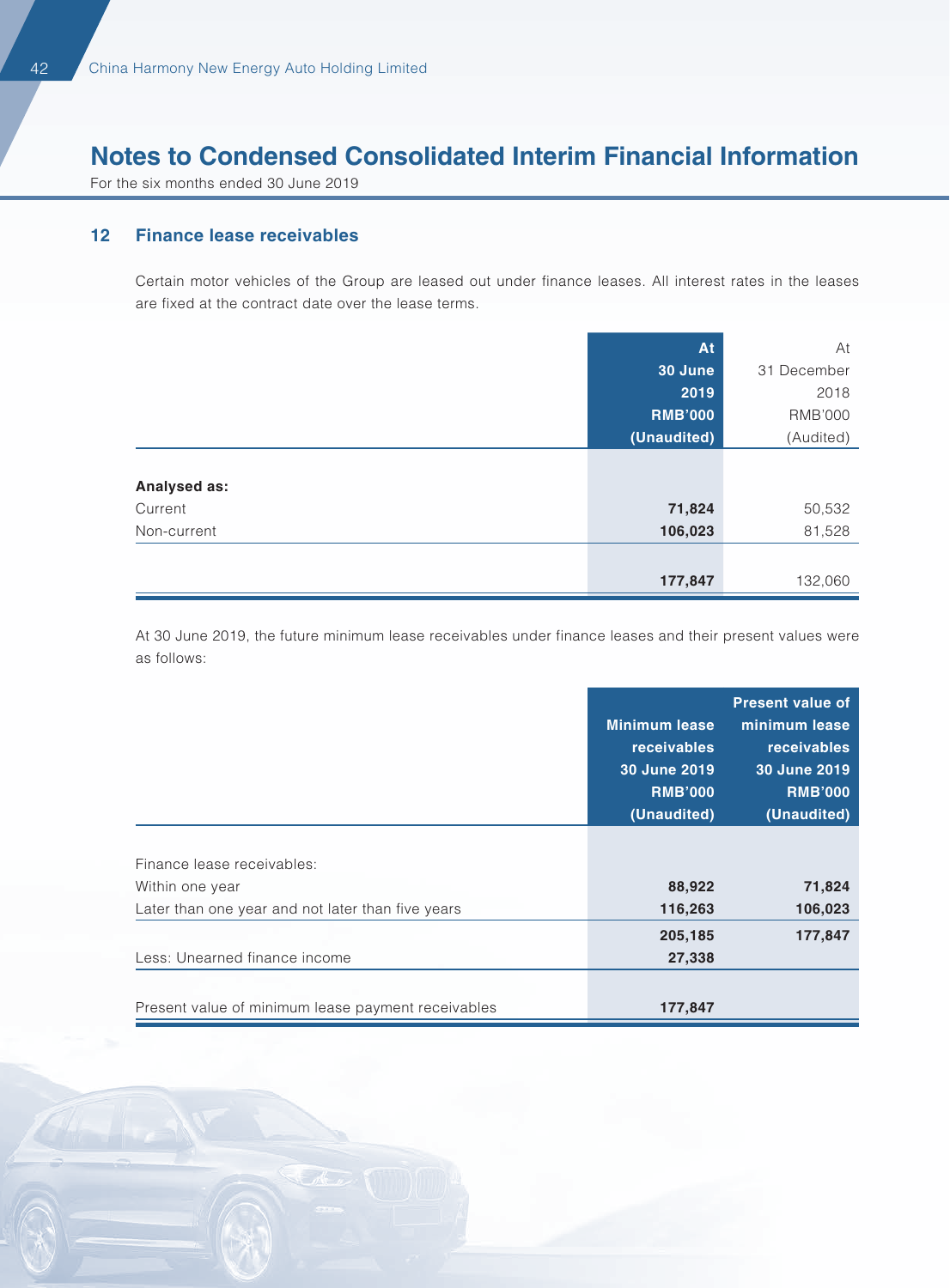For the six months ended 30 June 2019

#### **13 Inventories**

|                             | At          | At          |
|-----------------------------|-------------|-------------|
|                             | 30 June     | 31 December |
|                             | 2019        | 2018        |
|                             | (Unaudited) | (Audited)   |
|                             |             |             |
| Automobiles                 | 853,131     | 992,947     |
| Spare parts and accessories | 138,376     | 131,472     |
|                             |             |             |
|                             | 991,507     | 1,124,419   |

At 30 June 2019, certain of the Group's inventories with an aggregate carrying amount of approximately RMB500,195,000 (31 December 2018: RMB596,072,000) were pledged as security for the Group's bank loans and other borrowings (Note 18).

At 30 June 2019, certain of the Group's inventories with an aggregate carrying amount of approximately RMB36,732,000 (31 December 2018: RMB17,997,000) were pledged as security for the Group's bills payable (Note 19).

#### **14 Trade receivables**

|                   | At             | At             |
|-------------------|----------------|----------------|
|                   | 30 June        | 31 December    |
|                   | 2019           | 2018           |
|                   | <b>RMB'000</b> | <b>RMB'000</b> |
|                   | (Unaudited)    | (Audited)      |
|                   |                |                |
| Trade receivables | 160,139        | 123,352        |

The Group seeks to maintain strict control over its outstanding receivables and has a credit control department to minimise credit risk. Overdue balances are reviewed regularly by senior management. In view of the aforementioned and the fact that the Group's trade receivables relate to a large number of diversified customers, there is no significant concentration of credit risk. The Group does not hold any collateral or other credit enhancements over the trade receivable balances. Trade receivables are noninterest-bearing.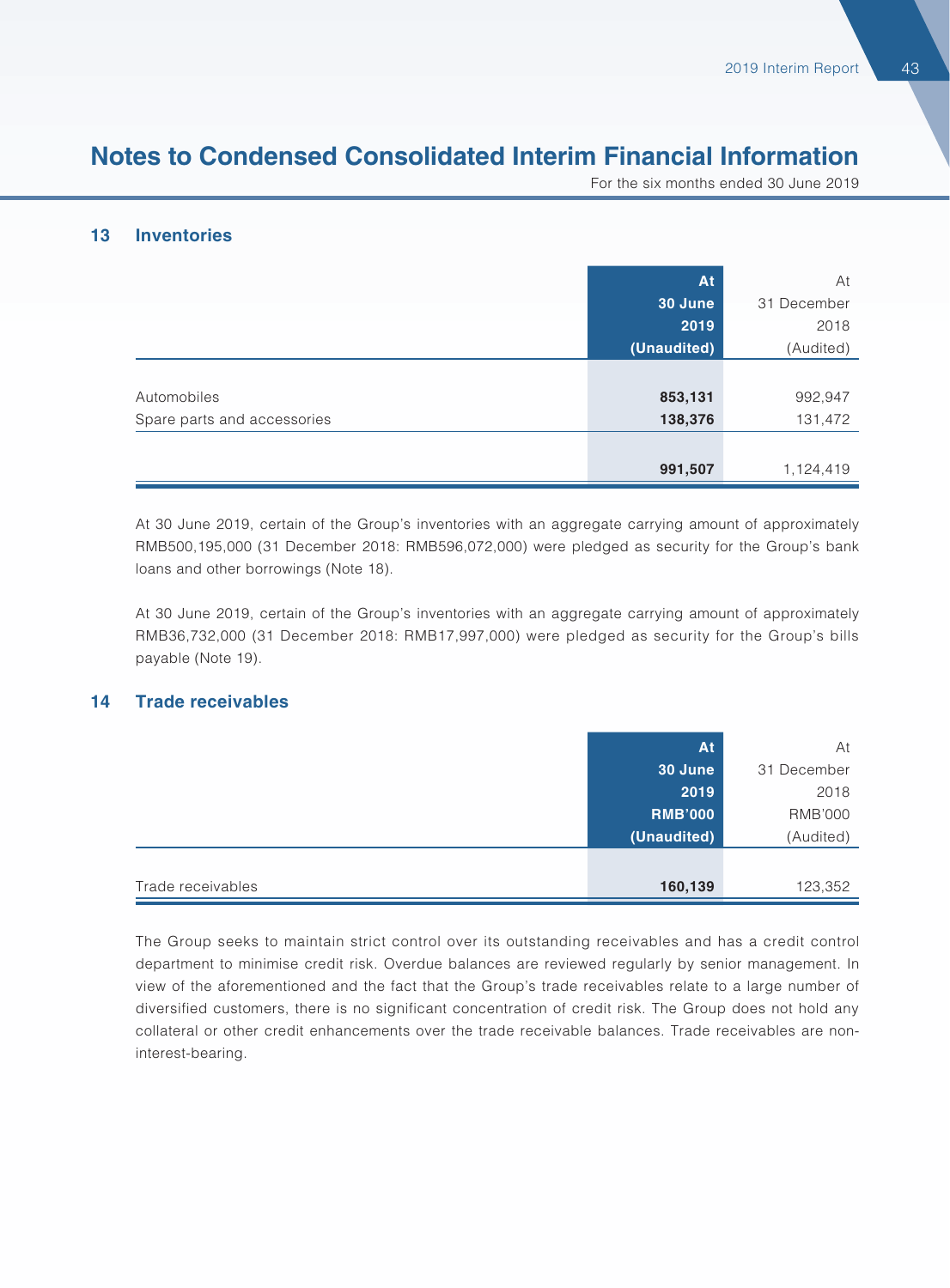For the six months ended 30 June 2019

#### **14 Trade receivables (Continued)**

An aged analysis of the trade receivables as at each reporting date (based on the invoice date) is as follows:

|                                         | At             | At             |
|-----------------------------------------|----------------|----------------|
|                                         | <b>30 June</b> | 31 December    |
|                                         | 2019           | 2018           |
|                                         | <b>RMB'000</b> | <b>RMB'000</b> |
|                                         | (Unaudited)    | (Audited)      |
|                                         |                |                |
| Within 3 months                         | 111,780        | 108,282        |
| More than 3 months but less than 1 year | 48,359         | 15,070         |
|                                         |                |                |
|                                         | 160,139        | 123,352        |

An impairment analysis is performed at each reporting date using a provision matrix to measure expected credit losses. The provision rates are based on days past due for groupings of various customer segments with similar loss patterns (i.e., by geographical region, product type, customer type). The calculation reflects the probability-weighted outcome, the time value of money and reasonable and supportable information that is available at the reporting date about past events, current conditions and forecasts of future economic conditions.

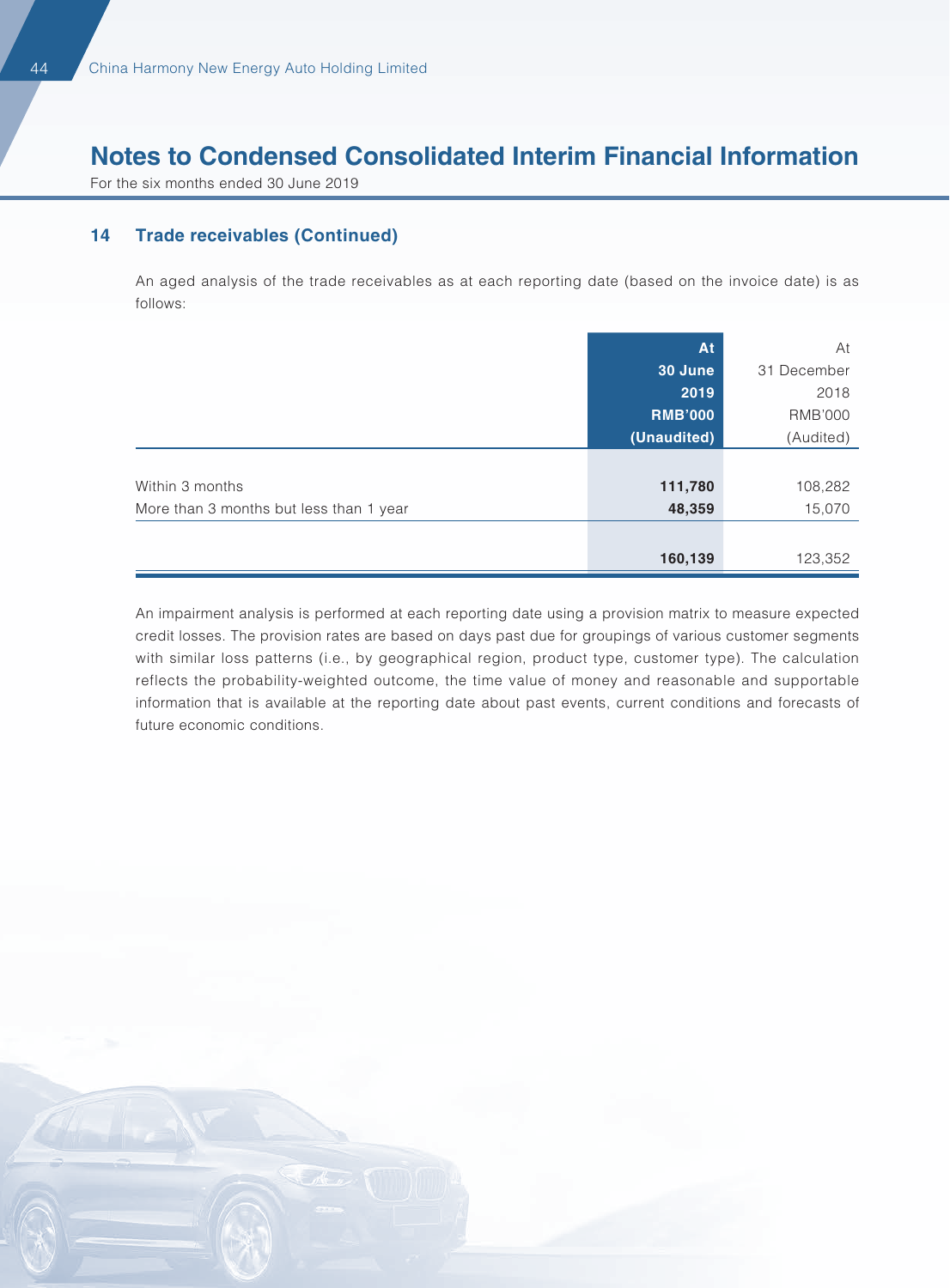For the six months ended 30 June 2019

|                                                                  | At             | At             |
|------------------------------------------------------------------|----------------|----------------|
|                                                                  | 30 June        | 31 December    |
|                                                                  | 2019           | 2018           |
|                                                                  | <b>RMB'000</b> | <b>RMB'000</b> |
|                                                                  | (Unaudited)    | (Audited)      |
| Prepayments to suppliers                                         | 469,066        | 533,680        |
| Prepayments for purchase of items of property, plant and         |                |                |
| equipment                                                        | 172,642        | 269,829        |
| Prepayments for leasing buildings and land                       | 39,405         | 51,688         |
| Rebate receivables                                               | 895,503        | 822,539        |
| Receivable on the consideration of disposal of an associate      |                |                |
| (Note 26)                                                        | 192,000        |                |
| Insurance commission receivable                                  | 25,772         | 25,978         |
| Dividend receivable                                              |                | 4,982          |
| Due from Independent Aftersales Company (i)                      | 1,669,793      | 1,201,274      |
| Due from related parties                                         | 2,463          | 910            |
| Loan to a third party (ii)                                       | 260,000        | 260,000        |
| Others                                                           | 210,714        | 229,519        |
|                                                                  |                |                |
|                                                                  |                |                |
|                                                                  | 3,937,358      | 3,400,399      |
| Less:                                                            |                |                |
| Non-current prepayments for purchase of items of property, plant |                |                |
| and equipment                                                    | (172, 642)     | (269, 829)     |
| Non-current prepayments for leasing buildings and land           | (39, 405)      | (51,688)       |
| Non-current loans to third parties (ii)                          | (260,000)      | (260,000)      |
| Non-current loans to and due from Independent Aftersales         |                |                |
| Company (i)                                                      | (1, 411, 716)  | (1,021,716)    |
|                                                                  |                |                |
| Non-current portion                                              | (1,883,763)    | (1,603,233)    |
| Current portion                                                  | 2,053,595      | 1,797,166      |

#### **15 Prepayments, deposits and other receivables**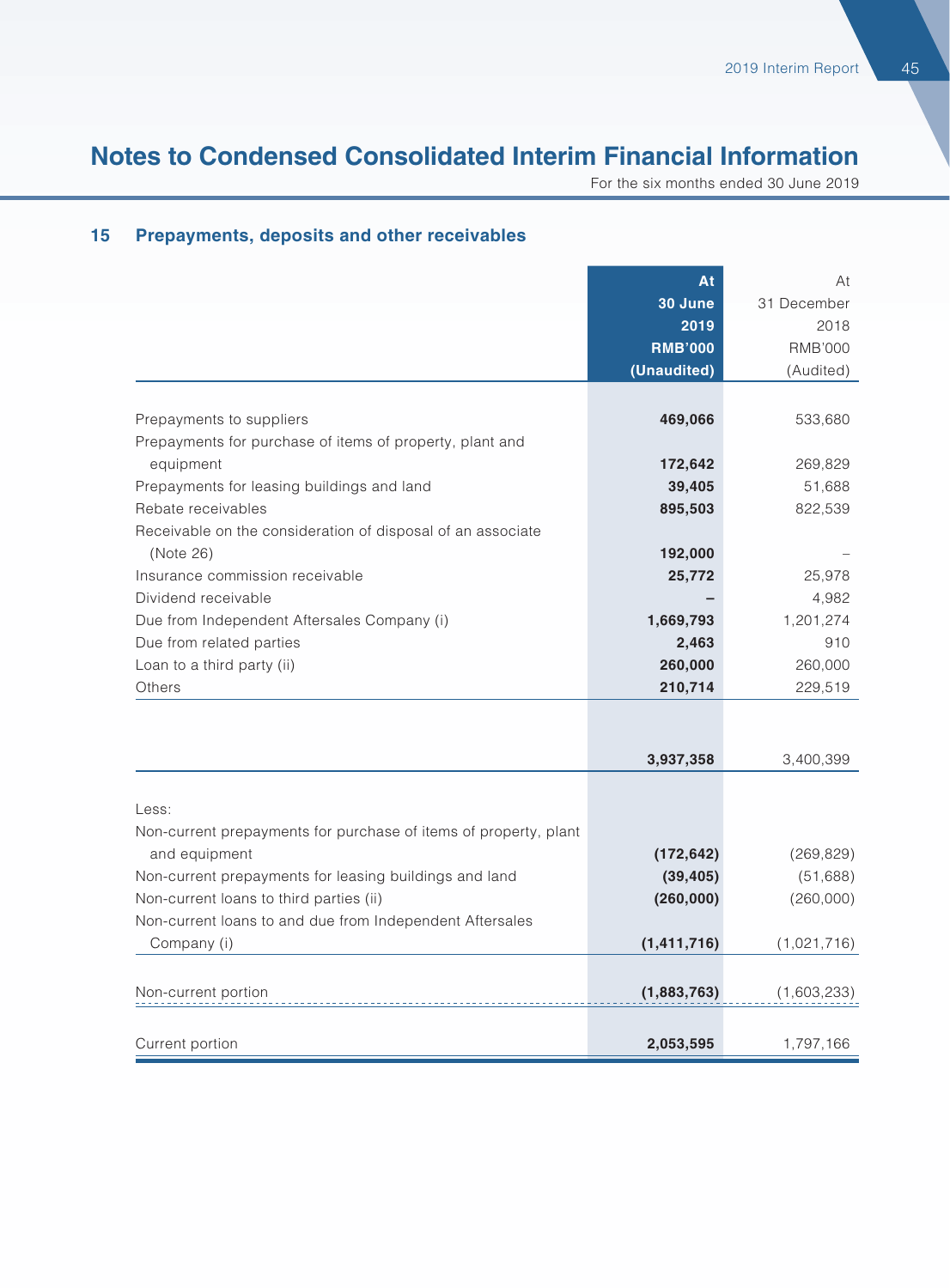For the six months ended 30 June 2019

#### **15 Prepayments, deposits and other receivables (Continued)**

Notes:

(i) As of 31 December 2018, the Group had advances due from Independent Aftersales Company, an associate of the Group, with an amount of approximately RMB1,201,274,000, over which approximately RMB179,558,000 was included in the current assets.

As of 30 June 2019, the Group had balances due from the Independent Aftersales Company with an amount of approximately RMB1,669,793,000 (including the loan to the Independent Aftersales Company of RMB390,000,000), over which approximately RMB258,077,000 was included in the current assets.

(ii) As at 31 December 2018, the balance represents a secured loan granted to a third party with an amount of RMB260,000,000 bearing fixed interest rate of 9.5% per annum with a maturity period of two years.

As at 30 June 2019, the balances represent the secured loan to a third party with an amount of RMB260,000,000 bearing interest in accordance with the benchmark loan interest rate stipulated by the People's Bank of China for the corresponding period and have no fixed repayment terms.

None of the above assets is past due. The financial assets included in the above balances relate to receivables for which there was no recent history of default.

#### **16 Financial assets at fair value through profit or loss**

|                                                             | At             | At             |
|-------------------------------------------------------------|----------------|----------------|
|                                                             | 30 June        | 31 December    |
|                                                             | 2019           | 2018           |
|                                                             | <b>RMB'000</b> | <b>RMB'000</b> |
|                                                             | (Unaudited)    | (Audited)      |
|                                                             |                |                |
| Non-current                                                 |                |                |
| Financial assets at fair value through profit or loss       |                |                |
| - Unlisted equity investment in Future Mobility Corporation |                |                |
| Limited Cayman ("FMC"), at fair value (i)                   | 1,377,410      | 1,377,410      |
|                                                             |                |                |
| Current                                                     |                |                |
| Financial assets at fair value through profit or loss       |                |                |
| - Unlisted private fund in the PRC (ii)                     | 83,577         | 83,577         |
| - Wealth management products (iii)                          | 50,000         | 84,000         |
|                                                             |                |                |
|                                                             | 133,577        | 167,577        |
|                                                             |                |                |
| Total                                                       | 1,510,987      | 1,544,987      |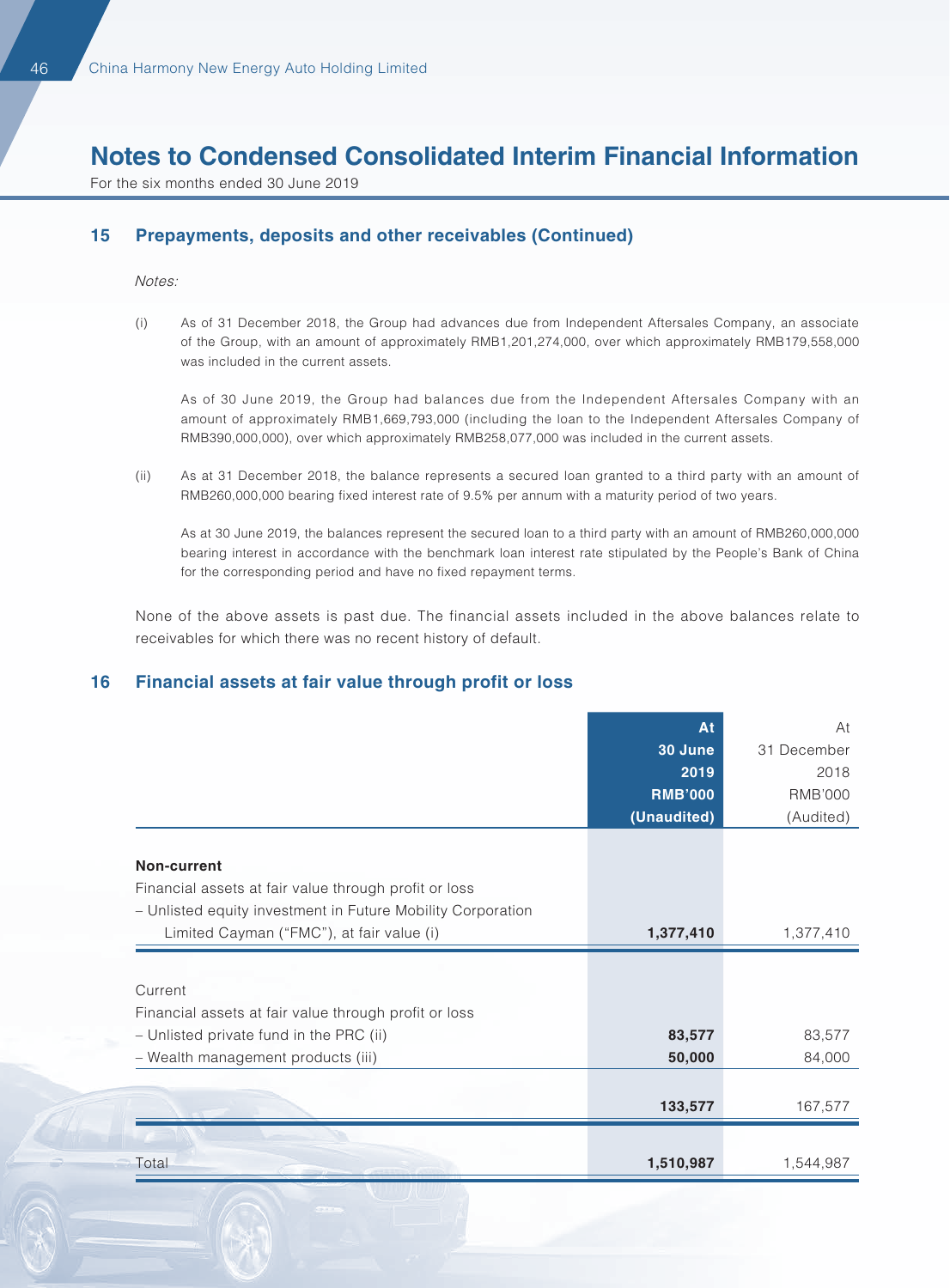For the six months ended 30 June 2019

#### **16 Financial assets at fair value through profit or loss (Continued)**

Notes:

- (i) The unlisted equity investment represented investment in FMC and was mandatorily classified as financial assets at fair value through profit or loss as its contractual cash flows are not solely payments of principal and interest. As of 30 June 2019 and 31 December 2018, the Group held 22,250,000 shares in FMC.
- (ii) The above unlisted private fund represented a fund managed by a private fund manager registered and approved by the Asset Management Association of China and is measured at fair value.
- (iii) The above wealth management products were wealth management products issued by banks in the PRC and are redeemable on demand.

#### **17 Financial asset at fair value through other comprehensive income**

|                                                                   | At             | At             |
|-------------------------------------------------------------------|----------------|----------------|
|                                                                   | 30 June        | 31 December    |
|                                                                   | 2019           | 2018           |
|                                                                   | <b>RMB'000</b> | <b>RMB'000</b> |
|                                                                   | (Unaudited)    | (Audited)      |
|                                                                   |                |                |
| Non-current                                                       |                |                |
| Financial assets at fair value through other comprehensive income |                |                |
| - Unlisted equity investment in Independent Aftersales Company,   |                |                |
| at fair value (Note 26)                                           | 103,462        |                |

#### **18 Bank loans and other borrowings**

|                  | As at 30 June 2019<br>(Unaudited) |                | As at 31 December 2018<br>(Audited) |                |
|------------------|-----------------------------------|----------------|-------------------------------------|----------------|
|                  | <b>Effective</b>                  |                | Effective                           |                |
|                  | interest rate                     | <b>Amount</b>  | interest rate                       | Amount         |
|                  | (%)                               | <b>RMB'000</b> | $\%)$                               | <b>RMB'000</b> |
|                  |                                   |                |                                     |                |
| <b>Current</b>   |                                   |                |                                     |                |
| Bank loans       | $4.6 - 8.5$                       | 1,366,859      | $4.6 - 7.5$                         | 1,281,883      |
| Other borrowings | $4.0 - 8.5$                       | 594,280        | $4.0 - 8.5$                         | 855,721        |
|                  |                                   |                |                                     |                |
| Total borrowings |                                   | 1,961,139      |                                     | 2,137,604      |

All the bank and other borrowings are repayable within one year as at 30 June 2019 (2018: Same).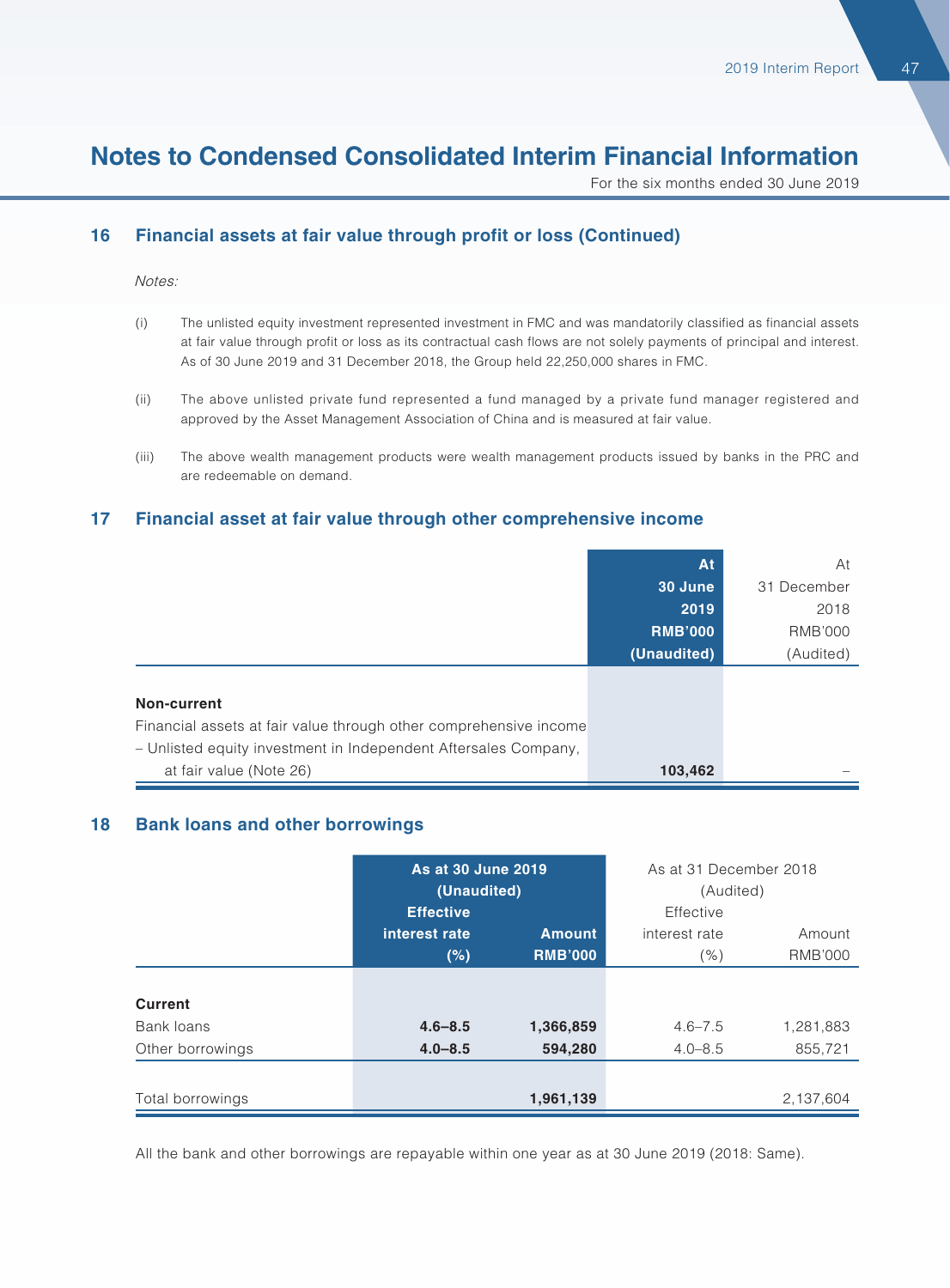For the six months ended 30 June 2019

#### **18 Bank loans and other borrowings (Continued)**

- (a) Certain of the Group's bank loans and other borrowings are secured and guaranteed by:
	- (i) mortgages over the Group's lands included in right-of-use assets situated in Mainland China, which had an aggregate carrying value of approximately RMB10,996,000 as at 30 June 2019 (31 December 2018: prepaid land lease payments of RMB11,097,000);
	- (ii) mortgages over the Group's buildings, which had an aggregate carrying value of approximately RMB21,904,000 as at 30 June 2019 (31 December 2018: RMB23,165,000);
	- (iii) mortgages over the Group's inventories, which had an aggregate carrying value of approximately RMB500,195,000 as at 30 June 2019 (31 December 2018: RMB596,072,000).
	- (iv) certain of the Group's bank loans and other borrowings amounting to RMB378,121,000 were guaranteed by the Group's subsidiaries as at 30 June 2019 (31 December 2018: RMB387,639,000);
	- (v) certain of the Group's bank loans amounting to RMB1,179,917,000 were guaranteed by the legal representative of certain subsidiaries of the Company as at 30 June 2019 (31 December 2018: RMB923,930,000).
- (b) Except for the unsecured bank loan which is denominated in the United States dollars, all borrowings are denominated in RMB.

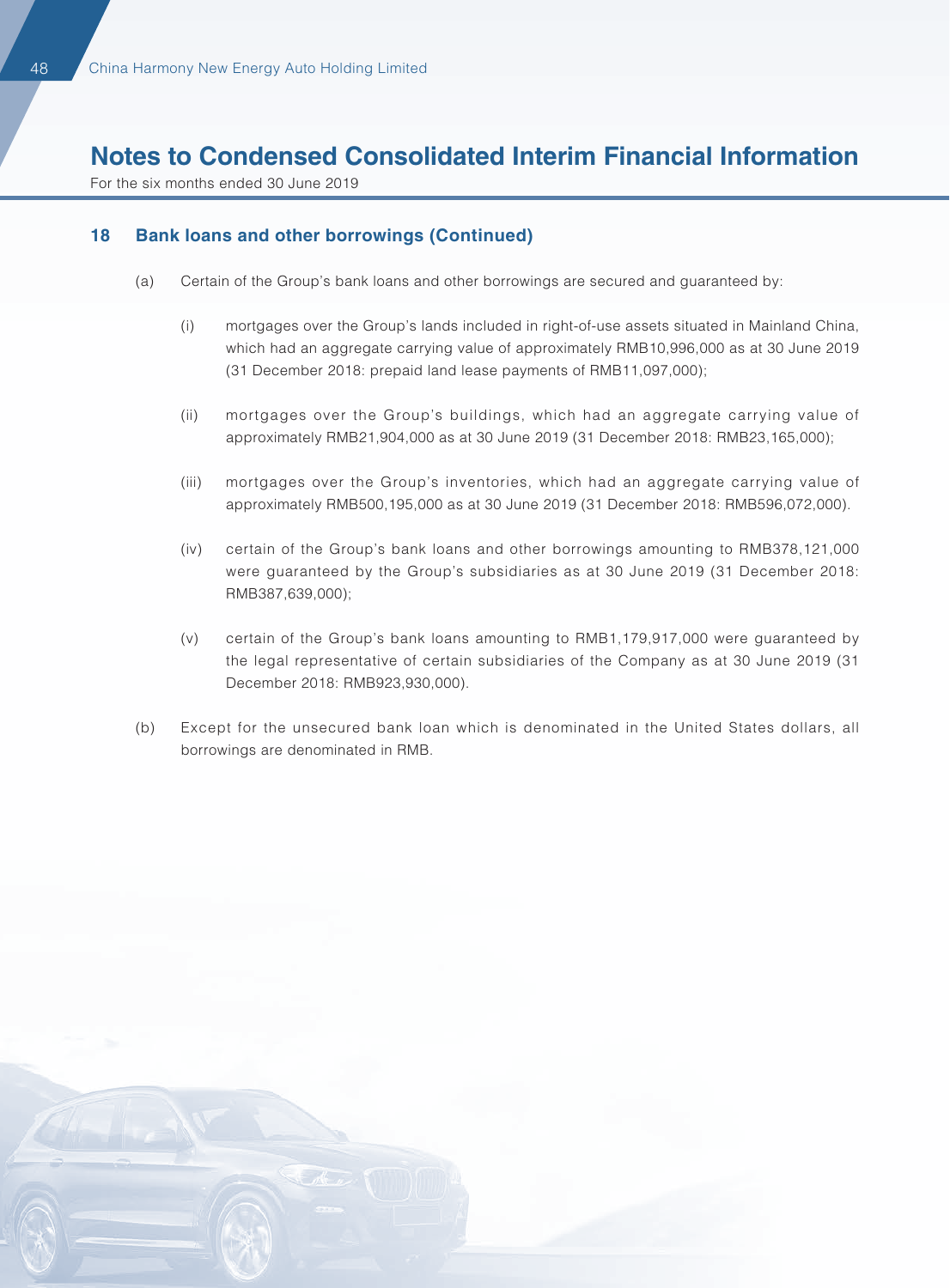For the six months ended 30 June 2019

#### **19 Trade and bills payables**

|                          | At             | At             |
|--------------------------|----------------|----------------|
|                          | 30 June        | 31 December    |
|                          | 2019           | 2018           |
|                          | <b>RMB'000</b> | <b>RMB'000</b> |
|                          | (Unaudited)    | (Audited)      |
|                          |                |                |
| Trade payables           | 108,172        | 99,089         |
| Bills payable            | 12,013         | 37,228         |
|                          |                |                |
| Trade and bills payables | 120,185        | 136,317        |

An aged analysis of the trade and bills payables as at reporting date, based on invoice date, is as follows:

|                 | At             | At             |
|-----------------|----------------|----------------|
|                 | 30 June        | 31 December    |
|                 | 2019           | 2018           |
|                 | <b>RMB'000</b> | <b>RMB'000</b> |
|                 | (Unaudited)    | (Audited)      |
|                 |                |                |
| Within 3 months | 100,299        | 131,304        |
| 3 to 6 months   | 6,842          | 2,097          |
| 6 to 12 months  | 9,767          | 1,308          |
| Over 12 months  | 3,277          | 1,608          |
|                 |                |                |
|                 | 120,185        | 136,317        |

The trade and bills payables are non-interest-bearing.

Certain of the Group's bills payable are secured by mortgages over the Group's inventories, which had an aggregate carrying value of approximately RMB36,732,000 as at 30 June 2019 (31 December 2018: RMB17,997,000).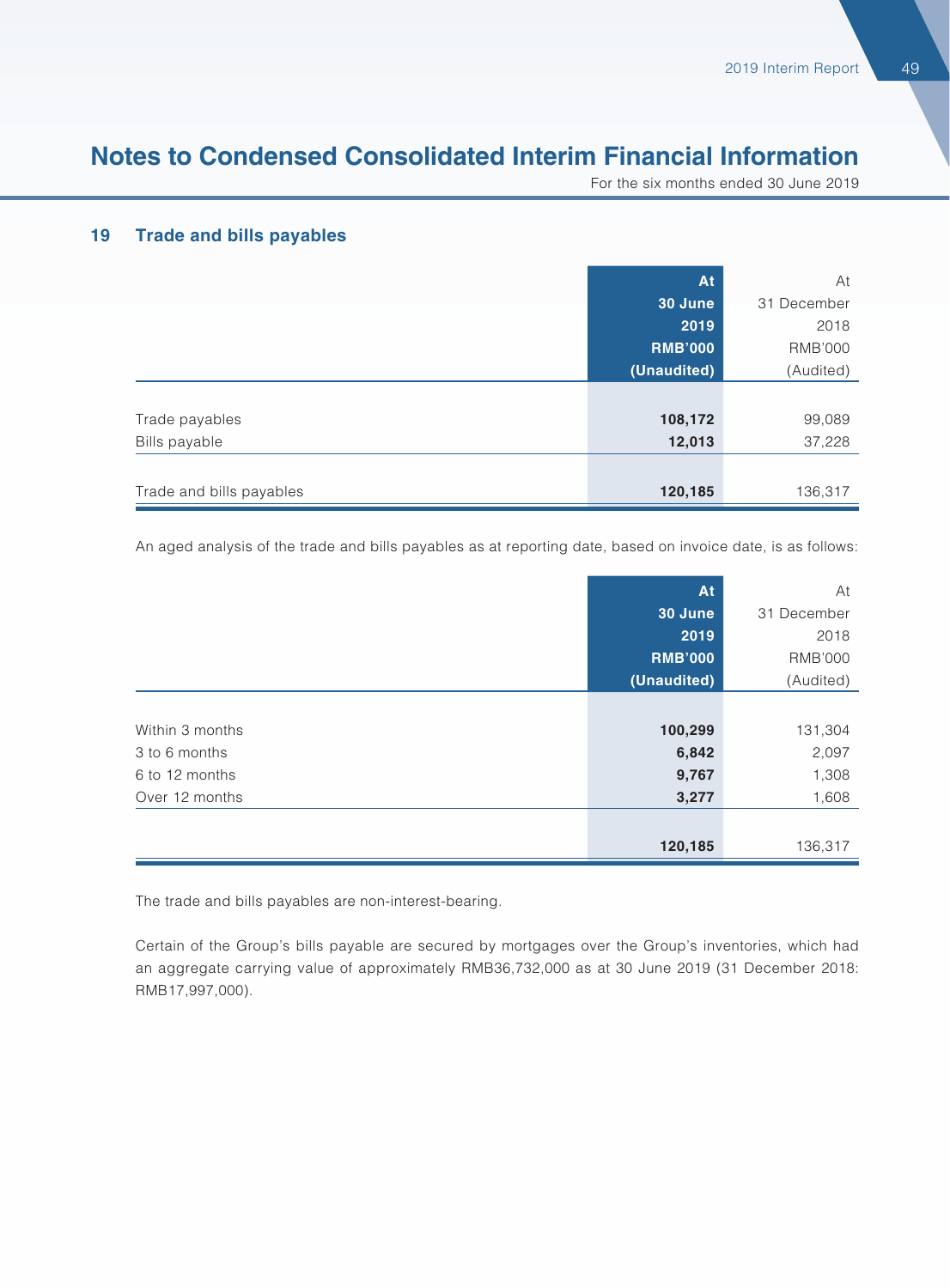For the six months ended 30 June 2019

#### **20 Share capital**

|                 | As at 30 June 2019<br>(Unaudited)       |                                        | As at 31 December 2018<br>(Audited) |                                 |
|-----------------|-----------------------------------------|----------------------------------------|-------------------------------------|---------------------------------|
|                 | No. of share at<br><b>HK\$0.01 each</b> | <b>Equivalent to</b><br><b>RMB'000</b> | No. of share at<br>HK\$0.01 each    | Equivalent to<br><b>RMB'000</b> |
| Ordinary shares | 1,521,263,177                           | 12,040                                 | 1,527,115,677                       | 12.085                          |

During the six months ended 30 June 2019, the Company repurchased and cancelled 5,852,500 of its ordinary shares on the Hong Kong Stock Exchange at a total consideration of HK\$18,413,850 (approximately RMB15,806,000).

There is no share options exercised during the six months ended 30 June 2019 (Note 22).

#### **21 Lease liabilities**

|                         | <b>Unaudited</b> | Unaudited      |
|-------------------------|------------------|----------------|
|                         | As at            | As at          |
|                         | 30 June 2019     | January 2019   |
|                         | <b>RMB'000</b>   | <b>RMB'000</b> |
|                         |                  |                |
| Total lease liabilities | 473,879          | 497,285        |
| Less: Current portion   | (58, 761)        | (55, 453)      |
|                         |                  |                |
| Non-current portion     | 415,118          | 441,832        |

The Group leases various office premises, shops and lands under lease agreements. The majority of lease liabilities are denominated in RMB. No arrangement has been entered into for variable lease payments.

During the six months ended 30 June 2019, the Group's operating lease rental payments relating to short-term and low-value leases of approximately RMB7,613,000 have been recognised as expenses and included in "minimum lease payments under operating leases" in the consolidated statements of comprehensive income.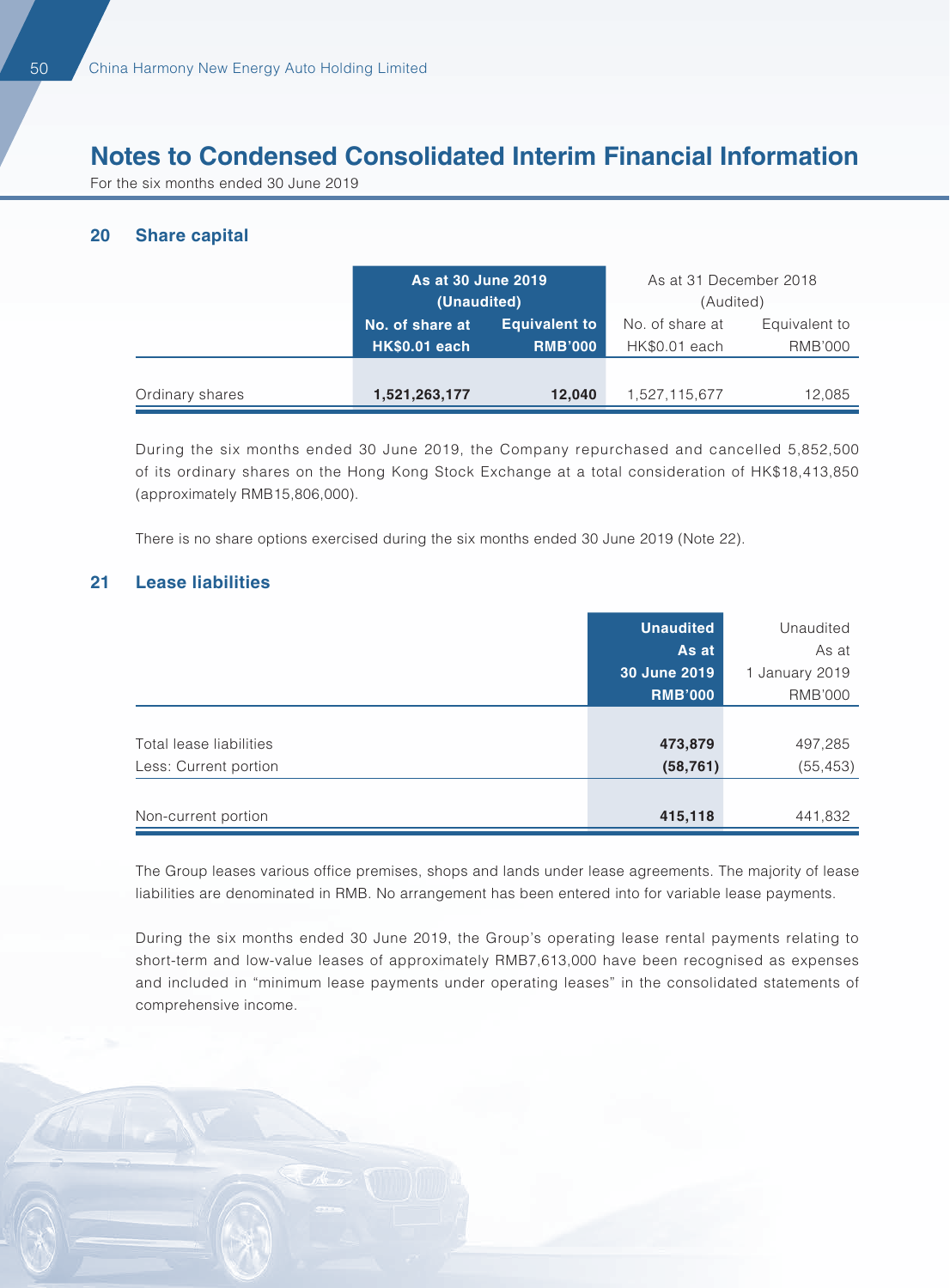For the six months ended 30 June 2019

#### **22 Share option scheme**

The Company operates a share option scheme (the "**Scheme**") for the purpose of providing incentives and rewards to eligible participants who contribute to the success of the Group's operations. Eligible participants of the Scheme include employees of the Company and its subsidiaries. The Scheme became effective on 26 June 2015, unless otherwise cancelled or amended, will remain in force for ten years from that date.

The maximum number of unexercised share options currently permitted to be granted under the Scheme is an amount equivalent, upon their exercise, to 10% of the shares of the Company in issue on 26 June 2015. The maximum number of shares issuable under share options to each eligible participant in the Scheme within any 12-month period is limited to 1% of the shares of the Company in issue. Any further grant of share options in excess of this limit is subject to shareholders' approval in a general meeting.

Share options granted to a director, chief executive or substantial shareholder of the Company, or to any of their associates, are subject to approval in advance by the independent non-executive directors. In addition, any share options granted to a substantial shareholder or an independent non-executive director of the Company, or to any of their associates, in excess of 0.1% of the shares of the Company in issue at any time or with an aggregate value (based on the price of the Company's shares at the date of grant) in excess of HK\$5 million, within any 12-month period, are subject to shareholders' approval in advance in a general meeting.

The offer of a grant of share options may be accepted within 28 days from the date of offer, an amount of HK\$1.00 is payable upon acceptance of the grant of options and such payment shall not be refundable and shall not be deemed to be a part payment of the exercise price. The exercise period of the share options granted is determinable by the directors, and commences after a vesting period and ends on the expiry date of the Scheme.

The exercise price of share options is determinable by the directors, but may not be less than the highest of (i) the Stock Exchange closing price of the Company's shares on the date of offer of the share options; and (ii) the average of the closing prices of the Company's shares as stated in the daily quotation sheets issued by the Stock Exchange for the five business days immediately preceding the date of offer; and (iii) the nominal value of the Share.

Share options do not confer rights on the holders to dividends or to vote at shareholders' meetings.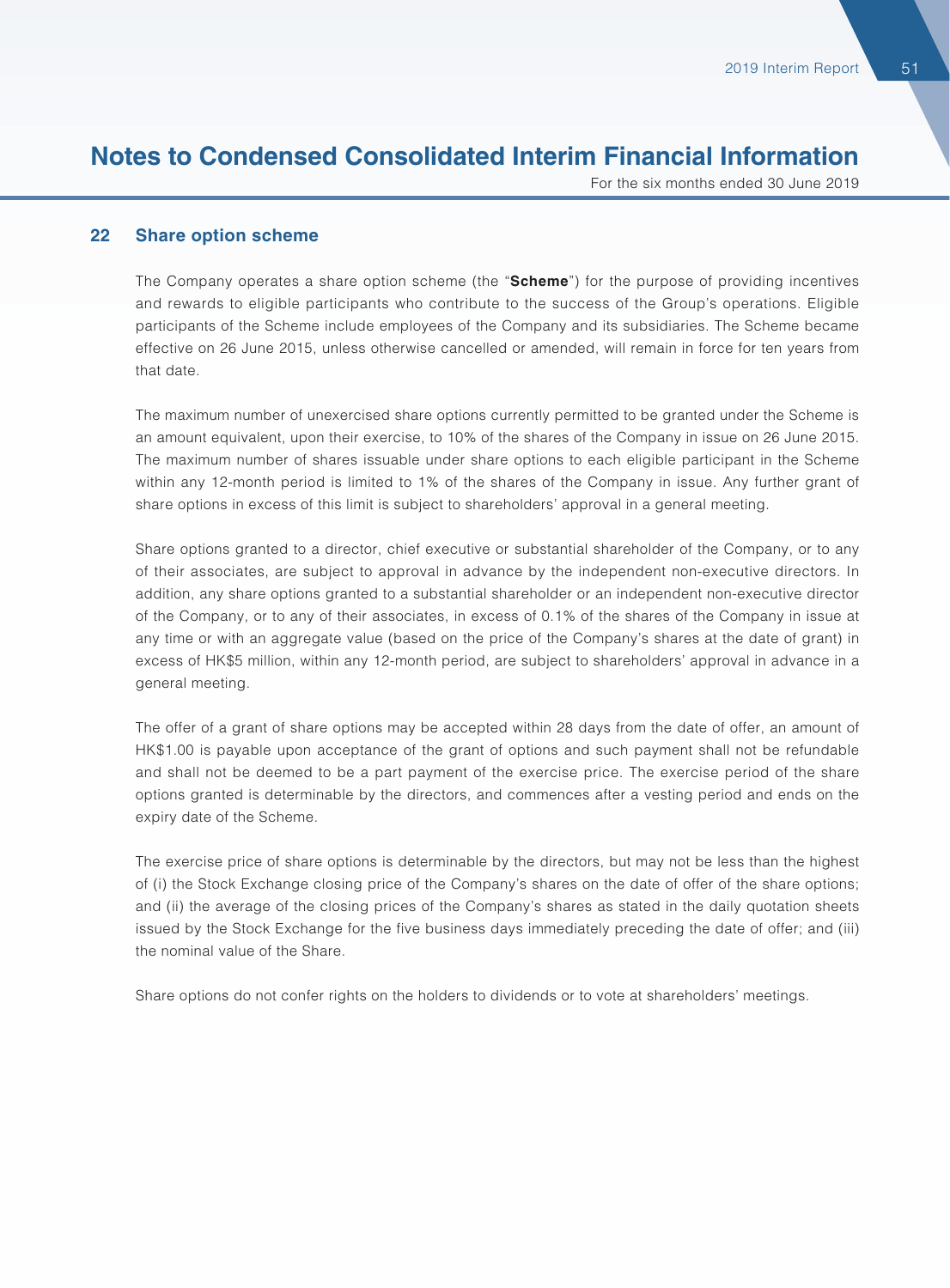For the six months ended 30 June 2019

#### **22 Share option scheme (Continued)**

The following share options were outstanding under the Scheme during the period:

|                             | As at 30 June 2019 (Unaudited) |                  | As at 30 June 2018 (Unaudited) |           |
|-----------------------------|--------------------------------|------------------|--------------------------------|-----------|
|                             | Weighted                       |                  | Weighted                       |           |
|                             | average                        | <b>Number of</b> | average                        | Number of |
|                             | exercise price                 | options          | exercise price                 | options   |
|                             | HK\$ per share                 | '000'            | HK\$ per share                 | '000'     |
|                             |                                |                  |                                |           |
| At 1 January                | 3.32                           | 81,791           | 3.32                           | 84,050    |
| Exercised during the period |                                |                  | 3.00                           | (759)     |
| Forfeited during the period | -                              |                  | 4.80                           | (400)     |
|                             |                                |                  |                                |           |
| At 30 June                  | 3.32                           | 81,791           | 3.32                           | 82,891    |

The exercise price and exercise period of the share options outstanding as at the end of the reporting period are as follows:

|           | As at 30 June 2019 (Unaudited) |                 | As at 30 June 2018 (Unaudited) |                |             |
|-----------|--------------------------------|-----------------|--------------------------------|----------------|-------------|
| Number of | <b>Exercise</b>                | <b>Exercise</b> | Number of                      | Exercise       | Exercise    |
| options   | price*                         | period          | options                        | price*         | period      |
| '000      | <b>HK\$ per share</b>          |                 | 000'                           | HK\$ per share |             |
|           |                                |                 |                                |                |             |
|           |                                | 1-7-2017 to     |                                |                | 1-7-2017 to |
| 67,191    | 3.00                           | 28-06-2025      | 68.291                         | 3.00           | 28-06-2025  |
|           |                                | 1-4-2018 to     |                                |                | 1-4-2018 to |
| 14,600    | 4.80                           | 28-06-2025      | 14,600                         | 4.80           | 28-06-2025  |
|           |                                |                 |                                |                |             |
| 81,791    |                                |                 | 82.891                         |                |             |

The exercise price of the share options is subject to adjustments in the case of rights or bonus issues, or similar changes in the Company's share capital.

The fair value of the share options granted on 9 May 2017 and 15 December 2017 was RMB57,250,000 (RMB0.58 each and RMB1.11 each), of which the Group recognised a share option expense of RMB6,466,000 during the six months ended 30 June 2019 (2018: RMB18,606,000).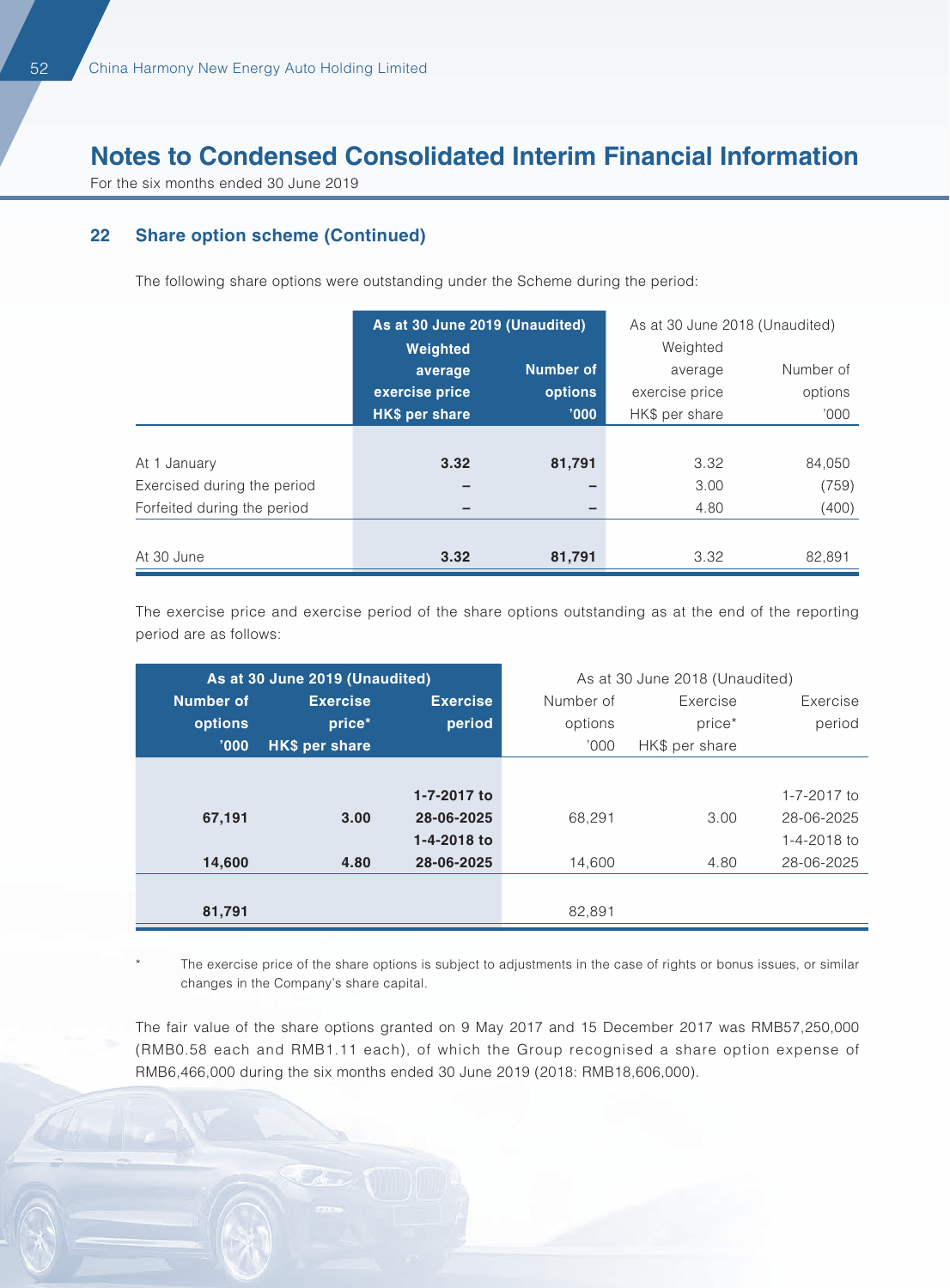For the six months ended 30 June 2019

#### **23 Financial instruments by category**

The carrying amounts of each of the categories of financial instruments as at each reporting date were as follows:

| As at 30 June 2019                                                                                                       | <b>Financial</b><br>assets at<br>amortised cost<br><b>RMB'000</b> | <b>Financial assets</b><br>at fair value<br>through profit<br>or loss<br><b>RMB'000</b> | <b>Financial assets</b><br>at fair value<br>through other<br>comprehensive<br>income<br><b>RMB'000</b> | <b>Total</b><br><b>RMB'000</b>             |
|--------------------------------------------------------------------------------------------------------------------------|-------------------------------------------------------------------|-----------------------------------------------------------------------------------------|--------------------------------------------------------------------------------------------------------|--------------------------------------------|
| Financial assets at fair value<br>through profit or loss<br>Financial asset at fair value<br>through other comprehensive |                                                                   | 1,510,987                                                                               |                                                                                                        | 1,510,987                                  |
| income<br>Prepayments and other assets<br>Finance lease receivables<br>Trade receivables                                 | 1,281,716<br>177,847<br>160,139                                   |                                                                                         | 103,462                                                                                                | 103,462<br>1,281,716<br>177,847<br>160,139 |
| Financial assets included in<br>prepayments, deposits and<br>other receivables<br>Pledged and restricted bank            | 1,584,529                                                         |                                                                                         |                                                                                                        | 1,584,529                                  |
| deposits<br>Cash in transit<br>Cash and bank balances                                                                    | 86,833<br>39,488<br>1,363,500                                     |                                                                                         |                                                                                                        | 86,833<br>39,488<br>1,363,500              |
|                                                                                                                          | 4,694,052                                                         | 1,510,987                                                                               | 103,462                                                                                                | 6,308,501                                  |

| As at 30 June 2019                                            | <b>Financial</b><br>liabilities at<br>amortised cost<br><b>RMB'000</b> |
|---------------------------------------------------------------|------------------------------------------------------------------------|
|                                                               |                                                                        |
| Trade and bills payables                                      | 120,185                                                                |
| Financial liabilities included in other payables and accruals | 347,780                                                                |
| Lease liabilities                                             | 473,879                                                                |
| Bank loans and other borrowings                               | 1,961,139                                                              |
|                                                               |                                                                        |
|                                                               | 2,902,983                                                              |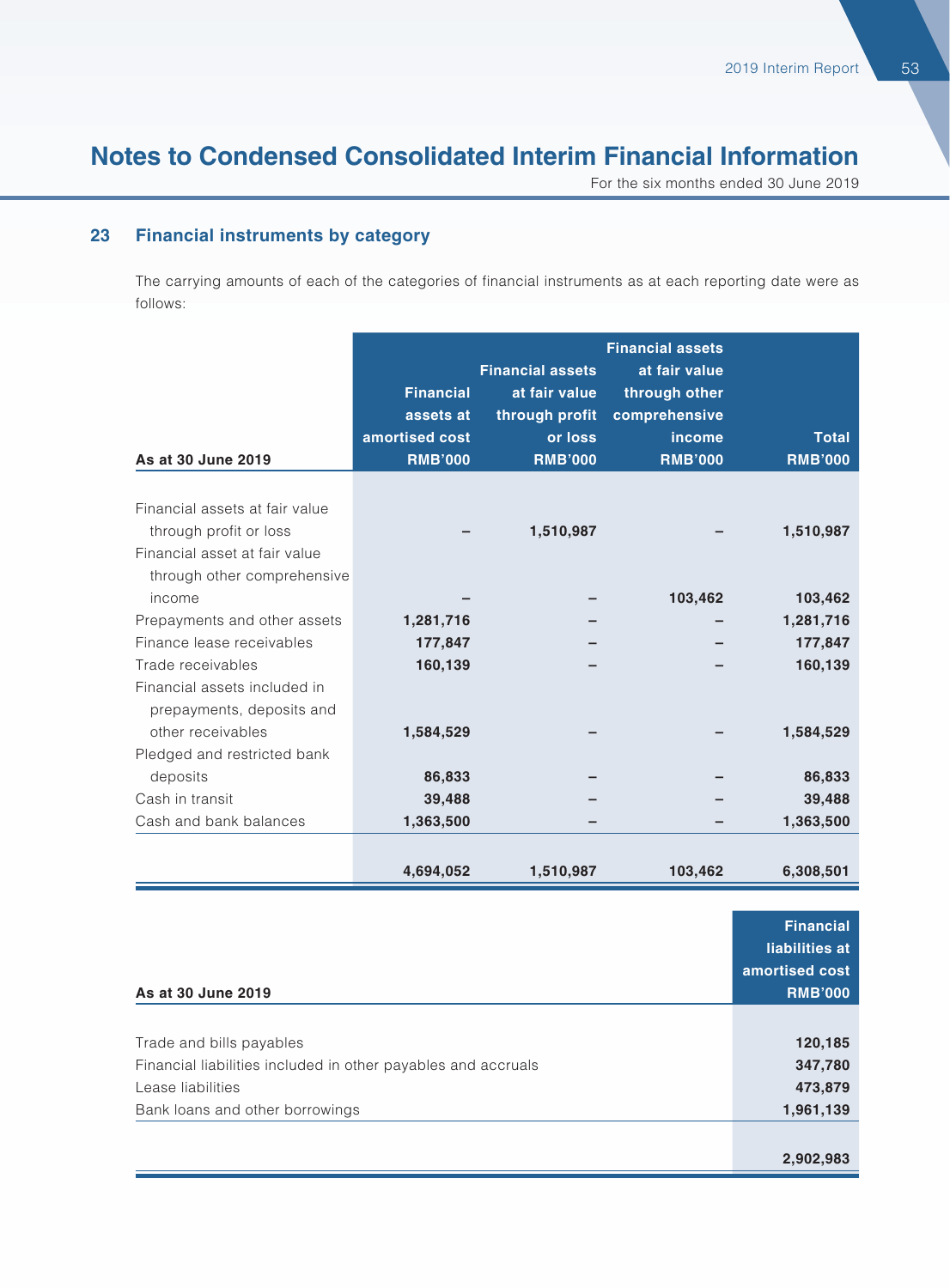For the six months ended 30 June 2019

#### **23 Financial instruments by category (Continued)**

The carrying amounts of each of the categories of financial instruments as at each reporting date were as follows:

| at fair value<br>Financial assets<br>through profit<br>at amortised cost<br>or loss<br>Total<br><b>RMB'000</b><br><b>RMB'000</b><br><b>RMB'000</b><br>As at 31 December 2018<br>Financial assets at fair value through<br>profit or loss<br>1,544,987<br>1,544,987<br>Prepayments and other assets<br>1,281,716<br>1,281,716<br>Finance lease receivables<br>132,060<br>132,060<br>Trade receivables<br>123,352<br>123,352<br>Financial assets included in prepayments,<br>deposits and other receivables<br>1,178,227<br>1,178,227<br>Pledged and restricted bank deposits<br>74,947<br>74,947<br>Cash in transit<br>35,964<br>35,964<br>Cash and bank balances<br>1,148,300<br>1,148,300<br>3,974,566<br>1,544,987<br>5,519,553<br><b>Financial liabilities</b><br>at amortised cost<br>As at 31 December 2018<br><b>RMB'000</b><br>136,317<br>Trade and bills payables<br>Financial liabilities included in other payables and accruals<br>147,042 |                                 |  | Financial assets |           |
|-------------------------------------------------------------------------------------------------------------------------------------------------------------------------------------------------------------------------------------------------------------------------------------------------------------------------------------------------------------------------------------------------------------------------------------------------------------------------------------------------------------------------------------------------------------------------------------------------------------------------------------------------------------------------------------------------------------------------------------------------------------------------------------------------------------------------------------------------------------------------------------------------------------------------------------------------------|---------------------------------|--|------------------|-----------|
|                                                                                                                                                                                                                                                                                                                                                                                                                                                                                                                                                                                                                                                                                                                                                                                                                                                                                                                                                       |                                 |  |                  |           |
|                                                                                                                                                                                                                                                                                                                                                                                                                                                                                                                                                                                                                                                                                                                                                                                                                                                                                                                                                       |                                 |  |                  |           |
|                                                                                                                                                                                                                                                                                                                                                                                                                                                                                                                                                                                                                                                                                                                                                                                                                                                                                                                                                       |                                 |  |                  |           |
|                                                                                                                                                                                                                                                                                                                                                                                                                                                                                                                                                                                                                                                                                                                                                                                                                                                                                                                                                       |                                 |  |                  |           |
|                                                                                                                                                                                                                                                                                                                                                                                                                                                                                                                                                                                                                                                                                                                                                                                                                                                                                                                                                       |                                 |  |                  |           |
|                                                                                                                                                                                                                                                                                                                                                                                                                                                                                                                                                                                                                                                                                                                                                                                                                                                                                                                                                       |                                 |  |                  |           |
|                                                                                                                                                                                                                                                                                                                                                                                                                                                                                                                                                                                                                                                                                                                                                                                                                                                                                                                                                       |                                 |  |                  |           |
|                                                                                                                                                                                                                                                                                                                                                                                                                                                                                                                                                                                                                                                                                                                                                                                                                                                                                                                                                       |                                 |  |                  |           |
|                                                                                                                                                                                                                                                                                                                                                                                                                                                                                                                                                                                                                                                                                                                                                                                                                                                                                                                                                       |                                 |  |                  |           |
|                                                                                                                                                                                                                                                                                                                                                                                                                                                                                                                                                                                                                                                                                                                                                                                                                                                                                                                                                       |                                 |  |                  |           |
|                                                                                                                                                                                                                                                                                                                                                                                                                                                                                                                                                                                                                                                                                                                                                                                                                                                                                                                                                       |                                 |  |                  |           |
|                                                                                                                                                                                                                                                                                                                                                                                                                                                                                                                                                                                                                                                                                                                                                                                                                                                                                                                                                       |                                 |  |                  |           |
|                                                                                                                                                                                                                                                                                                                                                                                                                                                                                                                                                                                                                                                                                                                                                                                                                                                                                                                                                       |                                 |  |                  |           |
|                                                                                                                                                                                                                                                                                                                                                                                                                                                                                                                                                                                                                                                                                                                                                                                                                                                                                                                                                       |                                 |  |                  |           |
|                                                                                                                                                                                                                                                                                                                                                                                                                                                                                                                                                                                                                                                                                                                                                                                                                                                                                                                                                       |                                 |  |                  |           |
|                                                                                                                                                                                                                                                                                                                                                                                                                                                                                                                                                                                                                                                                                                                                                                                                                                                                                                                                                       |                                 |  |                  |           |
|                                                                                                                                                                                                                                                                                                                                                                                                                                                                                                                                                                                                                                                                                                                                                                                                                                                                                                                                                       |                                 |  |                  |           |
|                                                                                                                                                                                                                                                                                                                                                                                                                                                                                                                                                                                                                                                                                                                                                                                                                                                                                                                                                       |                                 |  |                  |           |
|                                                                                                                                                                                                                                                                                                                                                                                                                                                                                                                                                                                                                                                                                                                                                                                                                                                                                                                                                       |                                 |  |                  |           |
|                                                                                                                                                                                                                                                                                                                                                                                                                                                                                                                                                                                                                                                                                                                                                                                                                                                                                                                                                       |                                 |  |                  |           |
|                                                                                                                                                                                                                                                                                                                                                                                                                                                                                                                                                                                                                                                                                                                                                                                                                                                                                                                                                       |                                 |  |                  |           |
|                                                                                                                                                                                                                                                                                                                                                                                                                                                                                                                                                                                                                                                                                                                                                                                                                                                                                                                                                       |                                 |  |                  |           |
|                                                                                                                                                                                                                                                                                                                                                                                                                                                                                                                                                                                                                                                                                                                                                                                                                                                                                                                                                       |                                 |  |                  |           |
|                                                                                                                                                                                                                                                                                                                                                                                                                                                                                                                                                                                                                                                                                                                                                                                                                                                                                                                                                       |                                 |  |                  |           |
|                                                                                                                                                                                                                                                                                                                                                                                                                                                                                                                                                                                                                                                                                                                                                                                                                                                                                                                                                       | Bank loans and other borrowings |  |                  | 2,137,604 |
|                                                                                                                                                                                                                                                                                                                                                                                                                                                                                                                                                                                                                                                                                                                                                                                                                                                                                                                                                       |                                 |  |                  |           |
| 2,420,963                                                                                                                                                                                                                                                                                                                                                                                                                                                                                                                                                                                                                                                                                                                                                                                                                                                                                                                                             |                                 |  |                  |           |

#### **24 Contingent liabilities**

As at 30 June 2019 and 31 December 2018, the Group had no significant contingent liabilities.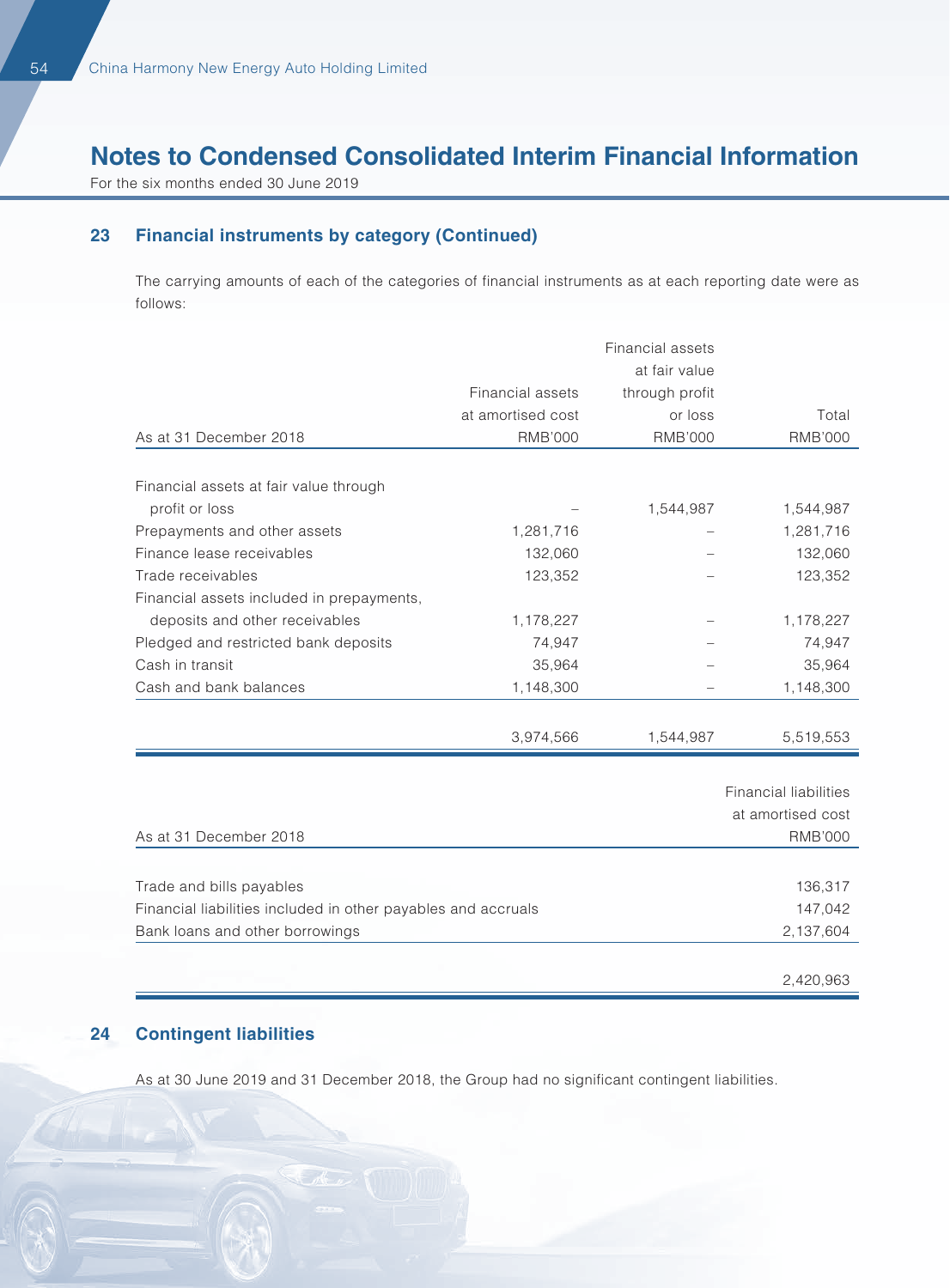For the six months ended 30 June 2019

#### **25 Commitments**

#### **Capital commitments**

Capital commitments of the Group in respect of property and equipment outstanding at each reporting date not provided for in these condensed consolidated interim financial information are as follows:

|                                                            | <b>At</b>      | At          |
|------------------------------------------------------------|----------------|-------------|
|                                                            | 30 June        | 31 December |
|                                                            | 2019           | 2018        |
|                                                            | <b>RMB'000</b> | RMB'000     |
|                                                            | (Unaudited)    | (Audited)   |
|                                                            |                |             |
| Contracted, but not provided for land leases and buildings | 159,980        | 171,420     |

#### **26 Disposal of 29% equity interest in an associate**

On 18 April 2019, the Group entered into an agreement with the purchaser to dispose of 29% of equity interest in Independent Aftersales Company, a 48.8% owned associate of the Group, for a consideration of RMB192,000,000. The associate is engaged in the provision of after-sales services in the PRC.

Upon the completion of the disposal, the Group's equity interest in the associate was reduced from 48.8% to 19.8% and ceased to be an associate of the Group, and the remaining equity interest was accounted for as a FVTOCI which is stated as fair value in the condensed consolidated balance sheet.

Details of net assets disposed of, the fair value of the remaining equity interest and the gain on disposal of the equity interest in the company at the date of disposal were as follows:

|                                                                          | <b>RMB'000</b> |
|--------------------------------------------------------------------------|----------------|
|                                                                          |                |
| Cash consideration, net of direct expenses                               | 192,000        |
| Fair value of remaining equity interest (Note 17)                        | 103,462        |
|                                                                          |                |
|                                                                          | 295,462        |
| Less:                                                                    |                |
| Carrying amount of previously held 48.8% equity interest before disposal | (268,757)      |
|                                                                          |                |
| Gain on disposal of equity interest in an associate (Note 6b)            | 26,705         |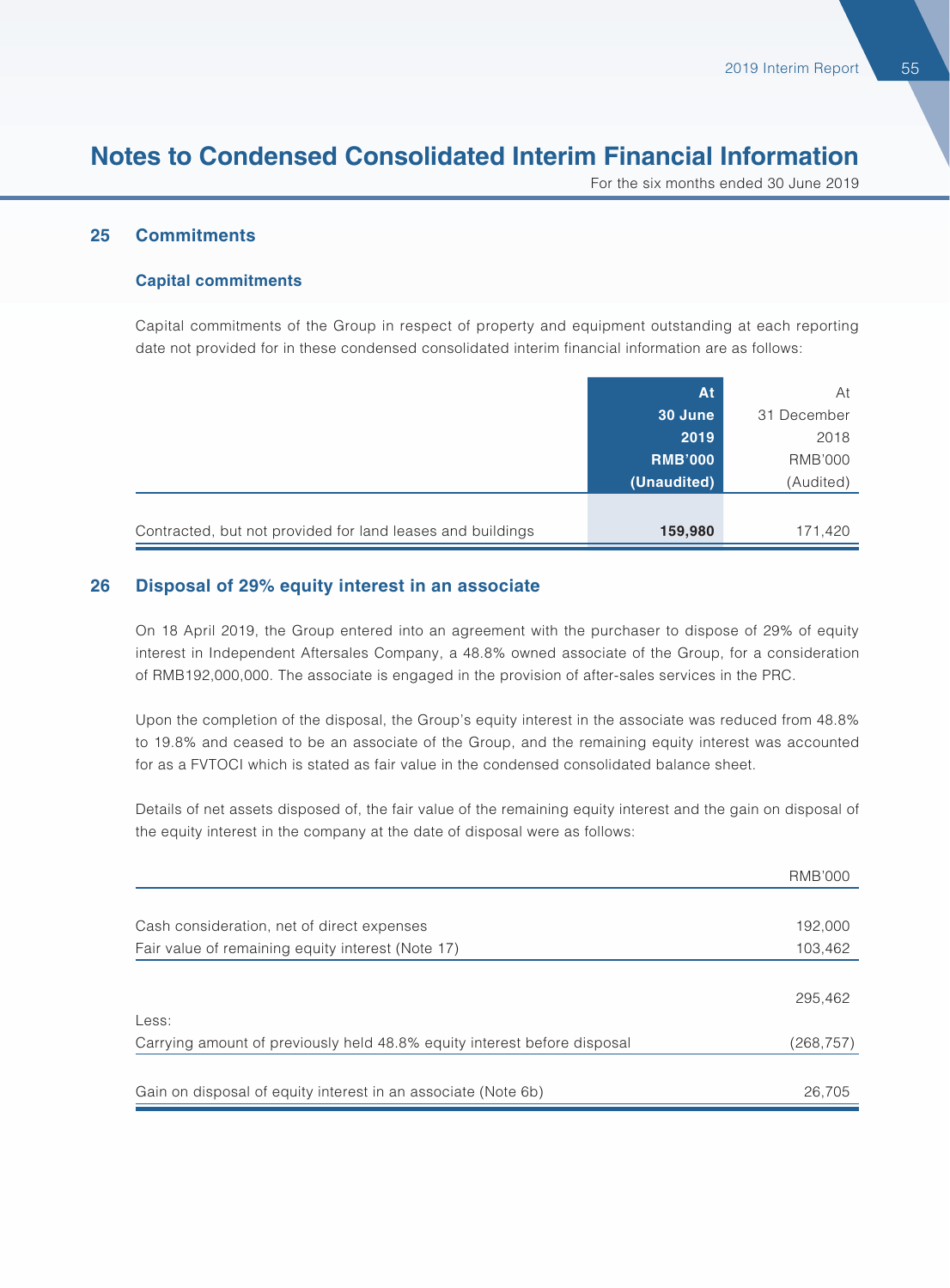For the six months ended 30 June 2019

#### **27 Related party transactions and balances**

Mr. Feng Changge is the Chairman and a director of the Company, the Controlling Shareholder and is also considered a related party of the Group.

In addition to the transactions detailed elsewhere in these condensed consolidated interim financial information, the Group had the following transactions with related parties during the period:

#### **(a) Transactions with related parties**

|                                                          | Six months ended 30 June |                |
|----------------------------------------------------------|--------------------------|----------------|
|                                                          | 2019                     | 2018           |
|                                                          | <b>RMB'000</b>           | <b>RMB'000</b> |
|                                                          | (Unaudited)              | (Unaudited)    |
|                                                          |                          |                |
| Advances made to Independent Aftersales Company          | 29,700                   | 75,951         |
| Interest income from Independent Aftersales Company (ii) | 22,880                   | 32,389         |
|                                                          |                          |                |
|                                                          | 52,580                   | 108,340        |

#### **(b) Balances due from related parties**

The Group had the following significant balances with its related parties as at 30 June 2019 and 31 December 2018 respectively.

|                                             | At             | At             |
|---------------------------------------------|----------------|----------------|
|                                             | 30 June        | 31 December    |
|                                             | 2019           | 2018           |
|                                             | <b>RMB'000</b> | <b>RMB'000</b> |
|                                             | (Unaudited)    | (Audited)      |
|                                             |                |                |
| Non-trade related:                          |                |                |
| - Zhengzhou Yongda Heixe Automobile Sales & |                |                |
| Services Co., Ltd. ("Yongda Heixe") (i)     |                | 910            |
| - Independent Aftersales Company (ii)       |                | 1,591,274      |
|                                             |                |                |
|                                             |                | 1,592,184      |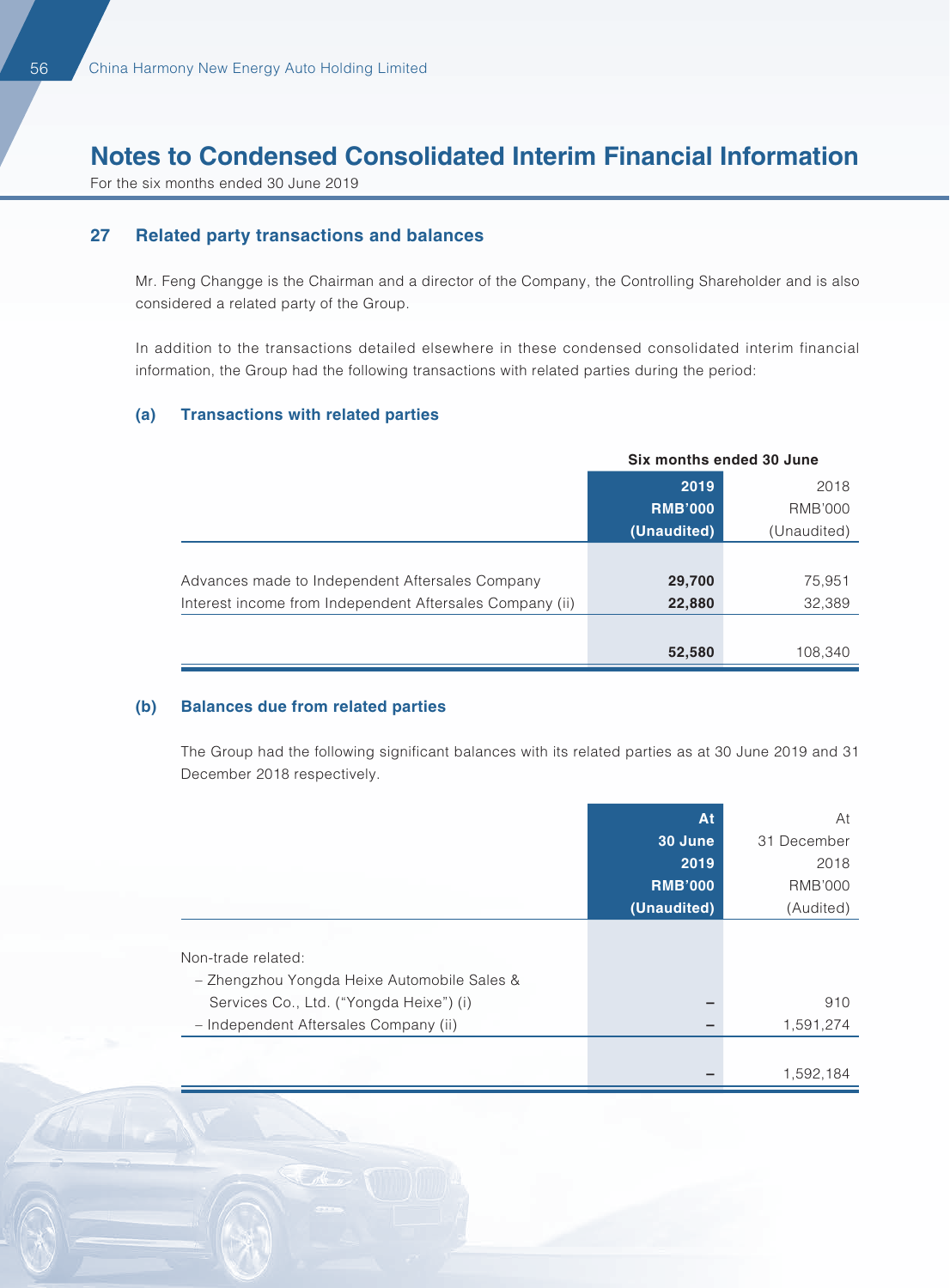For the six months ended 30 June 2019

#### **27 Related party transactions and balances (Continued)**

#### **(b) Balances due from related parties (Continued)**

- (i) Balance with Yongda Hexie is unsecured and non-interest-bearing and have no fixed repayment terms.
- (ii) As at 31 December 2018, balance with Independent Aftersales Company bear interest in accordance with the benchmark loan interest rate stipulated by the People's Bank of China for the corresponding period and have no fixed repayment terms and guaranteed by a shareholder of the Company.

On 18 April 2019, the Group entered into an agreement with a purchaser to dispose of 29% of equity interest in Independent Aftersales Company. Subsequent to the completion of the disposal, the company ceased to be a related party of the Group as at 30 June 2019 (Note 26).

#### **(c) Compensation of key management personnel of the Group**

|                                                     | Six months ended 30 June |                |
|-----------------------------------------------------|--------------------------|----------------|
|                                                     | 2019                     | 2018           |
|                                                     | <b>RMB'000</b>           | <b>RMB'000</b> |
|                                                     | (Unaudited)              | (Unaudited)    |
|                                                     |                          |                |
| Short term employee benefits                        | 4,319                    | 4,202          |
| Equity-settled share option expense                 | 6,466                    | 7,064          |
| Post-employee benefits                              | 263                      | 159            |
|                                                     |                          |                |
| Total compensation paid to key management personnel | 11,048                   | 11.425         |

#### **28 Fair value and fair value hierarchy of financial instruments**

Management has assessed that the fair values of cash and bank balances, trade receivables, financial assets included in prepayments, deposits and other receivables, pledged bank deposits, cash in transit, trade and bills payables, financial liabilities included in other payables and accruals and bank loans and other borrowings approximate to their carrying amounts largely due to the short term maturities of these instruments.

The fair values of the finance lease receivables and lease liabilities have been calculated by discounting the expected future cash flows using rates currently available for instruments with similar terms, credit risk and remaining maturities. The Group's own non-performance risk for finance lease receivables as at 30 June 2019 and 31 December 2018 were assessed to be insignificant.